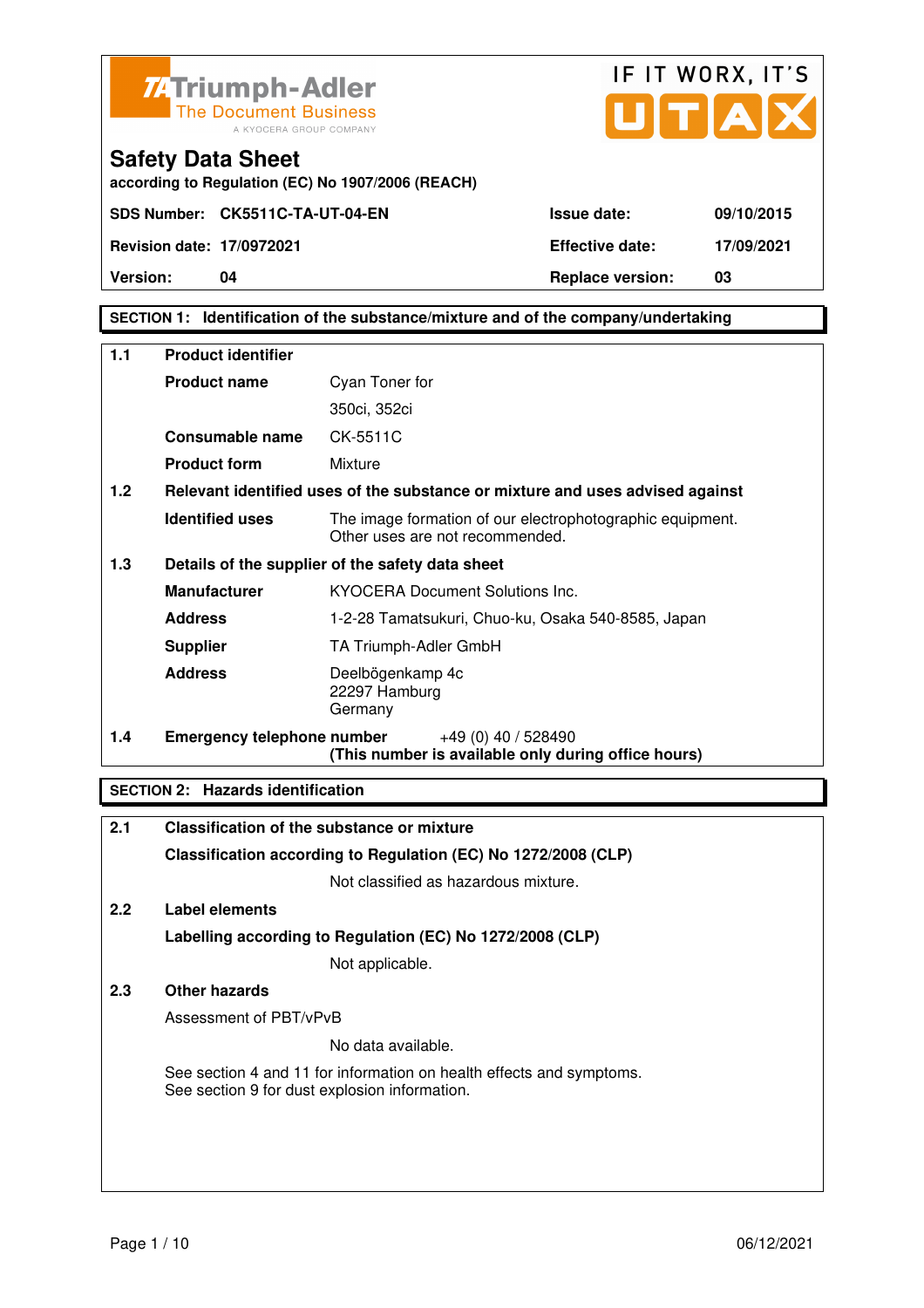|                 | IF IT WORX, IT'S<br><b>74 Triumph-Adler</b><br>TIA<br><b>The Document Business</b><br>A KYOCERA GROUP COMPANY |                                                                                                                              |                              |                         |                      |
|-----------------|---------------------------------------------------------------------------------------------------------------|------------------------------------------------------------------------------------------------------------------------------|------------------------------|-------------------------|----------------------|
|                 | <b>Safety Data Sheet</b><br>according to Regulation (EC) No 1907/2006 (REACH)                                 |                                                                                                                              |                              |                         |                      |
|                 |                                                                                                               | SDS Number: CK5511C-TA-UT-04-EN                                                                                              |                              | Issue date:             | 09/10/2015           |
|                 | <b>Revision date: 17/0972021</b>                                                                              |                                                                                                                              |                              | <b>Effective date:</b>  | 17/09/2021           |
| <b>Version:</b> | 04                                                                                                            |                                                                                                                              |                              | <b>Replace version:</b> | 03                   |
|                 |                                                                                                               | <b>SECTION 3: Composition/information on ingredients</b>                                                                     |                              |                         |                      |
| 3.2             | <b>Mixtures</b>                                                                                               |                                                                                                                              |                              |                         |                      |
|                 | Chemical name                                                                                                 |                                                                                                                              | CAS No                       | Weight%                 | Classification (CLP) |
|                 | Polyester resin (2 kinds)<br>Organic pigment                                                                  |                                                                                                                              | Confidential<br>Confidential | 75-85<br>$1-5$          |                      |
|                 | Amorphous silica<br>Titanium dioxide                                                                          |                                                                                                                              | 7631-86-9<br>13463-67-7      | $1 - 5$<br>< 1          | Carc.2(H351)         |
|                 | Information of ingredients                                                                                    | (1) Substance, which present a health or environmental hazard within the meaning of CLP:                                     |                              |                         |                      |
|                 |                                                                                                               | Titanium dioxide.                                                                                                            |                              |                         |                      |
|                 | (2) Substance, which are assigned Community workplace exposure limits:                                        |                                                                                                                              |                              |                         |                      |
|                 | None.                                                                                                         |                                                                                                                              |                              |                         |                      |
|                 | REACH:                                                                                                        | (3) Substance, which are PBT or vPvB in accordance with the criteria set out in Annex XIII of                                |                              |                         |                      |
|                 | None.                                                                                                         |                                                                                                                              |                              |                         |                      |
|                 | REACH (SVHC):                                                                                                 | (4) Substance, which are included in the list established in accordance with Article 59(1) of                                |                              |                         |                      |
|                 |                                                                                                               | None.                                                                                                                        |                              |                         |                      |
|                 |                                                                                                               | See section 16 for the full text of the H statements declared above.                                                         |                              |                         |                      |
|                 | <b>SECTION 4: First aid measures</b>                                                                          |                                                                                                                              |                              |                         |                      |
| 4.1             |                                                                                                               | <b>Description of first aid measures</b>                                                                                     |                              |                         |                      |
|                 | Inhalation:                                                                                                   | Remove from exposure to fresh air and gargle with plenty of water.<br>Consult a doctor in case of such symptoms as coughing. |                              |                         |                      |
|                 |                                                                                                               | Skin contact: Wash with soap and water.                                                                                      |                              |                         |                      |
|                 | Eye contact:                                                                                                  | Flush with water immediately and see a doctor if irritating.                                                                 |                              |                         |                      |
|                 | Ingestion:                                                                                                    | Rinse out the mouth. Drink one or two glasses of water to dilute.<br>Seek medical treatment if necessary.                    |                              |                         |                      |
|                 |                                                                                                               |                                                                                                                              |                              |                         |                      |
|                 |                                                                                                               |                                                                                                                              |                              |                         |                      |
|                 |                                                                                                               |                                                                                                                              |                              |                         |                      |
|                 |                                                                                                               |                                                                                                                              |                              |                         |                      |
|                 |                                                                                                               |                                                                                                                              |                              |                         |                      |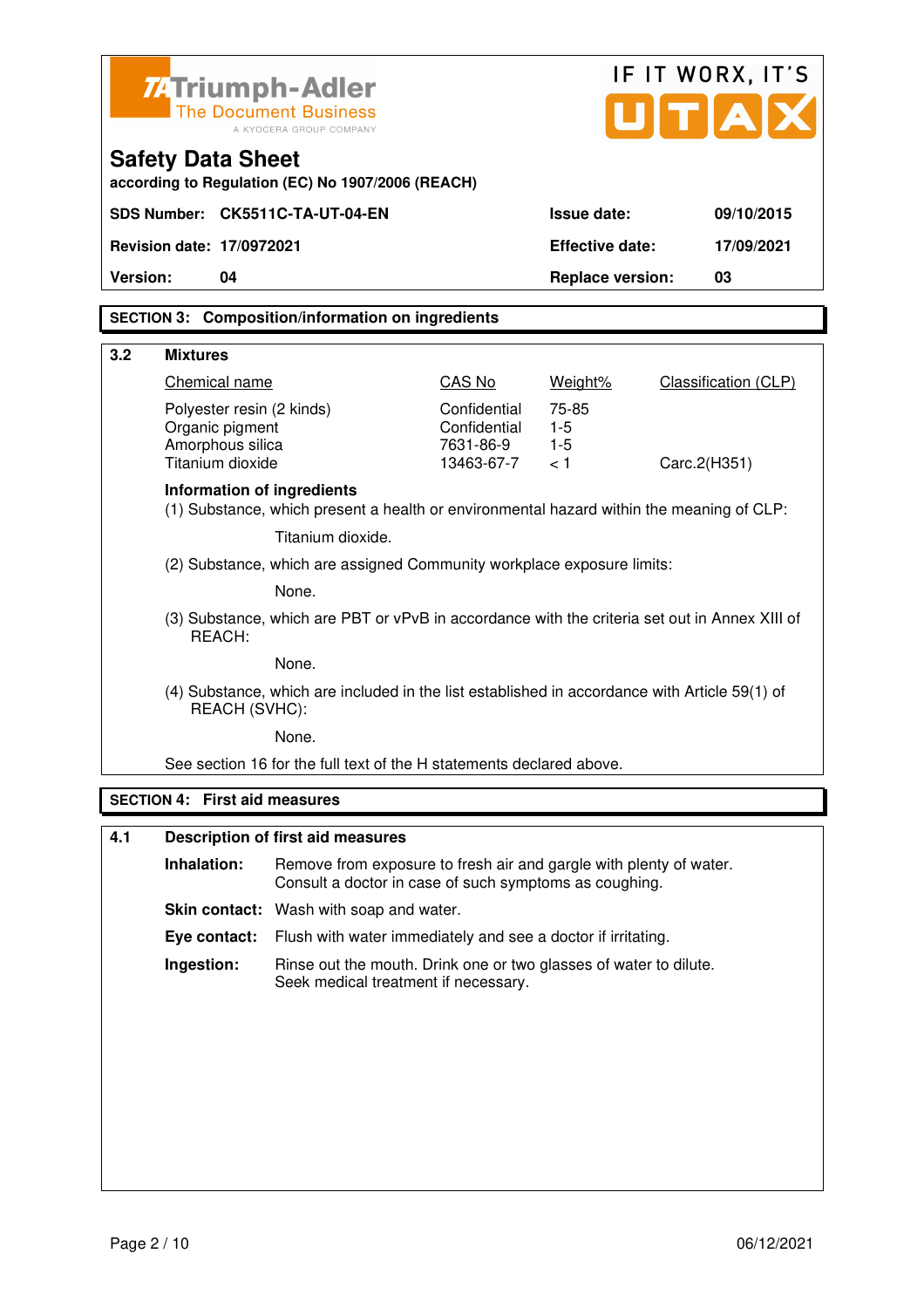



**according to Regulation (EC) No 1907/2006 (REACH)**

|                                  | SDS Number: CK5511C-TA-UT-04-EN | <b>Issue date:</b>      | 09/10/2015 |
|----------------------------------|---------------------------------|-------------------------|------------|
| <b>Revision date: 17/0972021</b> |                                 | <b>Effective date:</b>  | 17/09/2021 |
| <b>Version:</b>                  | 04                              | <b>Replace version:</b> | 03         |

## **4.2 Most important symptoms and effects, both acute and delayed**  Potential health effects and symptoms **Inhalation:** Prolonged inhalation of excessive dusts may cause lung damage. Use of this product as intended does not result in prolonged inhalation of excessive toner dusts. **Skin contact:** Unlikely to cause skin irritation. **Eye contact:** May cause transient eye irritation. **Ingestion:** Use of this product as intended does not result in ingestion.

**4.3 Indication of any immediate medical attention and special treatment needed** 

No additional information available.

## **SECTION 5: Firefighting measures**

## **5.1 Extinguishing media**

Suitable extinguishing media

Water spray, foam, powder,  $CO<sub>2</sub>$  or dry chemical

Unsuitable extinguishing media

None specified.

## **5.2 Special hazards arising from the substance or mixture**

Hazardous combustion products: Carbon dioxide, Carbon monoxide

## **5.3 Advice for firefighters**

Fire-fighting procedures

 Pay attention not to blow away dust. Drain water off around and decrease the atmosphere temperature to extinguish the fire.

## **Protection equipment for firefighters**

None specified.

## **SECTION 6: Accidental release measures**

## **6.1 Personal precautions, protective equipment and emergency procedures**

 Avoid inhalation, ingestion, eye and skin contact in case of accidental release. Avoid formation of dust. Provide adequate ventilation.

## **6.2 Environmental precautions**

Do not allow to enter into surface water or drains.

#### **6.3 Methods and material for containment and cleaning up**

Gather the released powder not to blow away and wipe up with a wet cloth.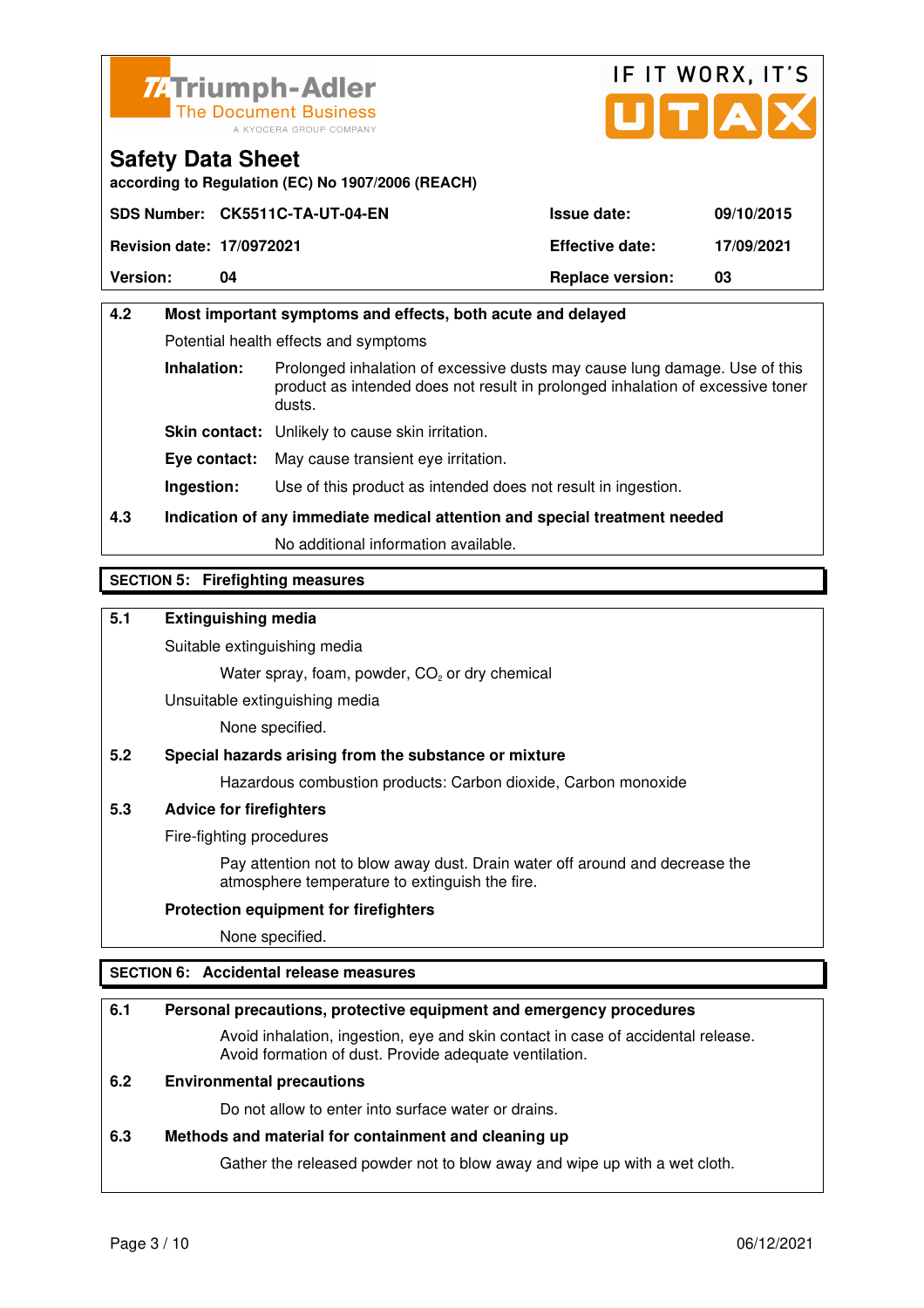



**according to Regulation (EC) No 1907/2006 (REACH)**

## **SDS Number: CK5511C-TA-UT-04-EN Issue date: 09/10/2015**

**Revision date: 17/0972021 Effective date: 17/09/2021** 

**Version: 04 Replace version: 03** 

## **6.4 Reference to other sections**

See section 13 for disposal information.

## **SECTION 7: Handling and storage**

#### **7.1 Precautions for safe handling**

 Do not attempt to force open or destroy the toner container or unit. See installation guide of this product.

#### **7.2 Conditions for safe storage, including any incompatibilities**

Keep the toner container or unit tightly closed and store in a cool, dry and dark place. Keep away from fire. Keep out of the reach of children.

#### **7.3 Specific end use(s)**

No additional information available.

#### **SECTION 8: Exposure controls/personal protection**

## **8.1 Control parameters**

(Reference data)

#### **US ACGIH Threshold Limit Values (TWA)**

**Particles: 10 mg/m<sup>3</sup> (Inhalable particles) 3 mg/m<sup>3</sup> (Respirable particles)** Titanium dioxide:10 mg/m³

#### **US OSHA PEL (TWA)**

Particles: 15 mg/m<sup>3</sup> (Total dust) 5 mg/m<sup>3</sup> (Respirable fraction) Amorphous silica:  $80 \text{ mg/m}^3/\% \text{SiO}_2$ Titanium dioxide: 15 mg/m<sup>3</sup> (Total dust)

#### **EU-Occupational exposure limits: Directive (EC) 2000/39, (EC) 2006/15 and (EU) 2009/161**

Not listed.

### **8.2 Exposure controls**

#### **Appropriate engineering controls**

 Special ventilator is not required under normal intended use. Use in a well-ventilated area.

#### **Personal protective equipment**

 Respiratory protection, eye protection, hand protection, skin and body protection are not required under normal intended use.

#### **Environmental exposure controls**

No additional information available.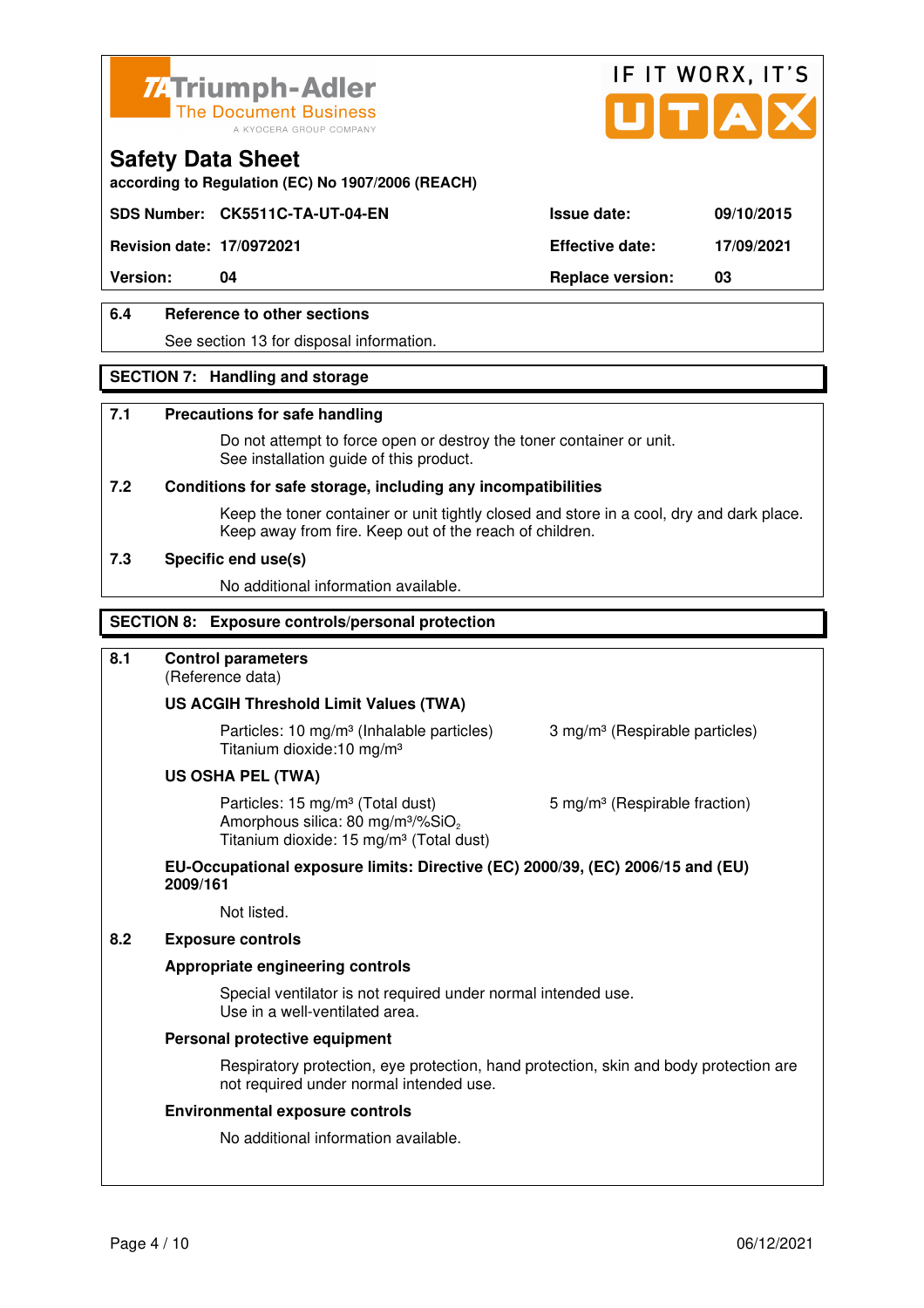



**according to Regulation (EC) No 1907/2006 (REACH)**

## **SECTION 9: Physical and chemical properties**

| 9.1                                    | Information on basic physical and chemical properties |  |
|----------------------------------------|-------------------------------------------------------|--|
| Appearance                             |                                                       |  |
| Physical state                         | Solid (fine powder)                                   |  |
| Colour                                 | Cyan                                                  |  |
| Odour                                  | Odourless                                             |  |
| Odour threshold                        | No data available.                                    |  |
| pH                                     | No data available.                                    |  |
| Melting point [°C]                     | 100-120 (Toner)                                       |  |
| Boiling point                          | No data available.                                    |  |
| Flash point                            | No data available.                                    |  |
| Evaporation rate                       | No data available.                                    |  |
| Flammability (solid, gas)              | No data available.                                    |  |
| Upper flammability or explosive limit  | No data available.                                    |  |
| Lower flammability or explosive limit  | No data available.                                    |  |
| Vapour pressure                        | No data available.                                    |  |
| Vapour density                         | No data available.                                    |  |
| Relative density [g/cm <sup>3</sup> ]  | 1.2-1.4 (Toner)                                       |  |
| Solubility (ies)                       | Almost insoluble in water.                            |  |
| Partition coefficient: n-octanol/water | No data available.                                    |  |
| Auto-ignition temperature              | No data available.                                    |  |
| Decomposition temperature              | No data available.                                    |  |
| Viscosity                              | No data available.                                    |  |
| <b>Explosive properties</b>            | No data available.                                    |  |
| Oxidizing properties                   | No data available.                                    |  |

## **9.2 Other information**

Dust explosion properties

 Dust explosion is improbable under normal intended use. Experimental explosiveness of toner is classified into the same rank such kind of powder as flour, dry milk and resin powder according to the pressure rising speed.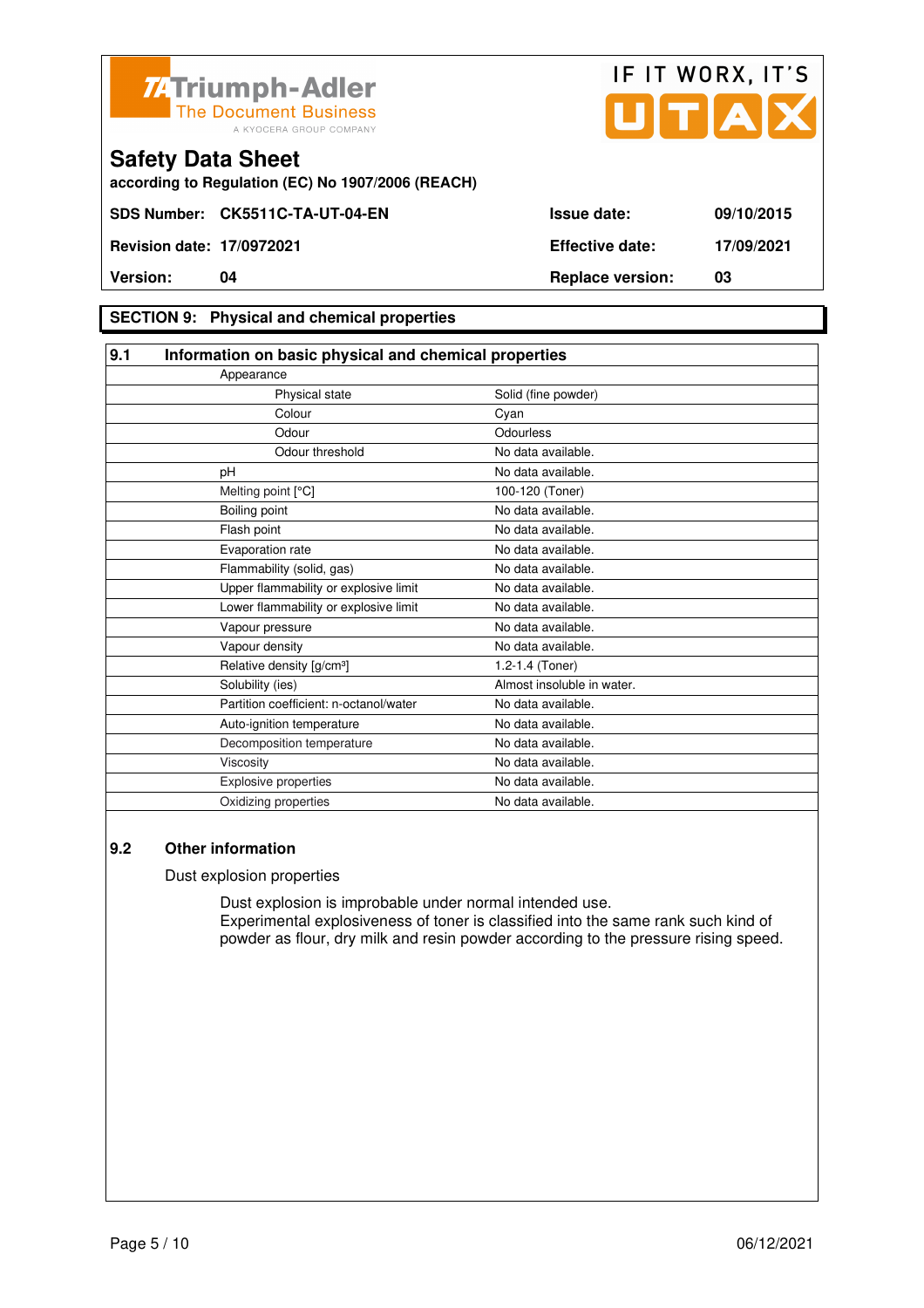



**according to Regulation (EC) No 1907/2006 (REACH)**

**SDS Number: CK5511C-TA-UT-04-EN** 

**Safety Data Sheet** 

| <b>Version:</b>                  | 04                               | <b>Replace version:</b> | 03         |
|----------------------------------|----------------------------------|-------------------------|------------|
| <b>Revision date: 17/0972021</b> |                                  | <b>Effective date:</b>  | 17/09/2021 |
|                                  | SDS Number: CK5511C-TA-UT-04-EN_ | <b>Issue date:</b>      | 09/10/2015 |

## **SECTION 10: Stability and reactivity**

## **10.1 Reactivity**

No data available.

## **10.2 Chemical stability**

This product is stable under normal conditions of use and storage.

## **10.3 Possibility of hazardous reactions**

Hazardous reactions will not occur.

**10.4 Conditions to avoid** 

None specified.

## **10.5 Incompatible materials**

None specified.

## **10.6 Hazardous decomposition products**

Hazardous decomposition products are not to be produced.

## **SECTION 11: Toxicological information**

## **11.1 Information on toxicological effects**  Based on available data, the classification criteria listed below are not met. **Acute toxicity**  Oral  $(LD_{50})$   $>$  2000 mg/kg (rat)<sup>\*</sup> (Toner) Dermal  $(LD_{50})$  No data available (Toner). Inhalation  $(LC_{50}(4hr))$  > 5.0 mg/l (rat)\* (Toner)  **Skin corrosion/irritation** Acute skin irritation Non-irritant (rabbit)\* (Toner)  **Serious eye damage/irritation** Acute eye irritation Minimal irritant (rabbit)\* (Toner)  **Respiratory or skin sensitization**  Skin sensitization Mon-sensitising (mouse)\* (Toner)  **Germ cell mutagenicity** Ames test is negative (Toner) \*(based on test result of similar product) **Information of ingredients:**  No mutagen according to MAK, TRGS905 und (EC) No 1272/2008 Annex VI.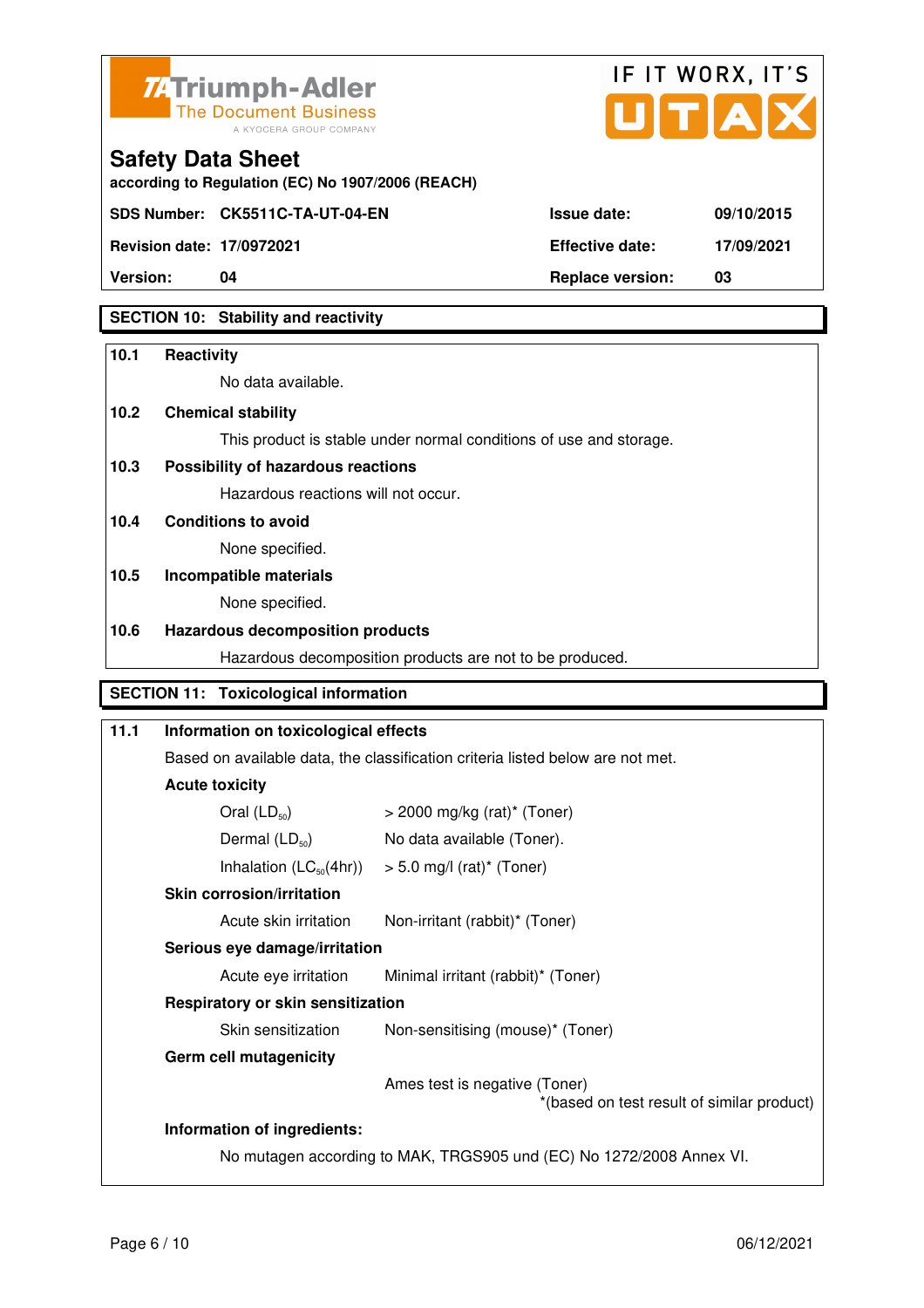

**according to Regulation (EC) No 1907/2006 (REACH)**



| <b>Version:</b>                  | 04                               | <b>Replace version:</b> | 03         |
|----------------------------------|----------------------------------|-------------------------|------------|
| <b>Revision date: 17/0972021</b> |                                  | <b>Effective date:</b>  | 17/09/2021 |
|                                  | SDS Number: CK5511C-TA-UT-04-EN_ | <b>Issue date:</b>      | 09/10/2015 |

## **11.1 Carcinogenicity**

**Safety Data Sheet** 

#### **Information of ingredients:**

 No carcinogen or potential carcinogen (except Titanium dioxide) according to IARC, Japan Association on Industrial Health, ACGIH, EPA, OSHA, NTP, MAK, California Proposition 65, TRGS 905 and (EC) No 1272/2008 Annex VI.

 The IARC re-evaluated Titanium dioxide as a Group 2B carcinogen (possibly carcinogenic to humans) as the result of inhalation exposure test in rats. But, oral/skin test does not show carcinogenicity (2). In the animal chronic inhalation studies for Titanium dioxide, the lung tumour was observed only in rats. It is estimated that this is attributed to the overload of rat´s lung clearance mechanism (overload phenomenon) (3). The inhalation of excessive Titanium dioxide does not occur in normal use of this product. Also, epidemiological studies to date have not revealed any evidence of the relation between occupational exposure to Titanium dioxide and respiratory tract diseases.

#### **Reproductive toxicity**

#### **Information of ingredients:**

 No reproductive toxicant according to MAK, California Proposition 65, TRGS 905 und (EC) No 1272/2008 Annex VI.

| <b>STOT-single exposure</b>   | No data available. |
|-------------------------------|--------------------|
| <b>STOT-repeated exposure</b> | No data available. |
| <b>Aspiration hazard</b>      | No data available. |

#### **Chronic effects**

 In a study in rats by chronic inhalation exposure to a typical toner, a mild to moderate degree of lung fibrosis was observed in 92% of the rats in the high concentration (16 mg/m<sup>3</sup>) exposure group, and a minimal to mild degree of fibrosis was noted in 22% of the animal in the middle (4mg/m<sup>3</sup>) exposure group (1). But no pulmonary change was reported in the lowest  $(1 \text{mg/m}^3)$  exposure group, the most relevant level to potential human exposures.

**Other information** No data available.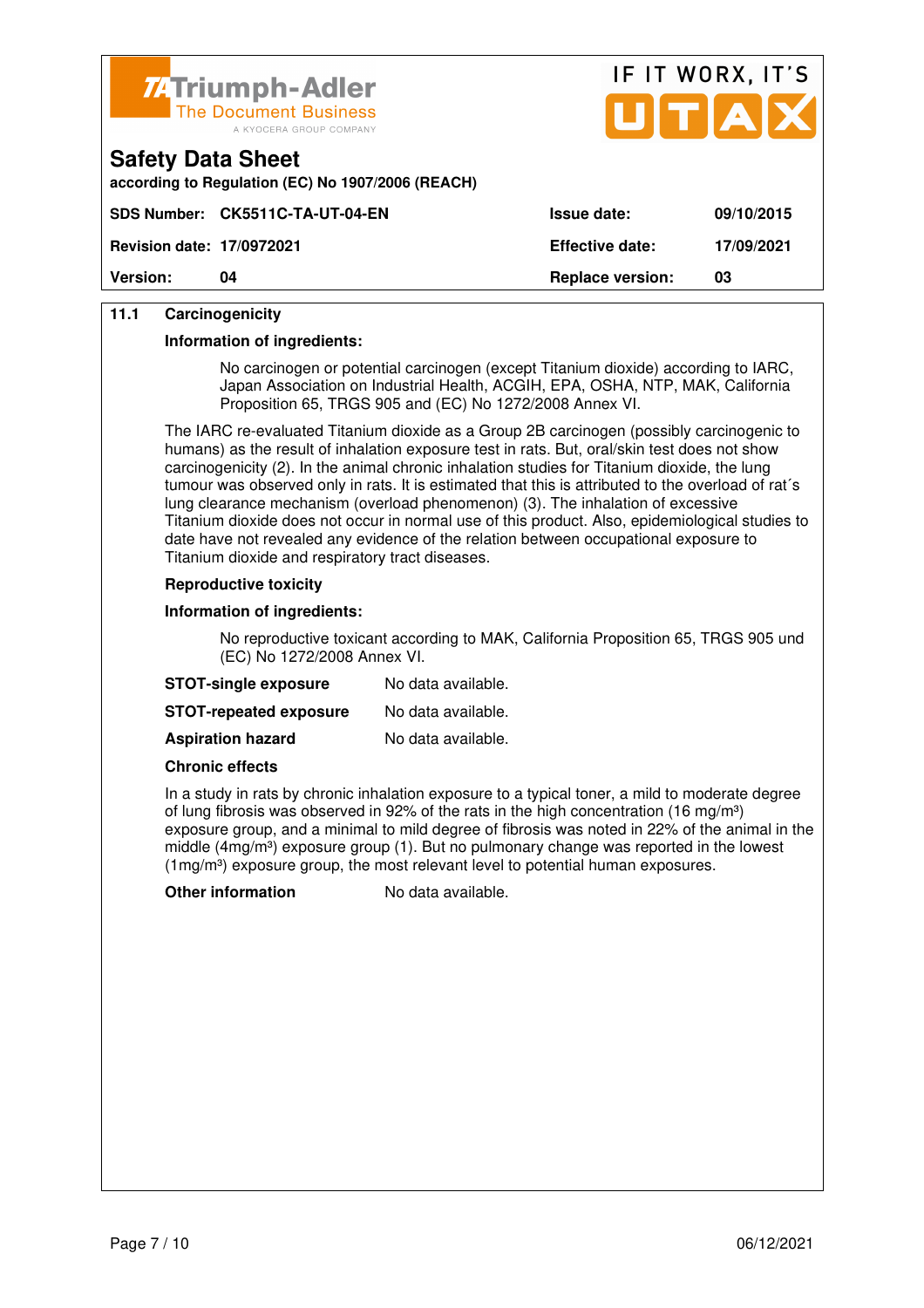

| <b>7/ Triumph-Adler</b><br>The Document Business<br>A KYOCERA GROUP COMPANY   |                        | IF IT WORX, IT'S<br>UTAX |
|-------------------------------------------------------------------------------|------------------------|--------------------------|
| <b>Safety Data Sheet</b><br>according to Regulation (EC) No 1907/2006 (REACH) |                        |                          |
| SDS Number: CK5511C-TA-UT-04-EN                                               | Issue date:            | 09/10/2015               |
| <b>Revision date: 17/0972021</b>                                              | <b>Effective date:</b> | 17/09/2021               |

**Version: 04 Replace version: 03** 

## **SECTION 12: Ecological information**

#### **12.1 Toxicity**

No data available.

#### **12.2 Persistence and degradability**

No data available.

**12.3 Bio accumulative potential** 

No data available.

### **12.4 Mobility in soil**

No data available.

## **12.5 Results of PBT and vPvB assessment**

No data available.

#### **12.6 Other adverse effects**

No additional information available.

## **SECTION 13: Disposal considerations**

## **13.1 Waste treatment methods**

 Do not attempt to incinerate the toner container or unit and the waste toner yourself. Dangerous sparks may cause burn. Any disposal practice should be done under conditions which meet local, state and federal laws and regulations relating to waste (contact local or state environmental agency for specific rules).

## **SECTION 14: Transport information**

#### **14.1 UN-number**

None.

**14.2 UN Proper shipping name** 

None.

**14.3 Transport hazard class(es)** 

None.

## **14.4 Packing group**

None.

## **14.5 Environmental hazards**

None.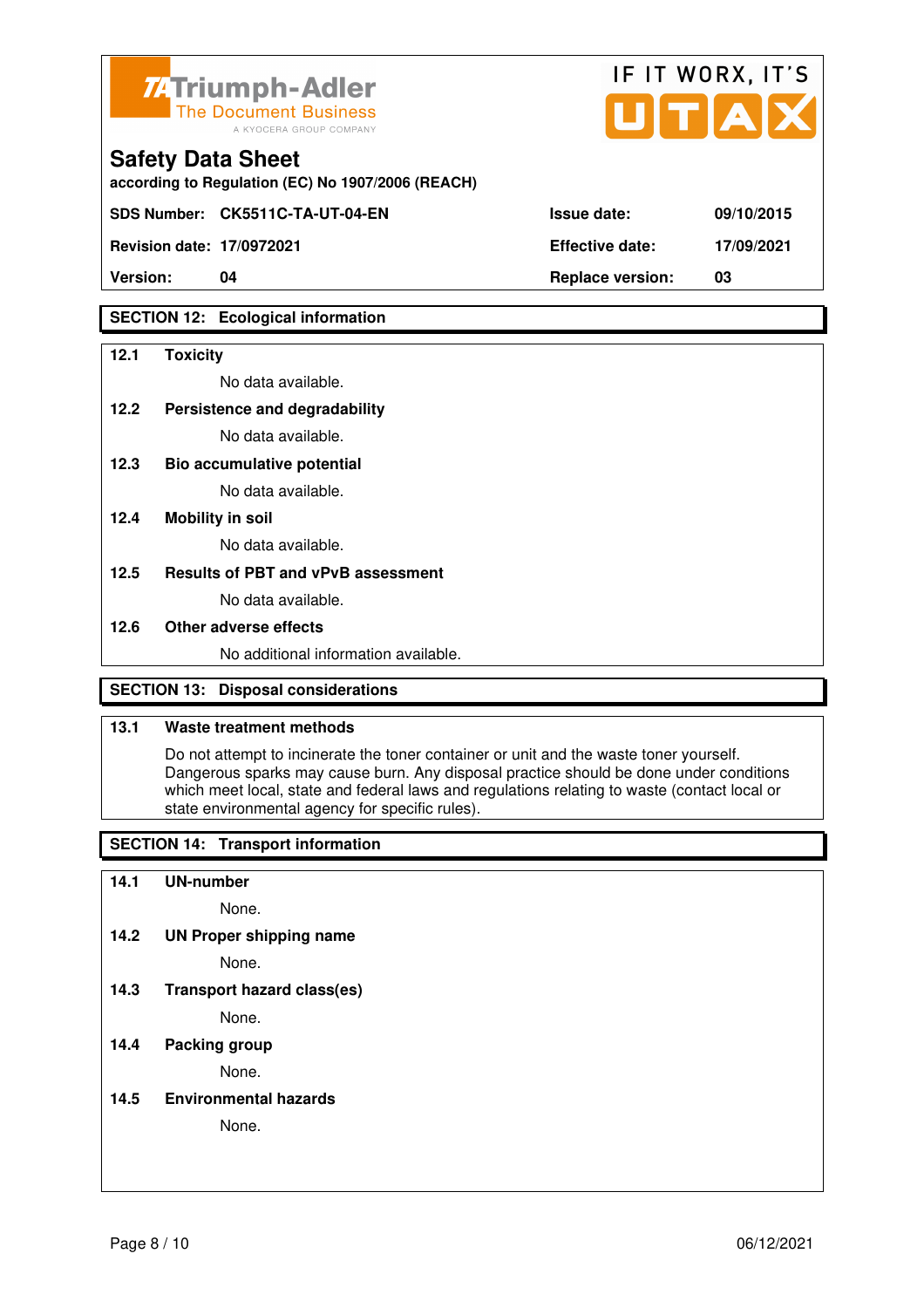



**according to Regulation (EC) No 1907/2006 (REACH)**

|                                  | SDS Number: CK5511C-TA-UT-04-EN | <b>Issue date:</b>      | 09/10/2015 |
|----------------------------------|---------------------------------|-------------------------|------------|
| <b>Revision date: 17/0972021</b> |                                 | <b>Effective date:</b>  | 17/09/2021 |
| <b>Version:</b>                  | 04                              | <b>Replace version:</b> | 03         |
|                                  |                                 |                         |            |

## **14.6 Special precautions for user**

No additional information available.

# **14.7 Transport in bulk according to Annex II of MARPOL73/78 and the IBC Code**

Not applicable.

## **SECTION 15: Regulatory information**

## **15.1 Safety, health and environmental regulations/legislation specific for the substance or mixture**

#### **EU-regulations**

Regulation (EC) No 1005/2009 (on substances that deplete the ozone layer, Annex I and II): Not listed.

Regulation (EU) 2019/1021 (on persistent organic pollutants, Annex I as amended):

Not listed.

 Regulation (EU) No 649 /2012 (concerning the export and import of dangerous chemicals, Annex I and V as amended):

Not listed.

 Regulation (EC) No 1907/2006 REACH Annex XVII as amended (Restrictions on use): Not listed.

Regulation (EC) No 1907/2006 REACH Annex XIV as amended (Authorizations):

Not listed.

#### **US-regulations**

All ingredients in this product comply with order under TSCA.

#### **Canada regulations**

 This product is not a WHMIS-controlled product, since we consider it as a manufactured article.

### **15.2 Chemical Safety Assessment**

No data available.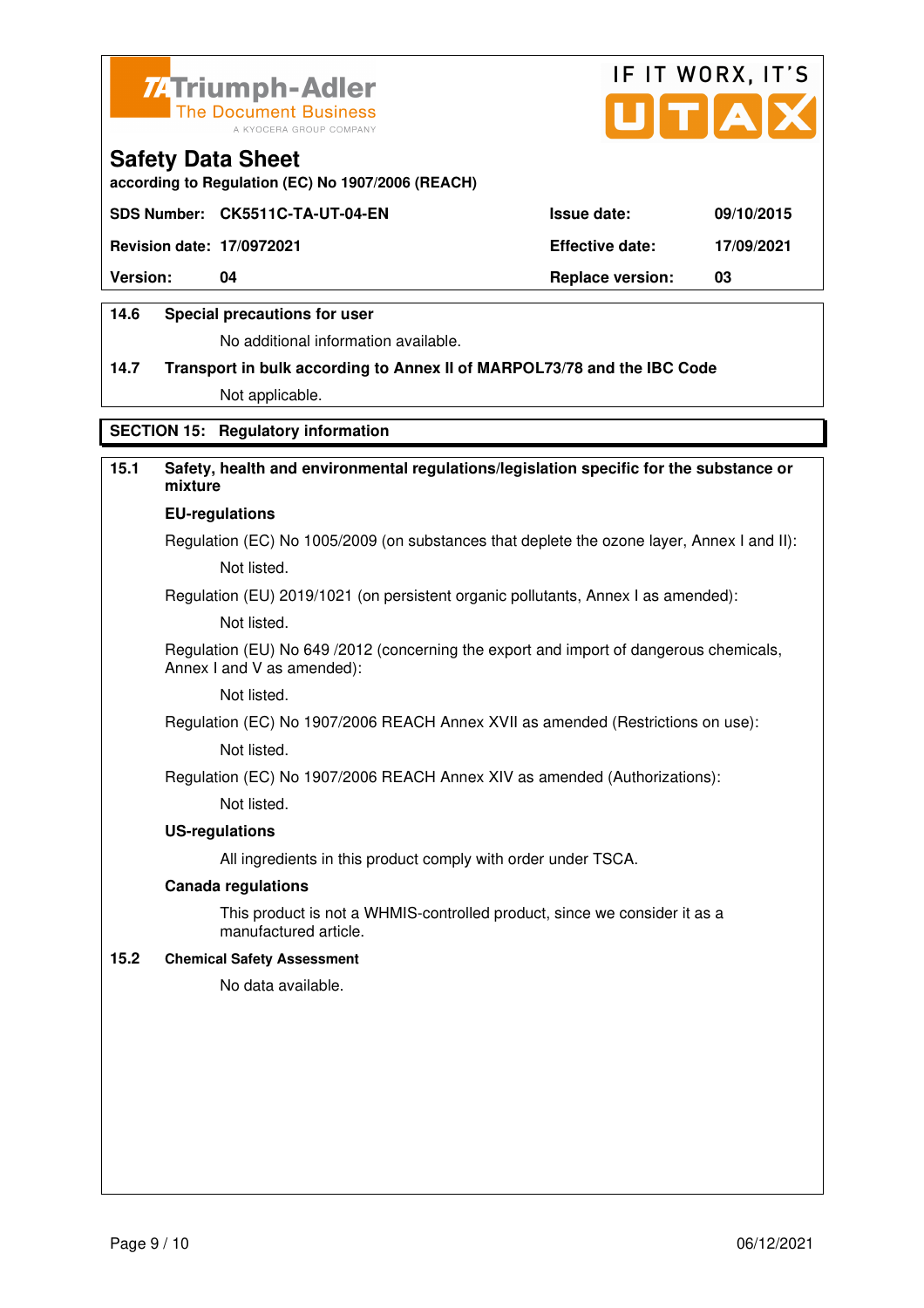| ZATriumph-Adler<br><b>The Document Business</b><br>A KYOCERA GROUP COMPANY    |                         | IF IT WORX, IT'S<br>UTAX |
|-------------------------------------------------------------------------------|-------------------------|--------------------------|
| <b>Safety Data Sheet</b><br>according to Regulation (EC) No 1907/2006 (REACH) |                         |                          |
| SDS Number: CK5511C-TA-UT-04-EN                                               | <b>Issue date:</b>      | 09/10/2015               |
| <b>Revision date: 17/0972021</b>                                              | <b>Effective date:</b>  | 17/09/2021               |
| <b>Version:</b><br>04                                                         | <b>Replace version:</b> | 03                       |
| <b>SECTION 16: Other information</b>                                          |                         |                          |

 To the best of our knowledge, the information contained herein is accurate. However, we cannot assume any liability whatsoever for the accuracy or completeness of the information contained herein. The contents and format of this SDS are in accordance with Regulation (EC) No 1907/2006, Annex II as amended by Regulation (EU) 2015/830 with respect to SDSs.

Revision information: Section 3

Full text of H statements under sections 3: H351: Suspected of causing cancer (inhalation)

**Abbreviations and acronyms** 

| <b>ACGIH</b>    | American Conference of Governmental Industrial Hygienists                                                                  |
|-----------------|----------------------------------------------------------------------------------------------------------------------------|
|                 | 2016 TLVs and BEIs (Threshold Limit Values for Chemical Substances and Physical Agents and Biological<br>Exposure Indices) |
| <b>CAS</b>      | <b>Chemical Abstracts Service</b>                                                                                          |
| <b>CLP</b>      | Regulation (EC) No 1272/2008 on classification, labelling and packaging of substances and mixtures                         |
| <b>DFG</b>      | Deutsche Forschungsgemeinschaft                                                                                            |
| <b>EPA</b>      | Environmental Protection Agency (Integrated Risk Information System) (US)                                                  |
| <b>IARC</b>     | International Agency for Research on Cancer (IARC Monographs on the Evaluations of Carcinogenic Risks<br>to Humans)        |
| MAK             | Maximale Arbeitsplatzkonzentration der Deutschen Forschungsgesellschaft (2011)                                             |
| <b>NTP</b>      | National Toxicology Program (Report on Carcinogens) (US)                                                                   |
| <b>OSHA</b>     | Occupational Safety and Health Administration (29 CFR Part 1910 Subpart Z)                                                 |
| <b>PBT</b>      | Persistent. Bio accumulative and Toxic                                                                                     |
| <b>PEL</b>      | Permissible Exposure Limits                                                                                                |
| Proposition 65  | California, Safe Drinking Water and Toxic Enforcement Act of 1986                                                          |
| <b>REACH</b>    | Regulation (EC) No 1907/2006 concerning the Registration, Evaluation, Authorization and Restriction of                     |
|                 | Chemicals                                                                                                                  |
| <b>STOT</b>     | Specific target organ toxicity                                                                                             |
| <b>SVHC</b>     | Substances of Very High Concern                                                                                            |
| <b>TRGS 905</b> | Technische Regeln für Gefahrstoffe (Deutschland)                                                                           |
| <b>TSCA</b>     | Toxic Substances Control Act (US)                                                                                          |
| TWA             | <b>Time Weighted Average</b>                                                                                               |
| UN              | <b>United Nations</b>                                                                                                      |
| vPvB            | very Persistent and very Bio accumulative                                                                                  |
| <b>WHMIS</b>    | Workplace Hazardous Materials Information System (Canada)                                                                  |

#### **Key literature references and sources for data**

(1) Pulmonary Response to Toner upon Chronic Inhalation Exposure in Rats, H. Muhle et al., Fundamental and Applied Toxicology 17.280-299 (1991) Lung Clearance and Retention of Toner, Utilizing a Tracer Technique, during Chronic Inhalation Exposure in Rats, B. Bellmann, Fundamental and Applied Toxicology 17.300-313 (1991)

(2) IARC Monograph on the Evaluation of the Carcinogenic Risk of Chemicals to Humans, Vol. 93

(3) NIOSH CURRENT INTELLIGENCE BULLETIN "Evaluation of Health Hazard and Recommendation for Occupational Exposure to Titanium Dioxide DRAFT"

(4) The contents are in accordance with Material Safety Data Sheet "CK5511C-TA-UT-04-EN"; 17/09/2021 of the KYOCERA Document Solutions Inc., 1-2-28 Tamatsukuri, Chuo-ku, Osaka 540-8585, Japan.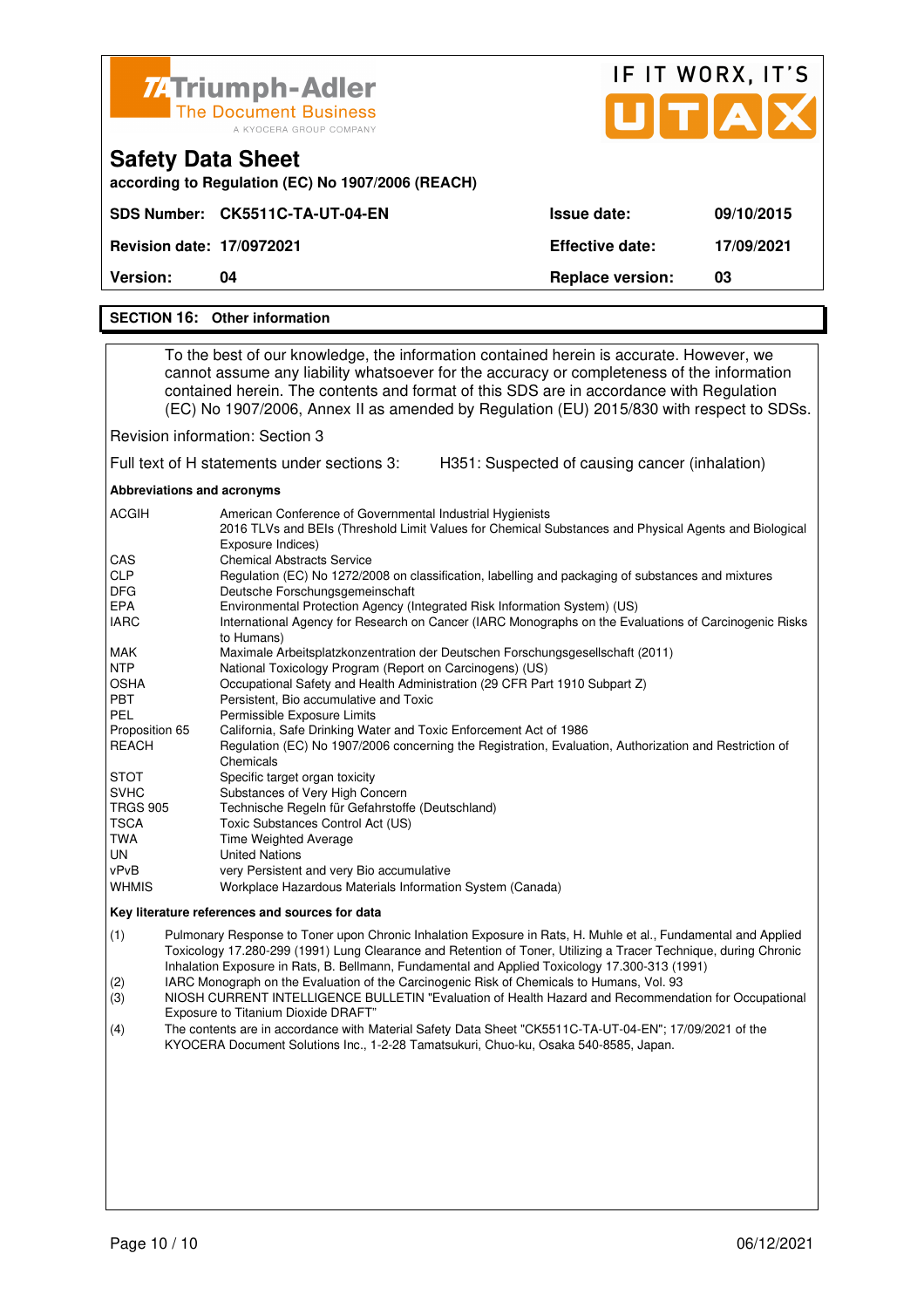



**Safety Data Sheet according to Regulation (EC) No 1907/2006 (REACH)**

**Version:** 05 05 **Replace version:** 04

## **SECTION 1: Identification of the substance/mixture and of the company/undertaking**

| 1.1 | <b>Product identifier</b>         |                                                                                              |  |
|-----|-----------------------------------|----------------------------------------------------------------------------------------------|--|
|     | <b>Product name</b>               | <b>Black Toner for</b>                                                                       |  |
|     |                                   | 350ci, 352ci                                                                                 |  |
|     | Consumable name                   | CK-5511K                                                                                     |  |
|     | <b>Product form</b>               | Mixture                                                                                      |  |
| 1.2 |                                   | Relevant identified uses of the substance or mixture and uses advised against                |  |
|     | <b>Identified uses</b>            | The image formation of our electrophotographic equipment.<br>Other uses are not recommended. |  |
| 1.3 |                                   | Details of the supplier of the safety data sheet                                             |  |
|     | <b>Manufacturer</b>               | <b>KYOCERA Document Solutions Inc.</b>                                                       |  |
|     | <b>Address</b>                    | 1-2-28 Tamatsukuri, Chuo-ku, Osaka 540-8585, Japan                                           |  |
|     | <b>Supplier</b>                   | TA Triumph-Adler GmbH                                                                        |  |
|     | <b>Address</b>                    | Deelbögenkamp 4c<br>22297 Hamburg<br>Germany                                                 |  |
| 1.4 | <b>Emergency telephone number</b> | $+49(0)$ 40 / 528490<br>(This number is available only during office hours)                  |  |

## **SECTION 2: Hazards identification**

| 2.1 | Classification of the substance or mixture                                                                            |  |
|-----|-----------------------------------------------------------------------------------------------------------------------|--|
|     | Classification according to Regulation (EC) No 1272/2008 (CLP)                                                        |  |
|     | Not classified as hazardous mixture.                                                                                  |  |
| 2.2 | Label elements                                                                                                        |  |
|     | Labelling according to Regulation (EC) No 1272/2008 (CLP)                                                             |  |
|     | Not applicable.                                                                                                       |  |
| 2.3 | <b>Other hazards</b>                                                                                                  |  |
|     | Assessment of PBT/vPvB                                                                                                |  |
|     | No data available.                                                                                                    |  |
|     | See section 4 and 11 for information on health effects and symptoms.<br>See section 9 for dust explosion information. |  |
|     |                                                                                                                       |  |
|     |                                                                                                                       |  |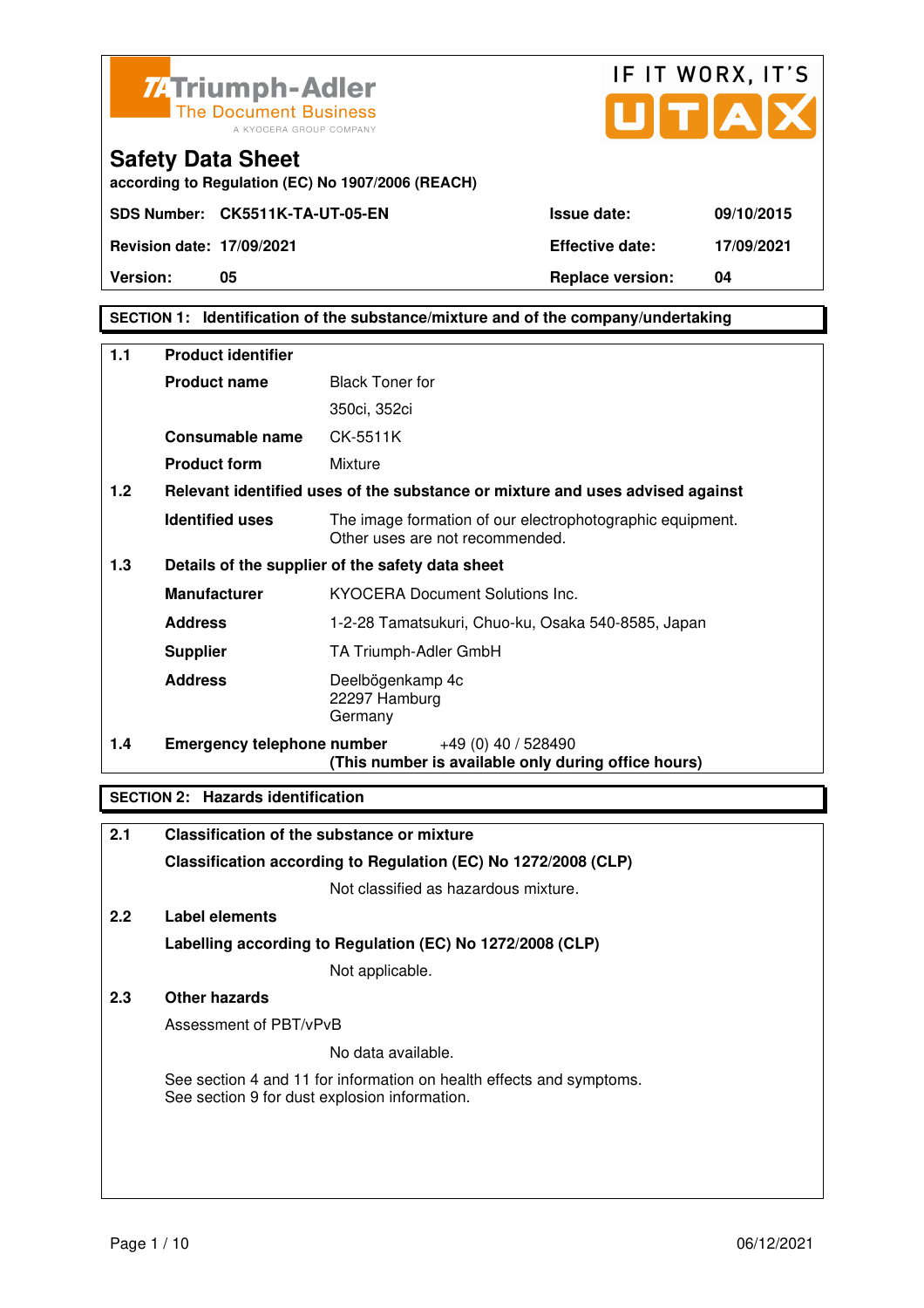|          |                                                                                                                | <b>ZATriumph-Adler</b><br><b>The Document Business</b><br>A KYOCERA GROUP COMPANY                                            |                           |                         | IF IT WORX, IT'S<br>UTA     |
|----------|----------------------------------------------------------------------------------------------------------------|------------------------------------------------------------------------------------------------------------------------------|---------------------------|-------------------------|-----------------------------|
|          | <b>Safety Data Sheet</b>                                                                                       | according to Regulation (EC) No 1907/2006 (REACH)                                                                            |                           |                         |                             |
|          |                                                                                                                | SDS Number: CK5511K-TA-UT-05-EN                                                                                              |                           | <b>Issue date:</b>      | 09/10/2015                  |
|          | <b>Revision date: 17/09/2021</b>                                                                               |                                                                                                                              |                           | <b>Effective date:</b>  | 17/09/2021                  |
| Version: | 05                                                                                                             |                                                                                                                              |                           | <b>Replace version:</b> | 04                          |
|          |                                                                                                                |                                                                                                                              |                           |                         |                             |
|          |                                                                                                                | <b>SECTION 3: Composition/information on ingredients</b>                                                                     |                           |                         |                             |
| 3.2      | <b>Mixtures</b>                                                                                                |                                                                                                                              |                           |                         |                             |
|          | Chemical name                                                                                                  |                                                                                                                              | CAS No                    | Weight%                 | <b>Classification (CLP)</b> |
|          | Polyester resin<br>Carbon Black                                                                                |                                                                                                                              | Confidential<br>1333-86-4 | 70-80<br>$5 - 10$       |                             |
|          | Styrene acrylate copolymer                                                                                     |                                                                                                                              | Confidential              | $1 - 5$                 |                             |
|          | Amorphous silica<br>Titanium dioxide                                                                           |                                                                                                                              | 7631-86-9<br>13463-67-7   | $1-5$<br>< 1            | Carc.2(H351)                |
|          | Information of ingredients                                                                                     | (1) Substance, which present a health or environmental hazard within the meaning of CLP:                                     |                           |                         |                             |
|          |                                                                                                                | Titanium dioxide.                                                                                                            |                           |                         |                             |
|          | (2) Substance, which are assigned Community workplace exposure limits:                                         |                                                                                                                              |                           |                         |                             |
|          | None.                                                                                                          |                                                                                                                              |                           |                         |                             |
|          | (3) Substance, which are PBT or vPvB in accordance with the criteria set out in Annex XIII of<br>REACH:        |                                                                                                                              |                           |                         |                             |
|          | None.                                                                                                          |                                                                                                                              |                           |                         |                             |
|          | (4) Substance, which are included in the list established in accordance with Article 59(1) of<br>REACH (SVHC): |                                                                                                                              |                           |                         |                             |
|          | None.                                                                                                          |                                                                                                                              |                           |                         |                             |
|          | See section 16 for the full text of the H statements declared above.                                           |                                                                                                                              |                           |                         |                             |
|          | <b>SECTION 4: First aid measures</b>                                                                           |                                                                                                                              |                           |                         |                             |
| 4.1      |                                                                                                                | <b>Description of first aid measures</b>                                                                                     |                           |                         |                             |
|          | Inhalation:                                                                                                    | Remove from exposure to fresh air and gargle with plenty of water.<br>Consult a doctor in case of such symptoms as coughing. |                           |                         |                             |
|          |                                                                                                                | Skin contact: Wash with soap and water.                                                                                      |                           |                         |                             |
|          | Eye contact:                                                                                                   | Flush with water immediately and see a doctor if irritating.                                                                 |                           |                         |                             |
|          | Ingestion:                                                                                                     | Rinse out the mouth. Drink one or two glasses of water to dilute.<br>Seek medical treatment if necessary.                    |                           |                         |                             |
|          |                                                                                                                |                                                                                                                              |                           |                         |                             |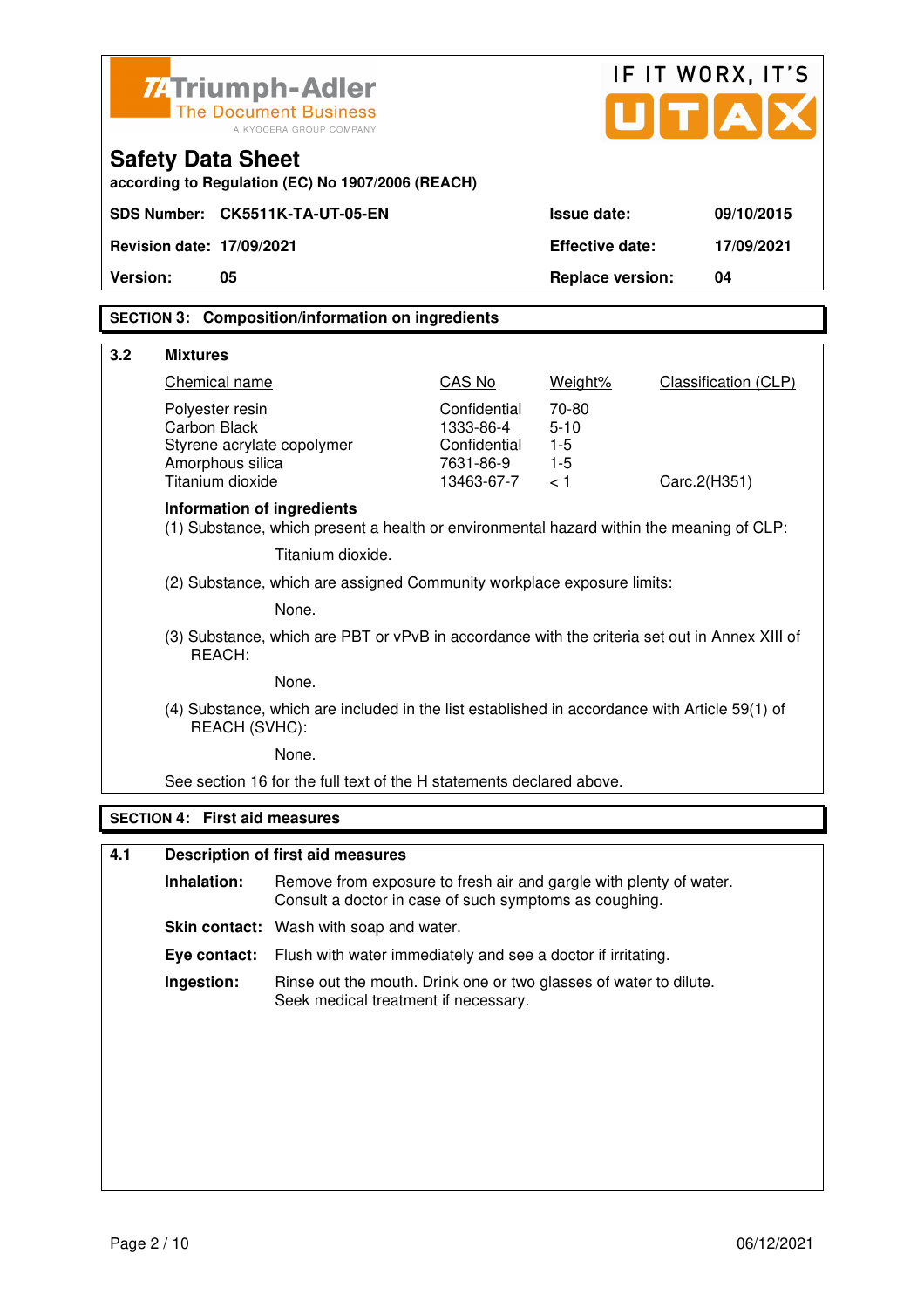



**according to Regulation (EC) No 1907/2006 (REACH)**

|                                  | SDS Number: CK5511K-TA-UT-05-EN | <b>Issue date:</b>      | 09/10/2015 |
|----------------------------------|---------------------------------|-------------------------|------------|
| <b>Revision date: 17/09/2021</b> |                                 | <b>Effective date:</b>  | 17/09/2021 |
| <b>Version:</b>                  | 05                              | <b>Replace version:</b> | 04         |

## **4.2 Most important symptoms and effects, both acute and delayed**  Potential health effects and symptoms **Inhalation:** Prolonged inhalation of excessive dusts may cause lung damage. Use of this product as intended does not result in prolonged inhalation of excessive toner dusts. **Skin contact:** Unlikely to cause skin irritation. **Eye contact:** May cause transient eye irritation.

**Ingestion:** Use of this product as intended does not result in ingestion.

## **4.3 Indication of any immediate medical attention and special treatment needed**

No additional information available.

## **SECTION 5: Firefighting measures**

## **5.1 Extinguishing media**

Suitable extinguishing media

Water spray, foam, powder,  $CO<sub>2</sub>$  or dry chemical

Unsuitable extinguishing media

None specified.

## **5.2 Special hazards arising from the substance or mixture**

Hazardous combustion products: Carbon dioxide, Carbon monoxide

## **5.3 Advice for firefighters**

Fire-fighting procedures

 Pay attention not to blow away dust. Drain water off around and decrease the atmosphere temperature to extinguish the fire.

## **Protection equipment for firefighters**

None specified.

## **SECTION 6: Accidental release measures**

## **6.1 Personal precautions, protective equipment and emergency procedures**

 Avoid inhalation, ingestion, eye and skin contact in case of accidental release. Avoid formation of dust. Provide adequate ventilation.

## **6.2 Environmental precautions**

Do not allow to enter into surface water or drains.

## **6.3 Methods and material for containment and cleaning up**

Gather the released powder not to blow away and wipe up with a wet cloth.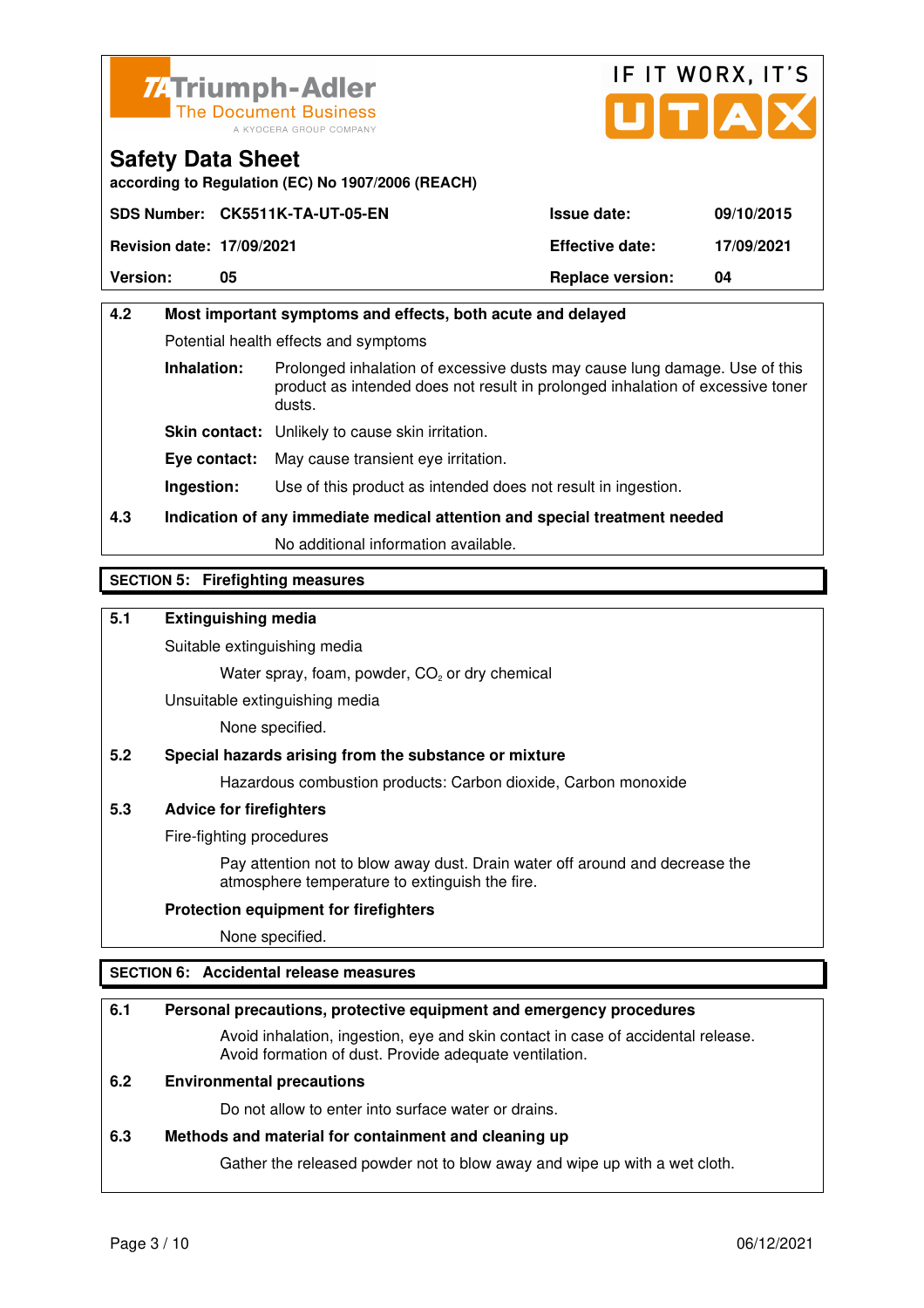



**according to Regulation (EC) No 1907/2006 (REACH)**

## **SDS Number: CK5511K-TA-UT-05-EN Issue date: 09/10/2015**

**Revision date: 17/09/2021 Effective date: 17/09/2021** 

**Version: 05 Replace version: 04** 

## **6.4 Reference to other sections**

See section 13 for disposal information.

## **SECTION 7: Handling and storage**

#### **7.1 Precautions for safe handling**

 Do not attempt to force open or destroy the toner container or unit. See installation guide of this product.

#### **7.2 Conditions for safe storage, including any incompatibilities**

Keep the toner container or unit tightly closed and store in a cool, dry and dark place. Keep away from fire. Keep out of the reach of children.

#### **7.3 Specific end use(s)**

No additional information available.

#### **SECTION 8: Exposure controls/personal protection**

## **8.1 Control parameters**

(Reference data)

## **US ACGIH Threshold Limit Values (TWA)**

Particles: 10 mg/m<sup>3</sup> (Inhalable particles) 3 mg/m<sup>3</sup> (Respirable particles) Carbon Black: 3 mg/m³ (Inhalable fraction) Titanium dioxide: 10 mg/m³

#### **US OSHA PEL (TWA)**

Particles: 15 mg/m<sup>3</sup> (Total dust) 5 mg/m<sup>3</sup> (Respirable fraction) Carbon Black: 3.5 mg/m³ Amorphous silica:  $80 \text{ mg/m}^3/\% \text{SiO}_2$ Titanium dioxide: 15 mg/m<sup>3</sup> (Total dust)

## **EU Occupational exposure limits: Directive (EC) 2000/39, (EC) 2006/15 and (EU) 2009/161**

Not listed.

#### **8.2 Exposure controls**

## **Appropriate engineering controls**

 Special ventilator is not required under normal intended use. Use in a well-ventilated area.

#### **Personal protective equipment**

 Respiratory protection, eye protection, hand protection, skin and body protection are not required under normal intended use.

#### **Environmental exposure controls**

No additional information available.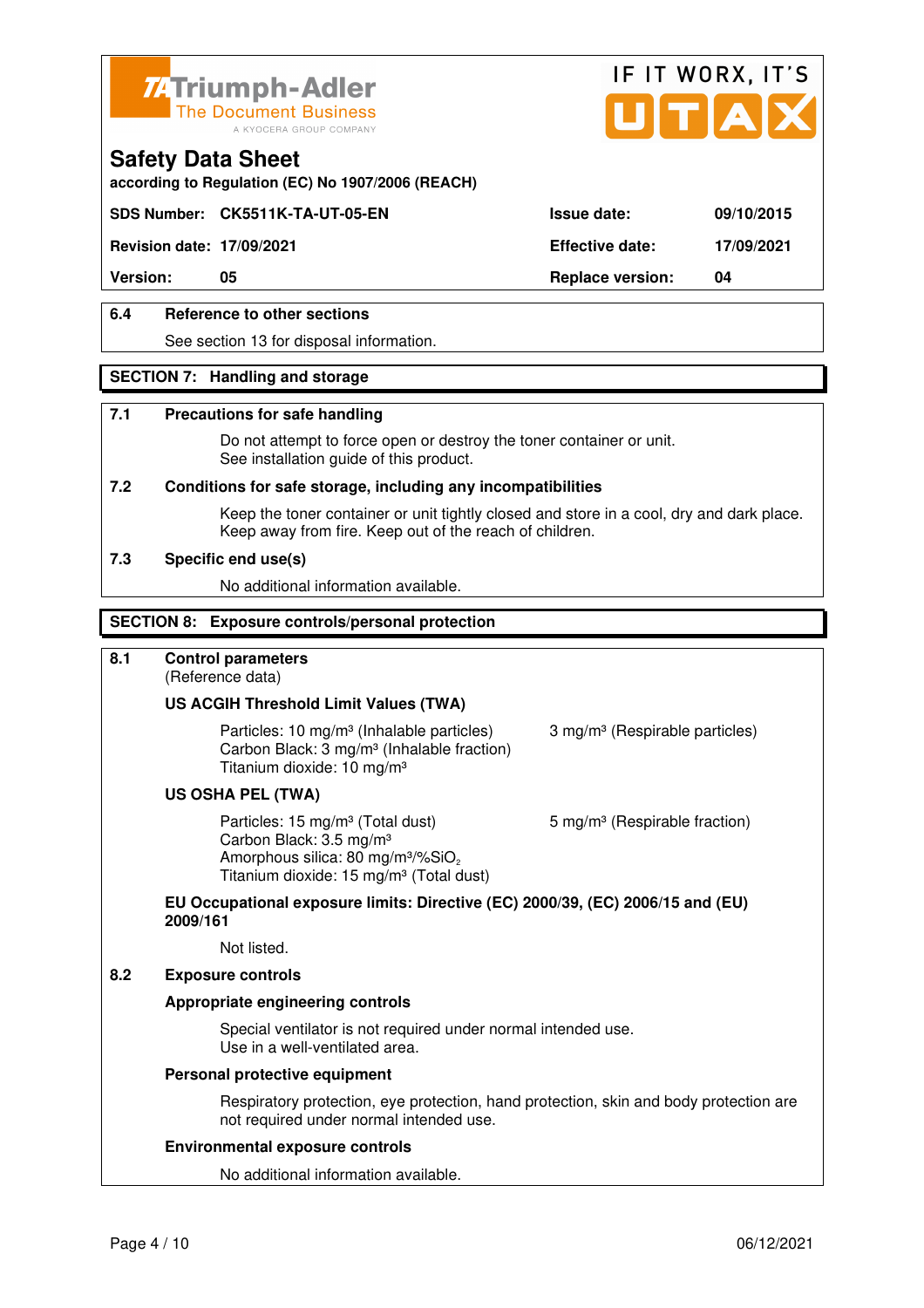



**according to Regulation (EC) No 1907/2006 (REACH)**

## **SECTION 9: Physical and chemical properties**

| 9.1 | Information on basic physical and chemical properties |                            |  |
|-----|-------------------------------------------------------|----------------------------|--|
|     | Appearance                                            |                            |  |
|     | Physical state                                        | Solid (fine powder)        |  |
|     | Colour                                                | <b>Black</b>               |  |
|     | Odour                                                 | Odourless                  |  |
|     | Odour threshold                                       | No data available.         |  |
|     | pH                                                    | No data available.         |  |
|     | Melting point [°C]                                    | 100-120 (Toner)            |  |
|     | Boiling point                                         | No data available.         |  |
|     | Flash point                                           | No data available.         |  |
|     | Evaporation rate                                      | No data available.         |  |
|     | Flammability (solid, gas)                             | No data available.         |  |
|     | Upper flammability or explosive limit                 | No data available.         |  |
|     | Lower flammability or explosive limit                 | No data available.         |  |
|     | Vapour pressure                                       | No data available.         |  |
|     | Vapour density                                        | No data available.         |  |
|     | Relative density [g/cm <sup>3</sup> ]                 | 1.2-1.4 (Toner)            |  |
|     | Solubility (ies)                                      | Almost insoluble in water. |  |
|     | Partition coefficient: n-octanol/water                | No data available.         |  |
|     | Auto-ignition temperature                             | No data available.         |  |
|     | Decomposition temperature                             | No data available.         |  |
|     | Viscosity                                             | No data available.         |  |
|     | <b>Explosive properties</b>                           | No data available.         |  |
|     | Oxidizing properties                                  | No data available.         |  |

## **9.2 Other information**

Dust explosion properties

 Dust explosion is improbable under normal intended use. Experimental explosiveness of toner is classified into the same rank such kind of powder as flour, dry milk and resin powder according to the pressure rising speed.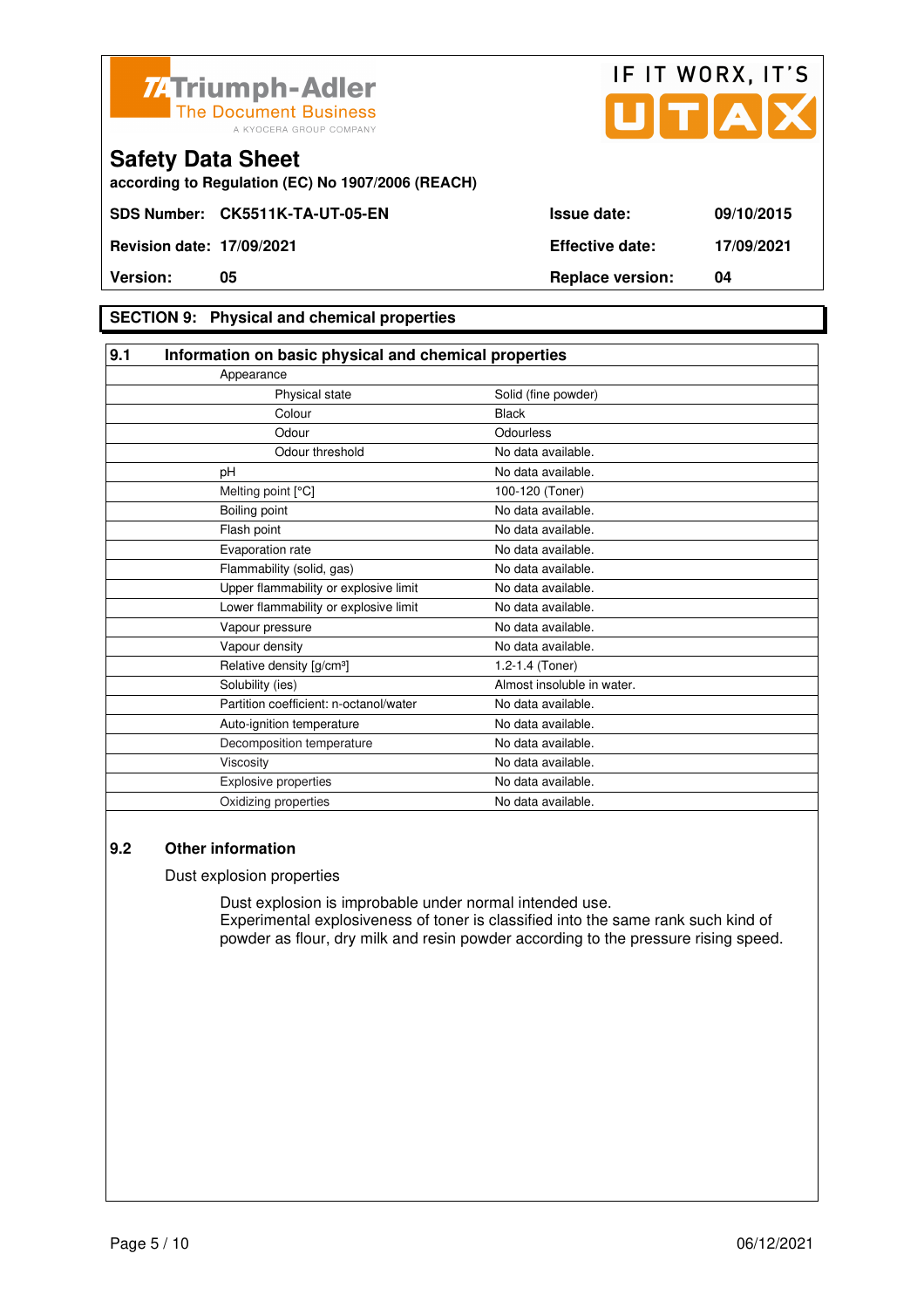



**according to Regulation (EC) No 1907/2006 (REACH)**

**Revision date: 17/09/2021 Effective date: 17/09/2021** 

**Safety Data Sheet** 

**Version: 05 Replace version: 04** 

## **SECTION 10: Stability and reactivity**

## **10.1 Reactivity**  No data available. **10.2 Chemical stability**  This product is stable under normal conditions of use and storage. **10.3 Possibility of hazardous reactions** Hazardous reactions will not occur. **10.4 Conditions to avoid**  None specified. **10.5 Incompatible materials**  None specified. **10.6 Hazardous decomposition products**  Hazardous decomposition products are not to be produced. **SECTION 11: Toxicological information**

## **11.1 Information on toxicological effects**  Based on available data, the classification criteria listed below are not met. **Acute toxicity**  Oral  $(LD_{50})$   $>$  2000 mg/kg (rat)<sup>\*</sup> (Toner) Dermal  $(LD_{50})$  No data available (Toner). Inhalation  $(LC_{50}(4hr))$  > 5.0 mg/l (rat)\* (Toner)  **Skin corrosion/irritation** Acute skin irritation Non-irritant (rabbit)\* (Toner)  **Serious eye damage/irritation** Acute eye irritation Minimal irritant (rabbit)\* (Toner)  **Respiratory or skin sensitization**  Skin sensitization Non-sensitising (mouse)<sup>\*</sup> (Toner)  **Germ cell mutagenicity** Ames test is negative (Toner) \*(based on test result of similar product) **Information of ingredients:**  No mutagen according to MAK, TRGS905 und (EC) No 1272/2008 Annex VI.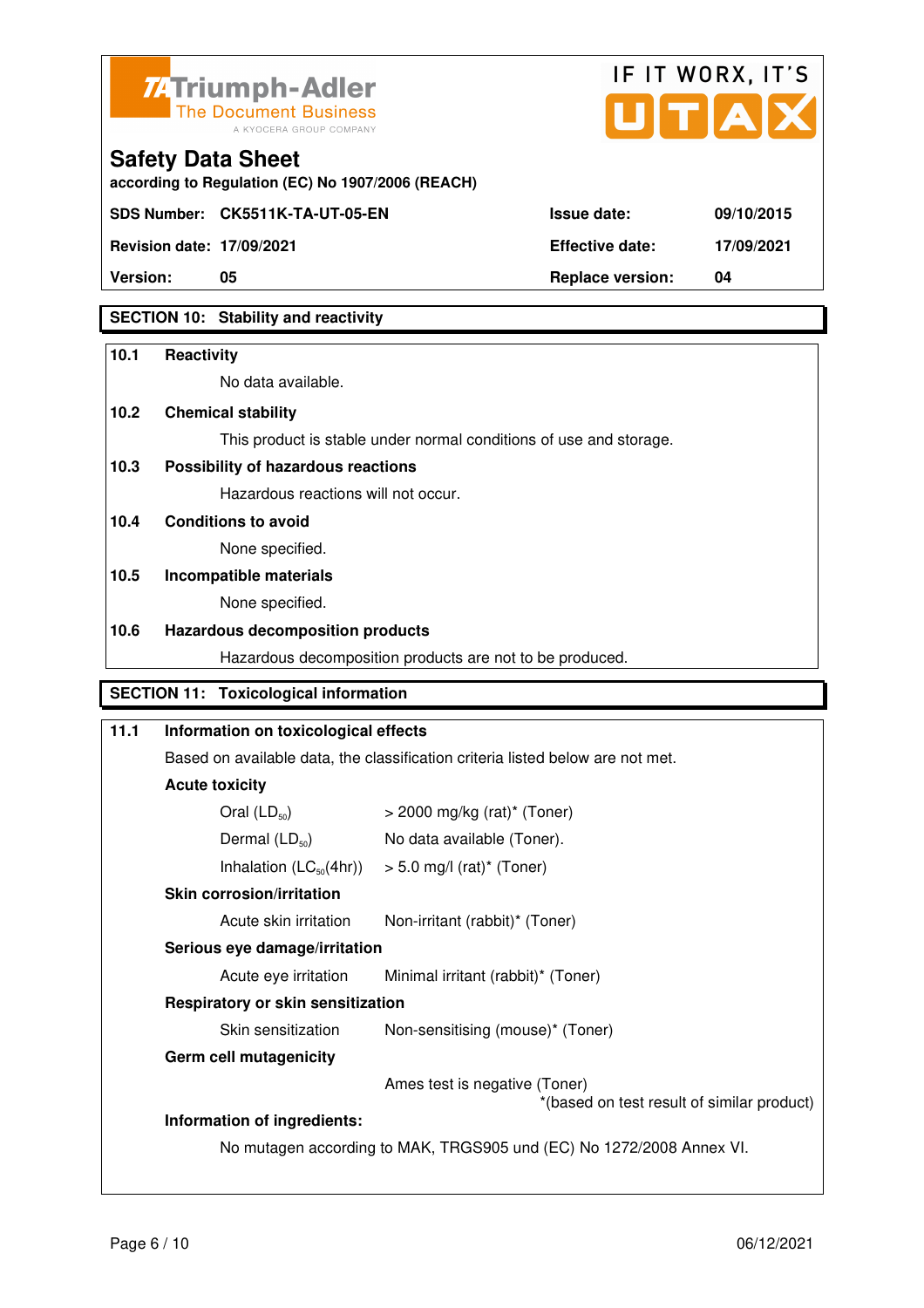

|                                  | <b>74 Triumph-Adler</b><br>The Document Business<br>A KYOCERA GROUP COMPANY | .<br>UTAX               |            |
|----------------------------------|-----------------------------------------------------------------------------|-------------------------|------------|
| <b>Safety Data Sheet</b>         | according to Regulation (EC) No 1907/2006 (REACH)                           |                         |            |
|                                  | SDS Number: CK5511K-TA-UT-05-EN                                             | <b>Issue date:</b>      | 09/10/2015 |
| <b>Revision date: 17/09/2021</b> |                                                                             | <b>Effective date:</b>  | 17/09/2021 |
| <b>Version:</b>                  | 05                                                                          | <b>Replace version:</b> | 04         |

IF IT WORX IT'S

## **11.1 Carcinogenicity**

#### **Information of ingredients:**

 No carcinogen or potential carcinogen (except Titanium dioxide and Carbon Black) according to IARC, Japan Association on Industrial Health, ACGIH, EPA, OSHA, NTP, MAK, California Proposition 65, TRGS 905 and (EC) No 1272/2008 Annex VI.

 The IARC re-evaluated Titanium dioxide and Carbon Black as a Group 2B carcinogen (possibly carcinogenic to humans) as the result of inhalation exposure test in rats. But, oral/skin test does not show carcinogenicity (2). The evaluation of Carbon Black is based upon the development of lung tumours in rat receiving chronic inhalation exposures to free Carbon Black at level that induce particle overload of the lung. The studies performed in animal models other than rats have not demonstrated an association between Carbon Black and lung tumours. Moreover, a two years cancer bioassay using a typical toner preparation containing Carbon Black demonstrated no association between toner exposure and tumour development in rats (1). In the animal chronic inhalation studies for Titanium dioxide, the lung tumour was observed only in rats. It is estimated that this is attributed to the overload of rat´s lung clearance mechanism (overload phenomenon) (3). The inhalation of excessive Titanium dioxide does not occur in normal use of this product. Also, epidemiological studies to date have not revealed any evidence of the relation between occupational exposure to Titanium dioxide and respiratory tract diseases.

#### **Reproductive toxicity**

#### **Information of ingredients:**

 No reproductive toxicant according to MAK, California Proposition 65, TRGS 905 und (EC) No 1272/2008 Annex VI.

| <b>STOT-single exposure</b> | No data available. |
|-----------------------------|--------------------|
|-----------------------------|--------------------|

**STOT-repeated exposure** No data available.

**Aspiration hazard** No data available.

#### **Chronic effects**

 In a study in rats by chronic inhalation exposure to a typical toner, a mild to moderate degree of lung fibrosis was observed in 92% of the rats in the high concentration (16 mg/m<sup>3</sup>) exposure group, and a minimal to mild degree of fibrosis was noted in 22% of the animal in the middle  $(4mg/m<sup>3</sup>)$  exposure group (1). But no pulmonary change was reported in the lowest (1mg/m<sup>3</sup>) exposure group, the most relevant level to potential human exposures.

#### **Other information** No data available.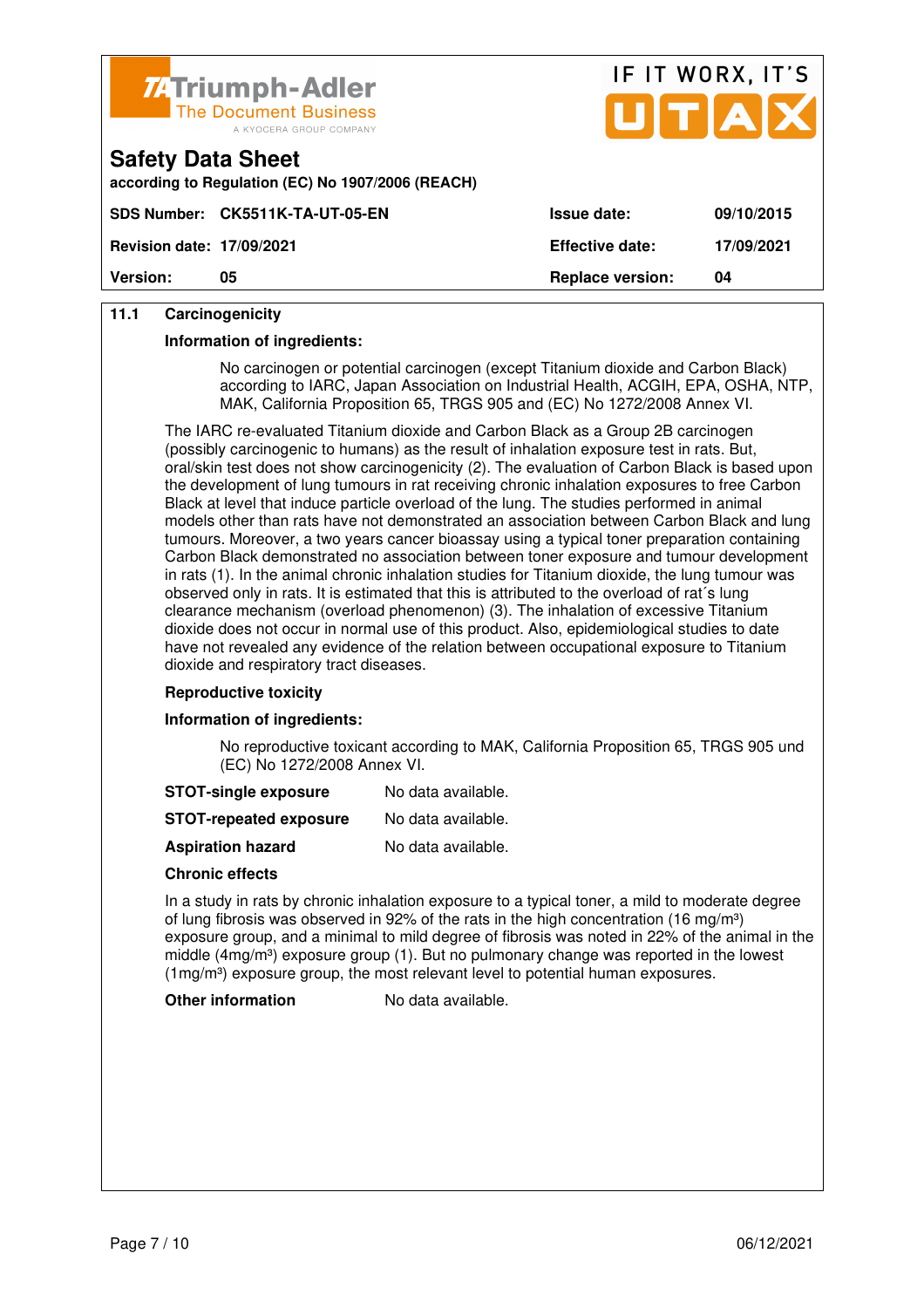

| <b>74 Triumph-Adler</b><br>The Document Business<br>A KYOCERA GROUP COMPANY   |                        | IF II WORX, II'S<br>UTAX |
|-------------------------------------------------------------------------------|------------------------|--------------------------|
| <b>Safety Data Sheet</b><br>according to Regulation (EC) No 1907/2006 (REACH) |                        |                          |
| SDS Number: CK5511K-TA-UT-05-EN                                               | <b>Issue date:</b>     | 09/10/2015               |
| <b>Revision date: 17/09/2021</b>                                              | <b>Effective date:</b> | 17/09/2021               |

 $\mathbf{r} = \mathbf{r} + \mathbf{r}$ 

 $\rightarrow$ 

**Version: 05 Replace version: 04** 

## **SECTION 12: Ecological information**

## **12.1 Toxicity**

No data available.

## **12.2 Persistence and degradability**

No data available.

**12.3 Bio accumulative potential** 

No data available.

## **12.4 Mobility in soil**

No data available.

## **12.5 Results of PBT and vPvB assessment**

No data available.

## **12.6 Other adverse effects**

No additional information available.

## **SECTION 13: Disposal considerations**

## **13.1 Waste treatment methods**

 Do not attempt to incinerate the toner container or unit and the waste toner yourself. Dangerous sparks may cause burn. Any disposal practice should be done under conditions which meet local, state and federal laws and regulations relating to waste (contact local or state environmental agency for specific rules).

## **SECTION 14: Transport information**

## **14.1 UN-number**

None.

**14.2 UN Proper shipping name** 

None.

**14.3 Transport hazard class(es)** 

None.

## **14.4 Packing group**

None.

**14.5 Environmental hazards** 

None.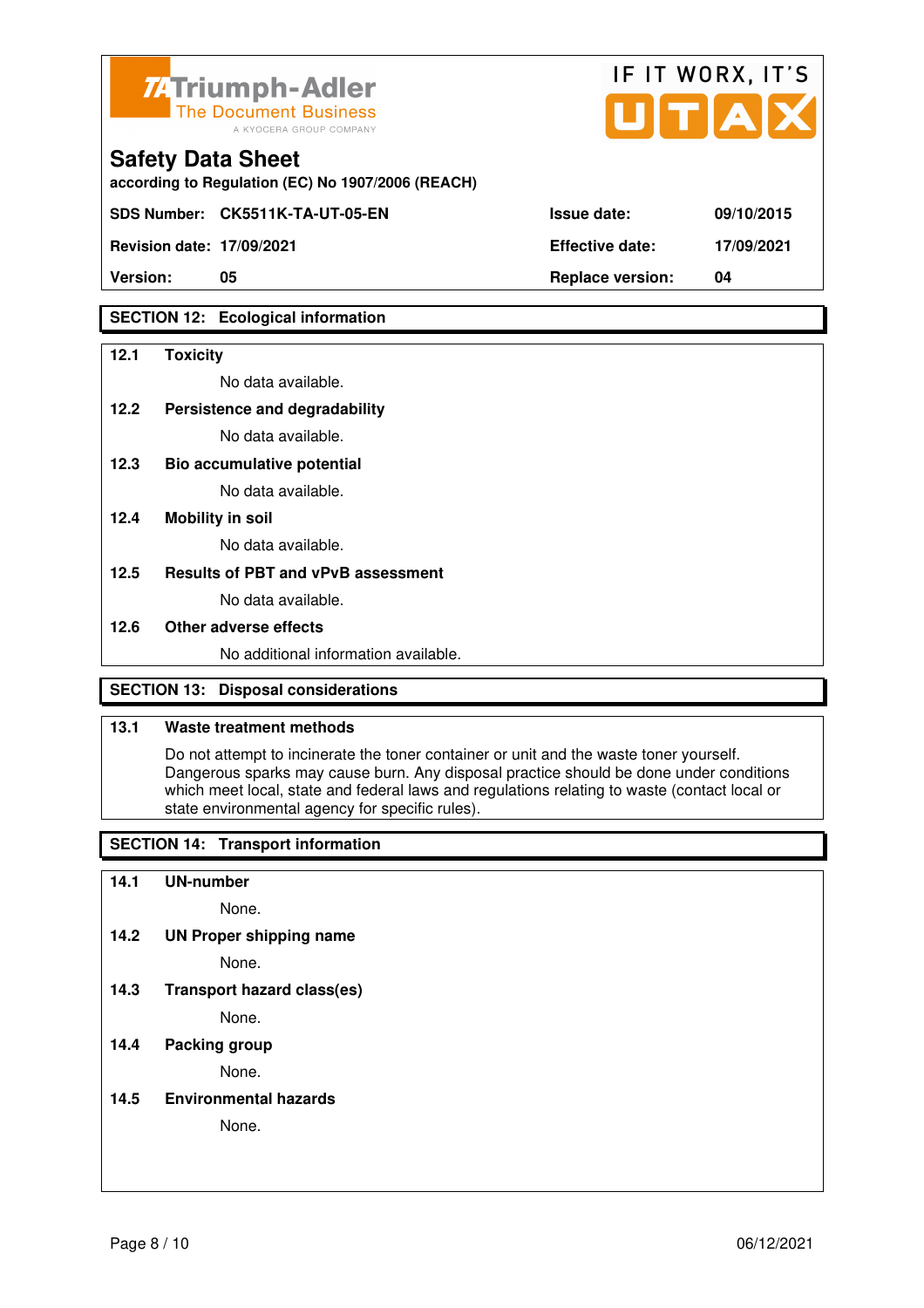



**according to Regulation (EC) No 1907/2006 (REACH)**

|                                  | SDS Number: CK5511K-TA-UT-05-EN | <b>Issue date:</b>      | 09/10/2015 |
|----------------------------------|---------------------------------|-------------------------|------------|
| <b>Revision date: 17/09/2021</b> |                                 | <b>Effective date:</b>  | 17/09/2021 |
| <b>Version:</b>                  | 05                              | <b>Replace version:</b> | 04         |
|                                  |                                 |                         |            |

## **14.6 Special precautions for user**

No additional information available.

## **14.7 Transport in bulk according to Annex II of MARPOL73/78 and the IBC Code** Not applicable.

## **SECTION 15: Regulatory information**

## **15.1 Safety, health and environmental regulations/legislation specific for the substance or mixture**

#### **EU-regulations**

Regulation (EC) No 1005/2009 (on substances that deplete the ozone layer, Annex I and II): Not listed.

Regulation (EU) 2019/1021 (on persistent organic pollutants, Annex I as amended):

Not listed.

 Regulation (EU) No 649/2012 (concerning the export and import of dangerous chemicals, Annex I and V as amended):

Not listed.

 Regulation (EC) No 1907/2006 REACH Annex XVII as amended (Restrictions on use): Not listed.

Regulation (EC) No 1907/2006 REACH Annex XIV as amended (Authorizations):

Not listed.

#### **US-regulations**

All ingredients in this product comply with order under TSCA.

#### **Canada regulations**

 This product is not a WHMIS-controlled product, since we consider it as a manufactured article.

### **15.2 Chemical Safety Assessment**

No data available.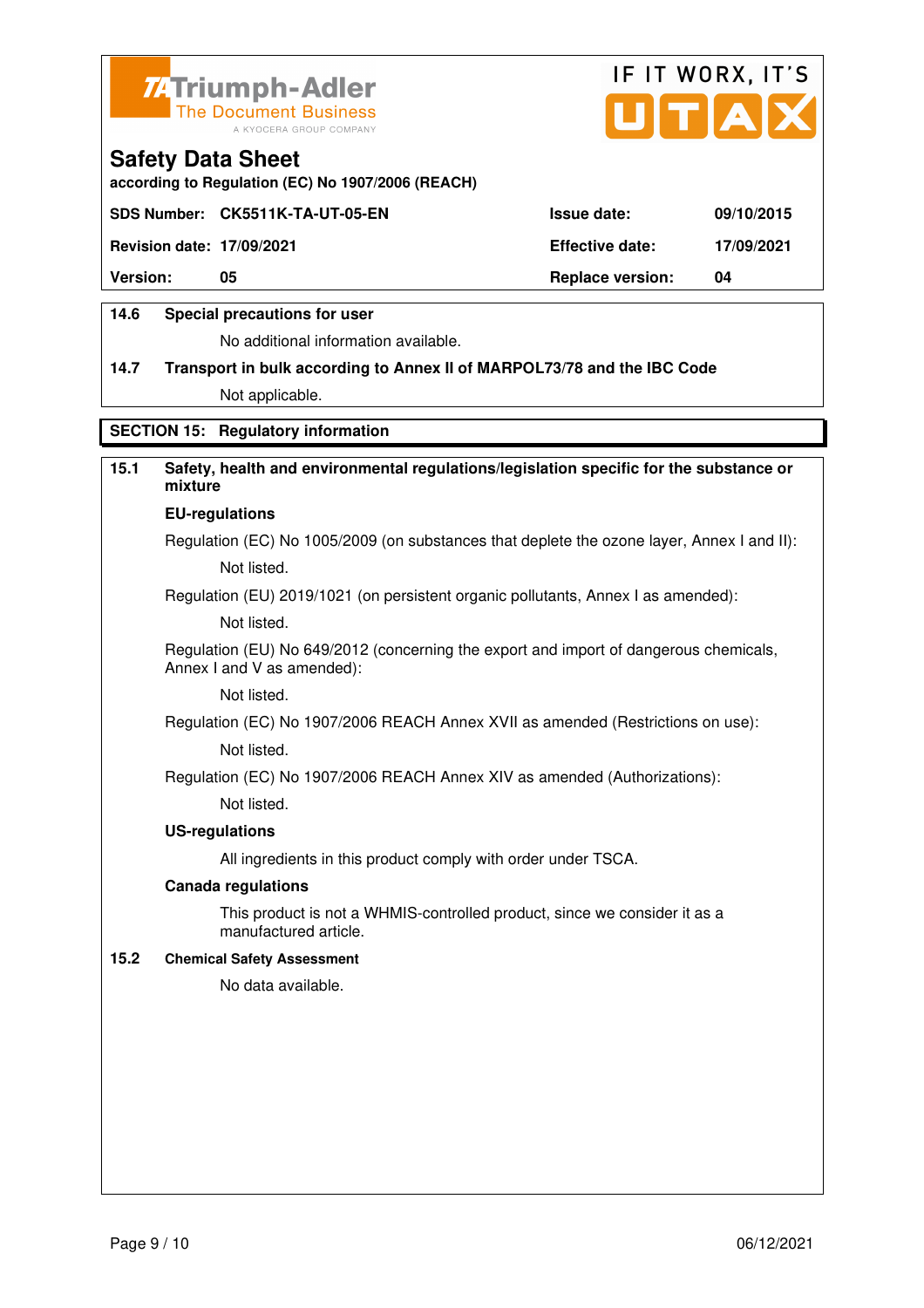| Z4Triumph-Adler<br><b>The Document Business</b><br>A KYOCERA GROUP COMPANY    |                         | IF IT WORX, IT'S<br>UTAX |  |
|-------------------------------------------------------------------------------|-------------------------|--------------------------|--|
| <b>Safety Data Sheet</b><br>according to Regulation (EC) No 1907/2006 (REACH) |                         |                          |  |
| SDS Number: CK5511K-TA-UT-05-EN                                               | Issue date:             | 09/10/2015               |  |
| <b>Revision date: 17/09/2021</b>                                              | <b>Effective date:</b>  | 17/09/2021               |  |
| <b>Version:</b><br>05                                                         | <b>Replace version:</b> | 04                       |  |

#### **SECTION 16: Other information**

 To the best of our knowledge, the information contained herein is accurate. However, we cannot assume any liability whatsoever for the accuracy or completeness of the information contained herein. The contents and format of this SDS are in accordance with Regulation (EC) No 1907/2006, Annex II as amended by Regulation (EU) 2015/830 with respect to SDSs.

Revision information: Section 3

Full text of H statements under sections 3: H351: Suspected of causing cancer (inhalation)

**Abbreviations and acronyms** 

| American Conference of Governmental Industrial Hygienists                                                                  |
|----------------------------------------------------------------------------------------------------------------------------|
| 2016 TLVs and BEIs (Threshold Limit Values for Chemical Substances and Physical Agents and Biological<br>Exposure Indices) |
| <b>Chemical Abstracts Service</b>                                                                                          |
| Regulation (EC) No 1272/2008 on classification, labelling and packaging of substances and mixtures                         |
| Deutsche Forschungsgemeinschaft                                                                                            |
| Environmental Protection Agency (Integrated Risk Information System) (US)                                                  |
| International Agency for Research on Cancer (IARC Monographs on the Evaluations of Carcinogenic Risks                      |
| to Humans)                                                                                                                 |
| Maximale Arbeitsplatzkonzentration der Deutschen Forschungsgesellschaft (2011)                                             |
| National Toxicology Program (Report on Carcinogens) (US)                                                                   |
| Occupational Safety and Health Administration (29 CFR Part 1910 Subpart Z)                                                 |
| Persistent, Bio accumulative and Toxic                                                                                     |
| Permissible Exposure Limits                                                                                                |
| California, Safe Drinking Water and Toxic Enforcement Act of 1986                                                          |
| Regulation (EC) No 1907/2006 concerning the Registration, Evaluation, Authorization and Restriction of                     |
| Chemicals                                                                                                                  |
| Specific target organ toxicity                                                                                             |
| Substances of Very High Concern                                                                                            |
| Technische Regeln für Gefahrstoffe (Deutschland)                                                                           |
| Toxic Substances Control Act (US)                                                                                          |
| Time Weighted Average                                                                                                      |
| <b>United Nations</b>                                                                                                      |
| very Persistent and very Bio accumulative                                                                                  |
| Workplace Hazardous Materials Information System (Canada)                                                                  |
|                                                                                                                            |

#### **Key literature references and sources for data**

(1) Pulmonary Response to Toner upon Chronic Inhalation Exposure in Rats, H. Muhle et al., Fundamental and Applied Toxicology 17.280-299 (1991) Lung Clearance and Retention of Toner, Utilizing a Tracer Technique, during Chronic Inhalation Exposure in Rats, B. Bellmann, Fundamental and Applied Toxicology 17.300-313 (1991)

(2) IARC Monograph on the Evaluation of the Carcinogenic Risk of Chemicals to Humans, Vol. 93

(3) NIOSH CURRENT INTELLIGENCE BULLETIN "Evaluation of Health Hazard and Recommendation for Occupational Exposure to Titanium Dioxide DRAFT"

(4) The contents are in accordance with Material Safety Data Sheet "CK5511K-TA-UT-04-EN"; 17/09/2021 of the KYOCERA Document Solutions Inc., 1-2-28 Tamatsukuri, Chuo-ku, Osaka 540-8585, Japan.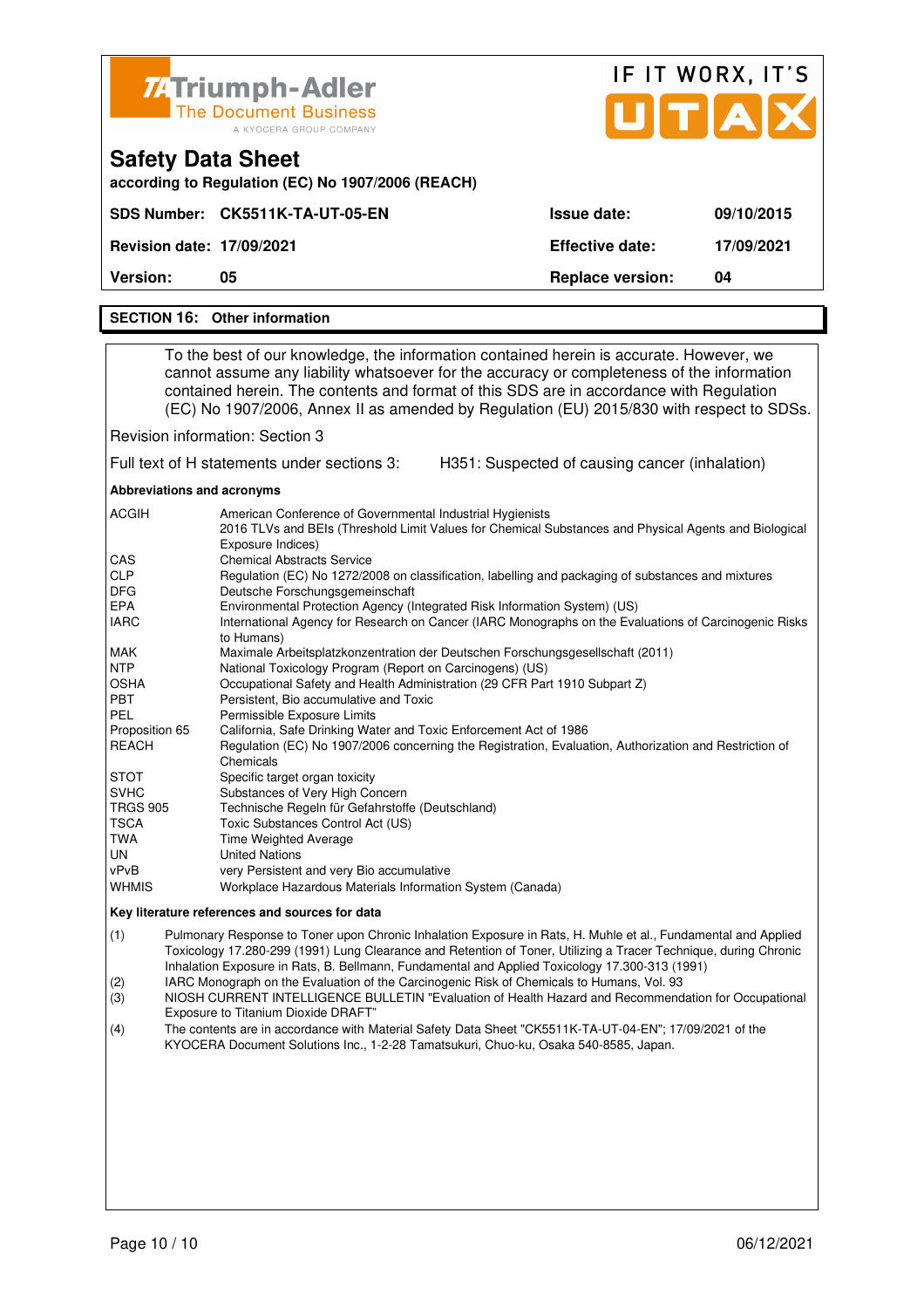



**SECTION 1: Identification of the substance/mixture and of the company/undertaking** 

| 1.1              | <b>Product identifier</b>         |                                                                                              |  |
|------------------|-----------------------------------|----------------------------------------------------------------------------------------------|--|
|                  | <b>Product name</b>               | Magenta Toner for                                                                            |  |
|                  |                                   | 350ci, 352ci                                                                                 |  |
|                  | Consumable name                   | CK-5511M                                                                                     |  |
|                  | <b>Product form</b>               | Mixture                                                                                      |  |
| 1.2 <sub>1</sub> |                                   | Relevant identified uses of the substance or mixture and uses advised against                |  |
|                  | <b>Identified uses</b>            | The image formation of our electrophotographic equipment.<br>Other uses are not recommended. |  |
| 1.3              |                                   | Details of the supplier of the safety data sheet                                             |  |
|                  | <b>Manufacturer</b>               | <b>KYOCERA Document Solutions Inc.</b>                                                       |  |
|                  | <b>Address</b>                    | 1-2-28 Tamatsukuri, Chuo-ku, Osaka 540-8585, Japan                                           |  |
|                  | <b>Supplier</b>                   | TA Triumph-Adler GmbH                                                                        |  |
|                  | <b>Address</b>                    | Deelbögenkamp 4c<br>22297 Hamburg<br>Germany                                                 |  |
| 1.4              | <b>Emergency telephone number</b> | $+49(0)$ 40 / 528490<br>(This number is available only during office hours)                  |  |

## **SECTION 2: Hazards identification**

| 2.1 | <b>Classification of the substance or mixture</b>                                                                     |
|-----|-----------------------------------------------------------------------------------------------------------------------|
|     | Classification according to Regulation (EC) No 1272/2008 (CLP)                                                        |
|     | Not classified as hazardous mixture.                                                                                  |
| 2.2 | Label elements                                                                                                        |
|     | Labelling according to Regulation (EC) No 1272/2008 (CLP)                                                             |
|     | Not applicable.                                                                                                       |
| 2.3 | Other hazards                                                                                                         |
|     | Assessment of PBT/vPvB                                                                                                |
|     | No data available.                                                                                                    |
|     | See section 4 and 11 for information on health effects and symptoms.<br>See section 9 for dust explosion information. |
|     |                                                                                                                       |
|     |                                                                                                                       |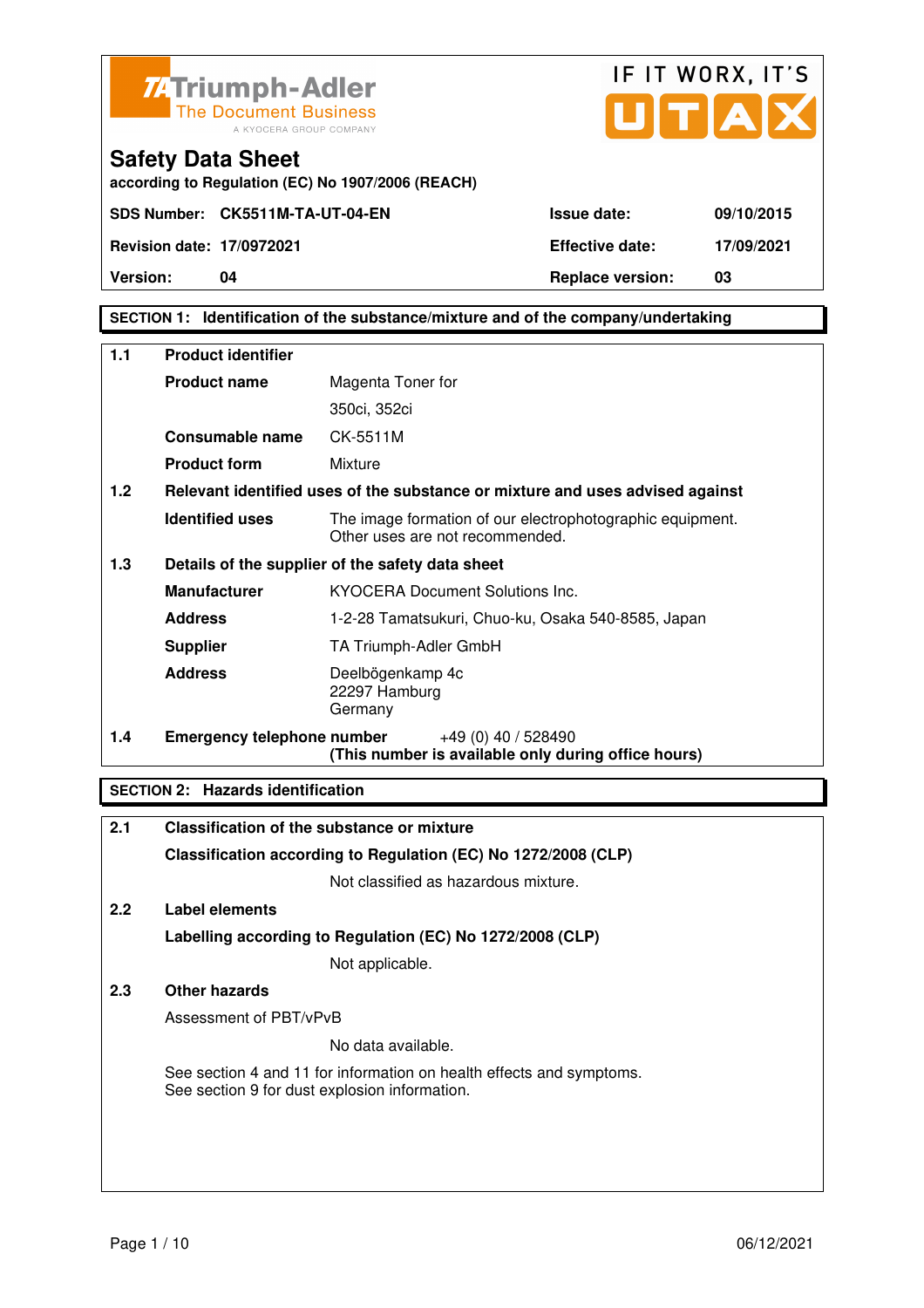|          | IF IT WORX, IT'S<br><b>ZATriumph-Adler</b><br>UTA<br><b>The Document Business</b><br>A KYOCERA GROUP COMPANY |                                                                                                                              |                                                         |                                |                      |  |
|----------|--------------------------------------------------------------------------------------------------------------|------------------------------------------------------------------------------------------------------------------------------|---------------------------------------------------------|--------------------------------|----------------------|--|
|          | <b>Safety Data Sheet</b><br>according to Regulation (EC) No 1907/2006 (REACH)                                |                                                                                                                              |                                                         |                                |                      |  |
|          |                                                                                                              | SDS Number: CK5511M-TA-UT-04-EN                                                                                              |                                                         | <b>Issue date:</b>             | 09/10/2015           |  |
|          | Revision date: 17/0972021                                                                                    |                                                                                                                              |                                                         | <b>Effective date:</b>         | 17/09/2021           |  |
| Version: | 04                                                                                                           |                                                                                                                              |                                                         | <b>Replace version:</b>        | 03                   |  |
|          |                                                                                                              | <b>SECTION 3: Composition/information on ingredients</b>                                                                     |                                                         |                                |                      |  |
| 3.2      | <b>Mixtures</b>                                                                                              |                                                                                                                              |                                                         |                                |                      |  |
|          | Chemical name                                                                                                |                                                                                                                              | CAS No                                                  | Weight%                        | Classification (CLP) |  |
|          | Polyester resin (2 kinds)<br>Organic pigment<br>Amorphous silica<br>Titanium dioxide                         |                                                                                                                              | Confidential<br>Confidential<br>7631-86-9<br>13463-67-7 | 75-85<br>$1-5$<br>$1-5$<br>< 1 | Carc.2(H351)         |  |
|          | Information of ingredients                                                                                   | (1) Substance, which present a health or environmental hazard within the meaning of CLP:                                     |                                                         |                                |                      |  |
|          |                                                                                                              | Titanium dioxide.                                                                                                            |                                                         |                                |                      |  |
|          |                                                                                                              | (2) Substance, which are assigned Community workplace exposure limits:                                                       |                                                         |                                |                      |  |
|          | None.                                                                                                        |                                                                                                                              |                                                         |                                |                      |  |
|          | REACH:                                                                                                       | (3) Substance, which are PBT or vPvB in accordance with the criteria set out in Annex XIII of                                |                                                         |                                |                      |  |
|          |                                                                                                              | None.                                                                                                                        |                                                         |                                |                      |  |
|          | REACH (SVHC):                                                                                                | (4) Substance, which are included in the list established in accordance with Article 59(1) of                                |                                                         |                                |                      |  |
|          |                                                                                                              | None.                                                                                                                        |                                                         |                                |                      |  |
|          |                                                                                                              | See section 16 for the full text of the H statements declared above.                                                         |                                                         |                                |                      |  |
|          | <b>SECTION 4: First aid measures</b>                                                                         |                                                                                                                              |                                                         |                                |                      |  |
| 4.1      |                                                                                                              | <b>Description of first aid measures</b>                                                                                     |                                                         |                                |                      |  |
|          | Inhalation:                                                                                                  | Remove from exposure to fresh air and gargle with plenty of water.<br>Consult a doctor in case of such symptoms as coughing. |                                                         |                                |                      |  |
|          |                                                                                                              | Skin contact: Wash with soap and water.                                                                                      |                                                         |                                |                      |  |
|          | Eye contact:                                                                                                 | Flush with water immediately and see a doctor if irritating.                                                                 |                                                         |                                |                      |  |
|          | Ingestion:                                                                                                   | Rinse out the mouth. Drink one or two glasses of water to dilute.<br>Seek medical treatment if necessary.                    |                                                         |                                |                      |  |
|          |                                                                                                              |                                                                                                                              |                                                         |                                |                      |  |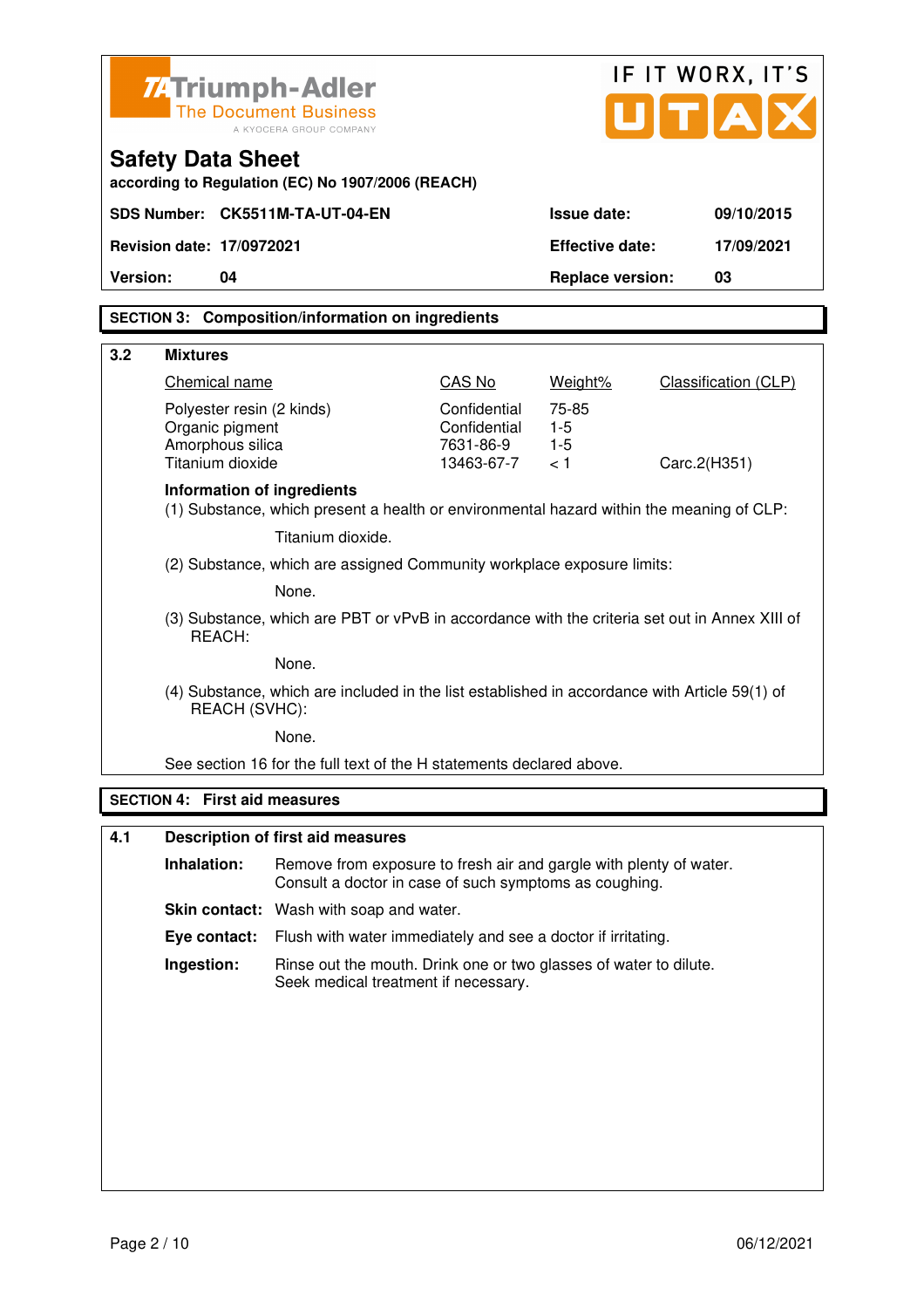



**according to Regulation (EC) No 1907/2006 (REACH)**

|                                  | SDS Number: CK5511M-TA-UT-04-EN | <b>Issue date:</b>      | 09/10/2015 |
|----------------------------------|---------------------------------|-------------------------|------------|
| <b>Revision date: 17/0972021</b> |                                 | <b>Effective date:</b>  | 17/09/2021 |
| <b>Version:</b>                  | 04                              | <b>Replace version:</b> | 03         |

## **4.2 Most important symptoms and effects, both acute and delayed**  Potential health effects and symptoms **Inhalation:** Prolonged inhalation of excessive dusts may cause lung damage. Use of this product as intended does not result in prolonged inhalation of excessive toner dusts. **Skin contact:** Unlikely to cause skin irritation. **Eye contact:** May cause transient eye irritation. **Ingestion:** Use of this product as intended does not result in ingestion.

**4.3 Indication of any immediate medical attention and special treatment needed** 

No additional information available.

## **SECTION 5: Firefighting measures**

## **5.1 Extinguishing media**

Suitable extinguishing media

Water spray, foam, powder,  $CO<sub>2</sub>$  or dry chemical

Unsuitable extinguishing media

None specified.

## **5.2 Special hazards arising from the substance or mixture**

Hazardous combustion products: Carbon dioxide, Carbon monoxide

## **5.3 Advice for firefighters**

Fire-fighting procedures

 Pay attention not to blow away dust. Drain water off around and decrease the atmosphere temperature to extinguish the fire.

## **Protection equipment for firefighters**

None specified.

## **SECTION 6: Accidental release measures**

## **6.1 Personal precautions, protective equipment and emergency procedures**

 Avoid inhalation, ingestion, eye and skin contact in case of accidental release. Avoid formation of dust. Provide adequate ventilation.

## **6.2 Environmental precautions**

Do not allow to enter into surface water or drains.

## **6.3 Methods and material for containment and cleaning up**

Gather the released powder not to blow away and wipe up with a wet cloth.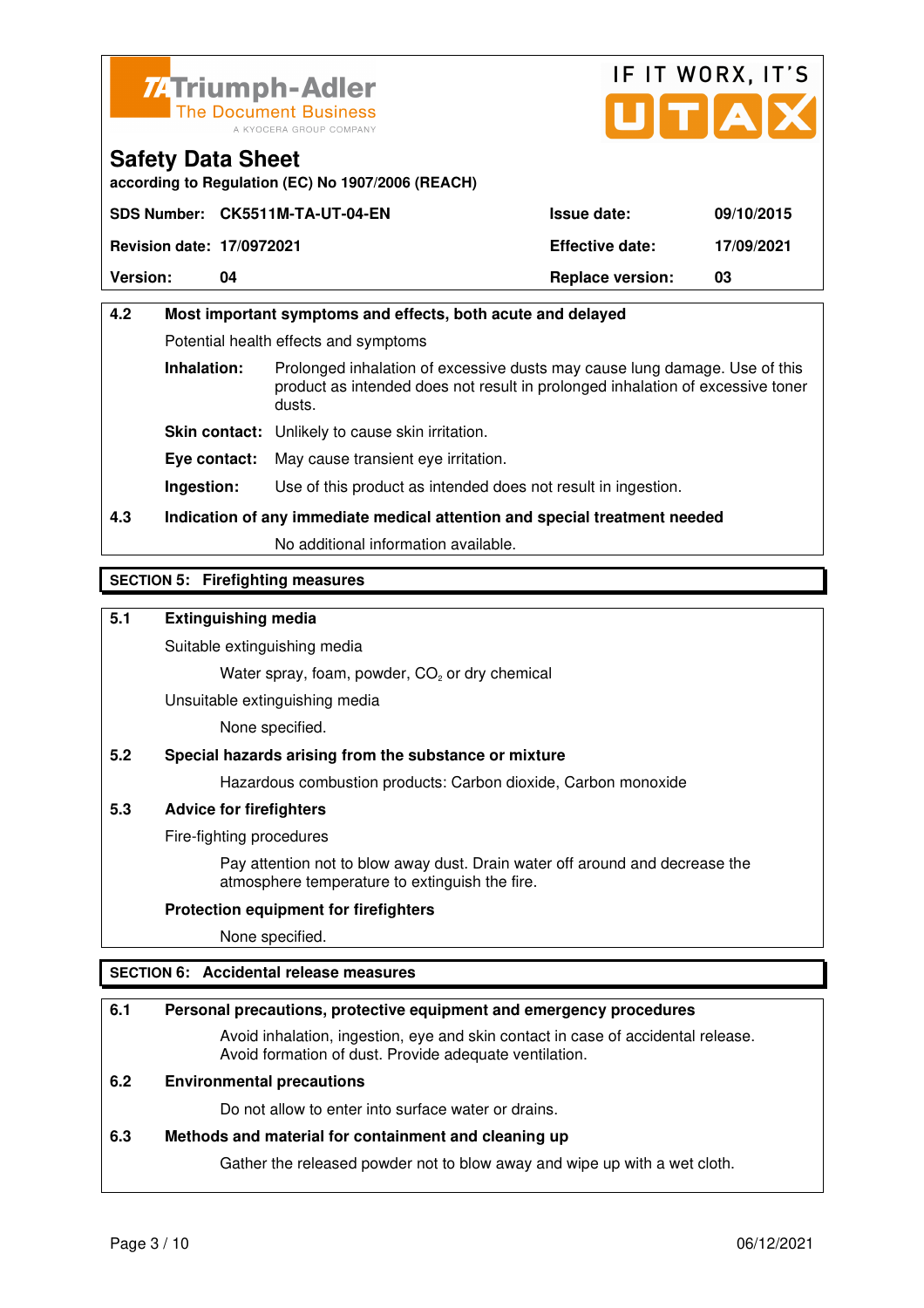



**according to Regulation (EC) No 1907/2006 (REACH)**

## **SDS Number: CK5511M-TA-UT-04-EN Issue date: 09/10/2015**

**Revision date: 17/0972021 Effective date: 17/09/2021** 

**Version: 04 Replace version: 03** 

## **6.4 Reference to other sections**

See section 13 for disposal information.

## **SECTION 7: Handling and storage**

## **7.1 Precautions for safe handling**

 Do not attempt to force open or destroy the toner container or unit. See installation guide of this product.

#### **7.2 Conditions for safe storage, including any incompatibilities**

Keep the toner container or unit tightly closed and store in a cool, dry and dark place. Keep away from fire. Keep out of the reach of children.

#### **7.3 Specific end use(s)**

No additional information available.

## **SECTION 8: Exposure controls/personal protection**

## **8.1 Control parameters**

(Reference data)

## **US ACGIH Threshold Limit Values (TWA)**

**Particles: 10 mg/m<sup>3</sup> (Inhalable particles) 3 mg/m<sup>3</sup> (Respirable particles)** Titanium dioxide:10 mg/m³

#### **US OSHA PEL (TWA)**

Particles: 15 mg/m<sup>3</sup> (Total dust) 5 mg/m<sup>3</sup> (Respirable fraction) Amorphous silica:  $80 \text{ mg/m}^3/\% \text{SiO}_2$ Titanium dioxide: 15 mg/m<sup>3</sup> (Total dust)

#### **EU-Occupational exposure limits: Directive (EC) 2000/39, (EC) 2006/15 and (EU) 2009/161**

Not listed.

## **8.2 Exposure controls**

#### **Appropriate engineering controls**

 Special ventilator is not required under normal intended use. Use in a well-ventilated area.

#### **Personal protective equipment**

 Respiratory protection, eye protection, hand protection, skin and body protection are not required under normal intended use.

#### **Environmental exposure controls**

No additional information available.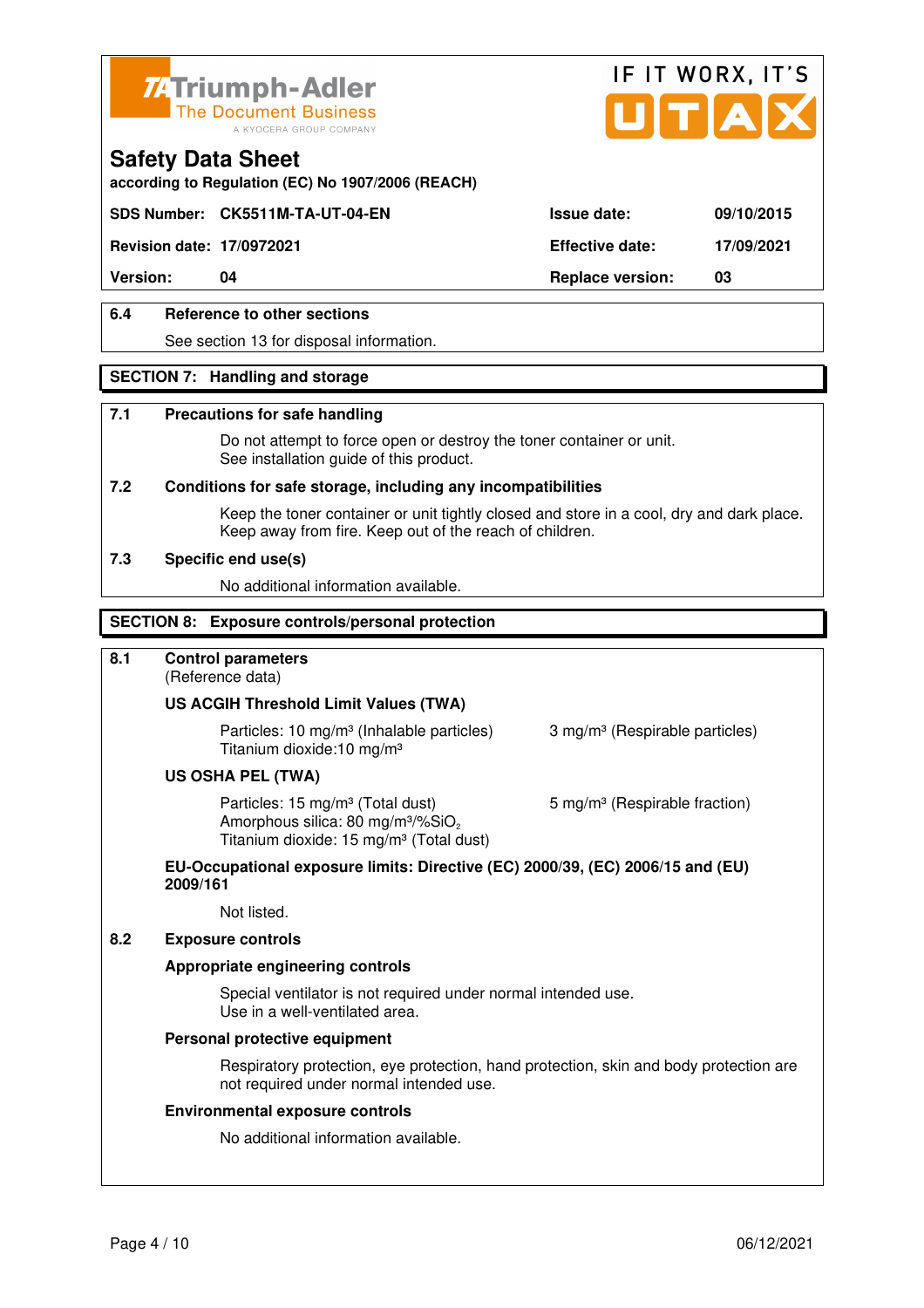



**according to Regulation (EC) No 1907/2006 (REACH)**

## **SECTION 9: Physical and chemical properties**

| 9.1 | Information on basic physical and chemical properties |                            |  |
|-----|-------------------------------------------------------|----------------------------|--|
|     | Appearance                                            |                            |  |
|     | Physical state                                        | Solid (fine powder)        |  |
|     | Colour                                                | Magenta                    |  |
|     | Odour                                                 | Odourless                  |  |
|     | Odour threshold                                       | No data available.         |  |
|     | pH                                                    | No data available.         |  |
|     | Melting point [°C]                                    | 100-120 (Toner)            |  |
|     | Boiling point                                         | No data available.         |  |
|     | Flash point                                           | No data available.         |  |
|     | Evaporation rate                                      | No data available.         |  |
|     | Flammability (solid, gas)                             | No data available.         |  |
|     | Upper flammability or explosive limit                 | No data available.         |  |
|     | Lower flammability or explosive limit                 | No data available.         |  |
|     | Vapour pressure                                       | No data available.         |  |
|     | Vapour density                                        | No data available.         |  |
|     | Relative density [g/cm <sup>3</sup> ]                 | 1.2-1.4 (Toner)            |  |
|     | Solubility (ies)                                      | Almost insoluble in water. |  |
|     | Partition coefficient: n-octanol/water                | No data available.         |  |
|     | Auto-ignition temperature                             | No data available.         |  |
|     | Decomposition temperature                             | No data available.         |  |
|     | Viscosity                                             | No data available.         |  |
|     | Explosive properties                                  | No data available.         |  |
|     | Oxidizing properties                                  | No data available.         |  |

## **9.2 Other information**

Dust explosion properties

 Dust explosion is improbable under normal intended use. Experimental explosiveness of toner is classified into the same rank such kind of powder as flour, dry milk and resin powder according to the pressure rising speed.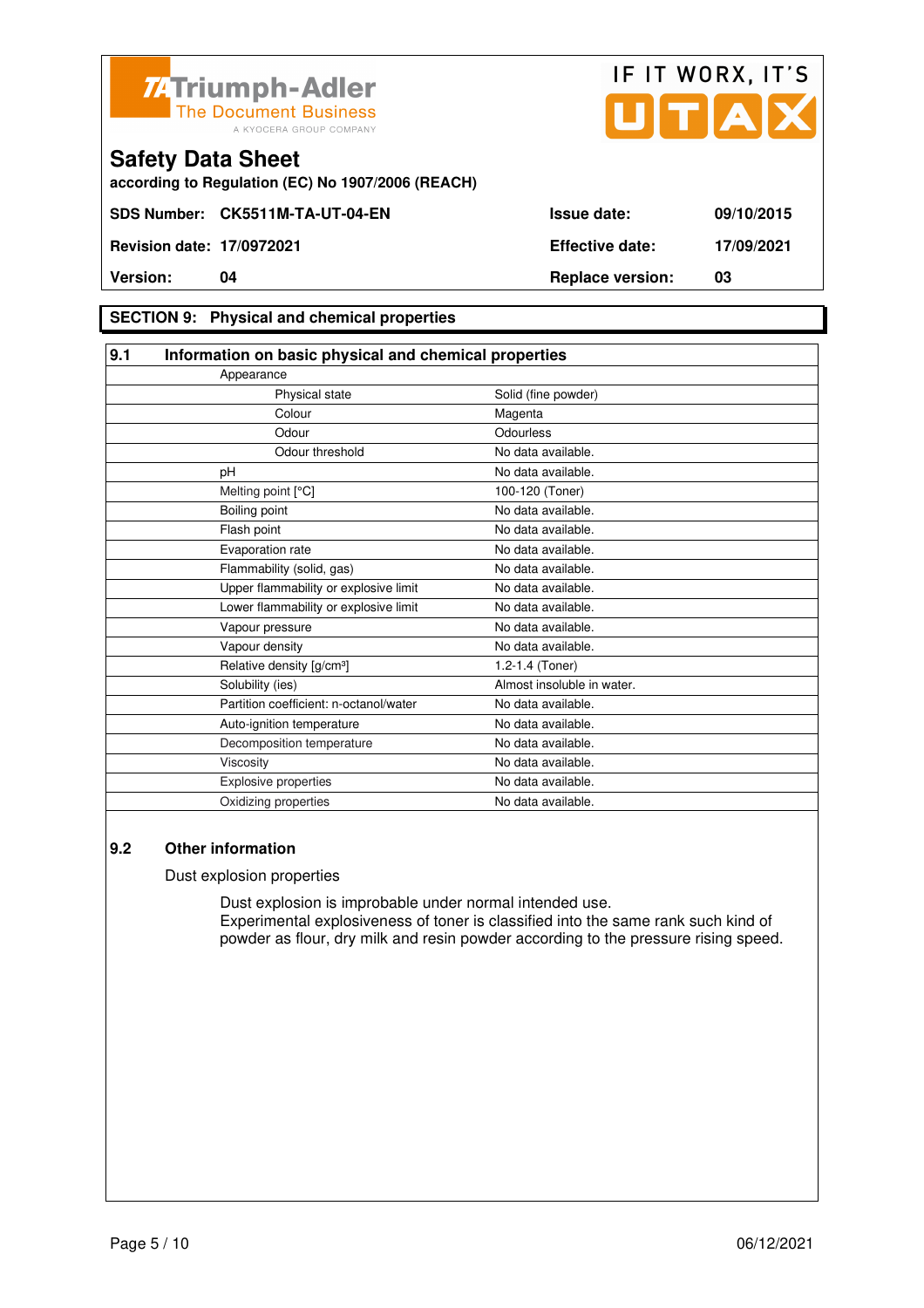



**according to Regulation (EC) No 1907/2006 (REACH)**

**Revision date: 17/0972021 Effective date: 17/09/2021** 

**Safety Data Sheet** 

**Version: 04 Replace version: 03** 

## **SECTION 10: Stability and reactivity**

## **10.1 Reactivity**  No data available.

**10.2 Chemical stability**  This product is stable under normal conditions of use and storage.

## **10.3 Possibility of hazardous reactions**

Hazardous reactions will not occur.

**10.4 Conditions to avoid** 

None specified.

## **10.5 Incompatible materials**

None specified.

## **10.6 Hazardous decomposition products**

Hazardous decomposition products are not to be produced.

## **SECTION 11: Toxicological information**

## **11.1 Information on toxicological effects**  Based on available data, the classification criteria listed below are not met. **Acute toxicity**  Oral  $(LD_{50})$   $>$  2000 mg/kg (rat)<sup>\*</sup> (Toner) Dermal  $(LD_{50})$  No data available (Toner). Inhalation  $(LC_{50}(4hr))$  > 5.0 mg/l (rat)\* (Toner)  **Skin corrosion/irritation** Acute skin irritation Non-irritant (rabbit)\* (Toner)  **Serious eye damage/irritation** Acute eye irritation Minimal irritant (rabbit)\* (Toner)  **Respiratory or skin sensitization**  Skin sensitization Non-sensitising (mouse)<sup>\*</sup> (Toner)  **Germ cell mutagenicity** Ames test is negative (Toner) \*(based on test result of similar product) **Information of ingredients:**  No mutagen according to MAK, TRGS905 und (EC) No 1272/2008 Annex VI.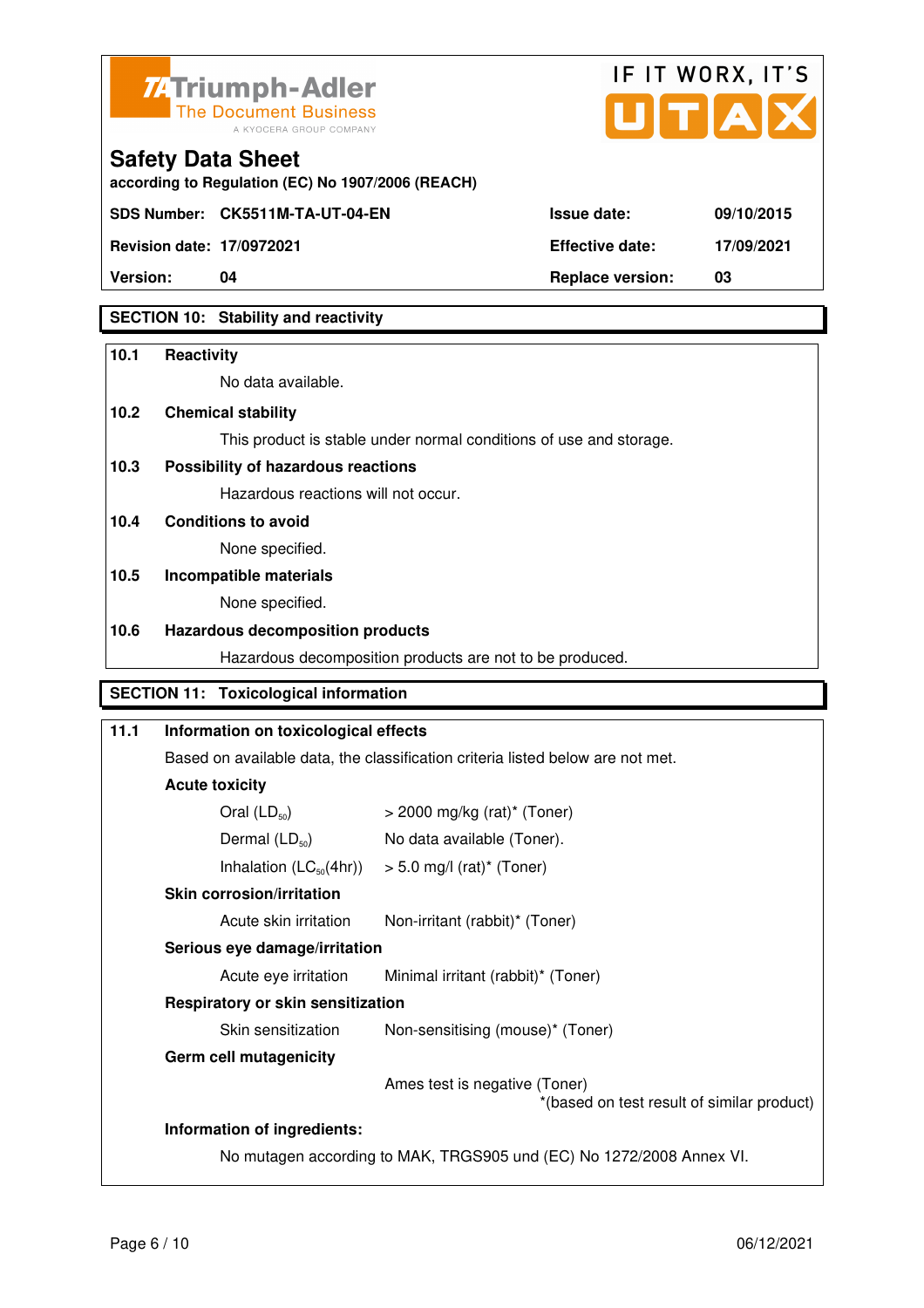

**according to Regulation (EC) No 1907/2006 (REACH)**



|                                  | SDS Number: CK5511M-TA-UT-04-EN_ | <b>Issue date:</b>      | 09/10/2015 |
|----------------------------------|----------------------------------|-------------------------|------------|
| <b>Revision date: 17/0972021</b> |                                  | <b>Effective date:</b>  | 17/09/2021 |
| <b>Version:</b>                  | 04                               | <b>Replace version:</b> | 03         |

## **11.1 Carcinogenicity**

**Safety Data Sheet** 

#### **Information of ingredients:**

 No carcinogen or potential carcinogen (except Titanium dioxide) according to IARC, Japan Association on Industrial Health, ACGIH, EPA, OSHA, NTP, MAK, California Proposition 65, TRGS 905 and (EC) No 1272/2008 Annex VI.

 The IARC re-evaluated Titanium dioxide as a Group 2B carcinogen (possibly carcinogenic to humans) as the result of inhalation exposure test in rats. But, oral/skin test does not show carcinogenicity (2). In the animal chronic inhalation studies for Titanium dioxide, the lung tumour was observed only in rats. It is estimated that this is attributed to the overload of rat´s lung clearance mechanism (overload phenomenon) (3). The inhalation of excessive Titanium dioxide does not occur in normal use of this product. Also, epidemiological studies to date have not revealed any evidence of the relation between occupational exposure to Titanium dioxide and respiratory tract diseases.

#### **Reproductive toxicity**

#### **Information of ingredients:**

 No reproductive toxicant according to MAK, California Proposition 65, TRGS 905 und (EC) No 1272/2008 Annex VI.

| <b>STOT-single exposure</b>   | No data available. |
|-------------------------------|--------------------|
| <b>STOT-repeated exposure</b> | No data available. |
| <b>Aspiration hazard</b>      | No data available. |

#### **Chronic effects**

 In a study in rats by chronic inhalation exposure to a typical toner, a mild to moderate degree of lung fibrosis was observed in 92% of the rats in the high concentration (16 mg/m<sup>3</sup>) exposure group, and a minimal to mild degree of fibrosis was noted in 22% of the animal in the middle (4mg/m<sup>3</sup>) exposure group (1). But no pulmonary change was reported in the lowest  $(1 \text{mg/m}^3)$  exposure group, the most relevant level to potential human exposures.

**Other information** No data available.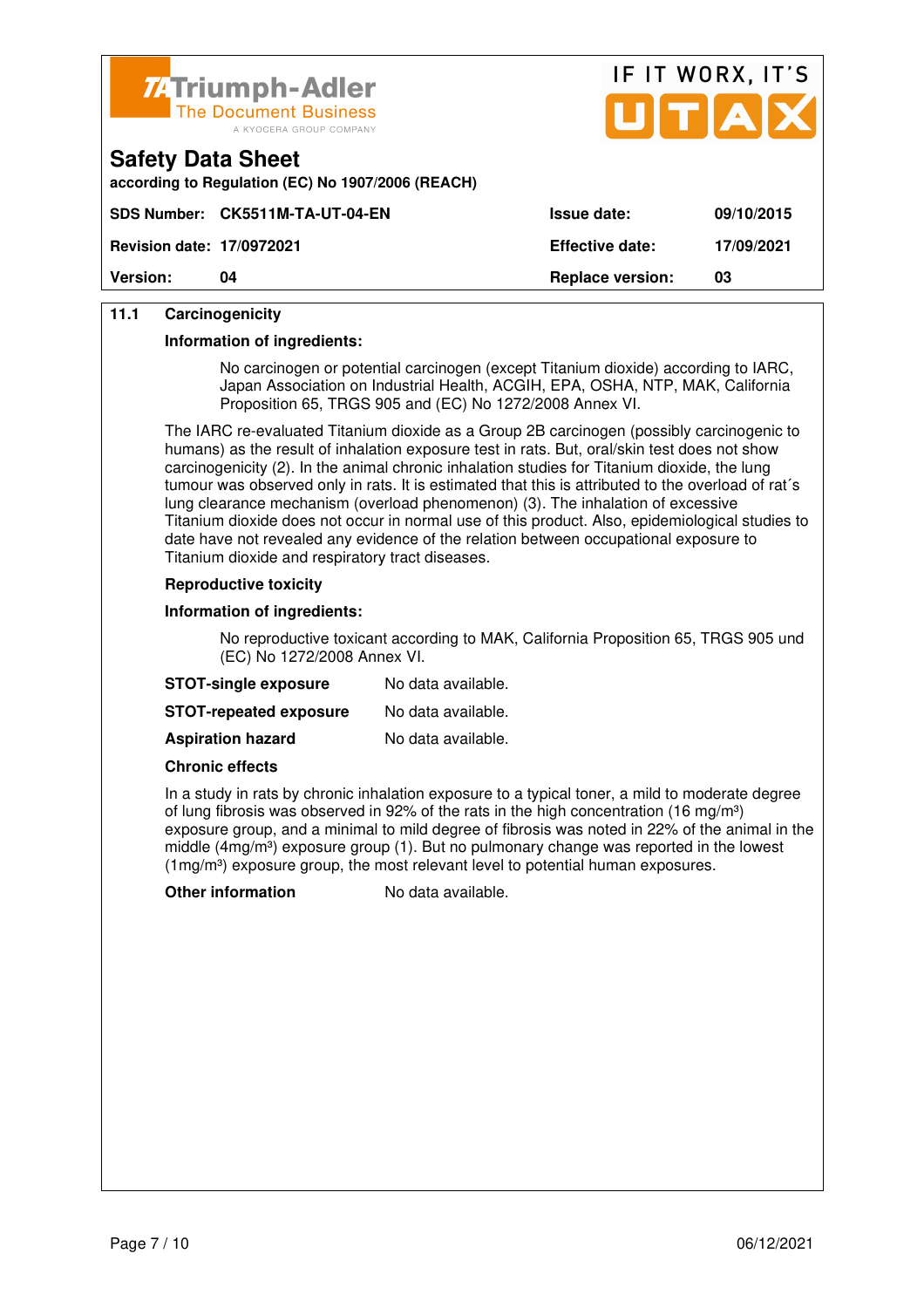

| <b>7. Triumph-Adler</b><br>The Document Business<br>A KYOCERA GROUP COMPANY   |                        | IF IT WORX, IT'S<br>UTAX |
|-------------------------------------------------------------------------------|------------------------|--------------------------|
| <b>Safety Data Sheet</b><br>according to Regulation (EC) No 1907/2006 (REACH) |                        |                          |
| SDS Number: CK5511M-TA-UT-04-EN                                               | <b>Issue date:</b>     | 09/10/2015               |
| <b>Revision date: 17/0972021</b>                                              | <b>Effective date:</b> | 17/09/2021               |

**Version: 04 Replace version: 03** 

## **SECTION 12: Ecological information**

### **12.1 Toxicity**

No data available.

#### **12.2 Persistence and degradability**

No data available.

**12.3 Bio accumulative potential** 

No data available.

### **12.4 Mobility in soil**

No data available.

## **12.5 Results of PBT and vPvB assessment**

No data available.

### **12.6 Other adverse effects**

No additional information available.

## **SECTION 13: Disposal considerations**

## **13.1 Waste treatment methods**

 Do not attempt to incinerate the toner container or unit and the waste toner yourself. Dangerous sparks may cause burn. Any disposal practice should be done under conditions which meet local, state and federal laws and regulations relating to waste (contact local or state environmental agency for specific rules).

## **SECTION 14: Transport information**

#### **14.1 UN-number**

None.

**14.2 UN Proper shipping name** 

None.

**14.3 Transport hazard class(es)** 

None.

## **14.4 Packing group**

None.

## **14.5 Environmental hazards**

None.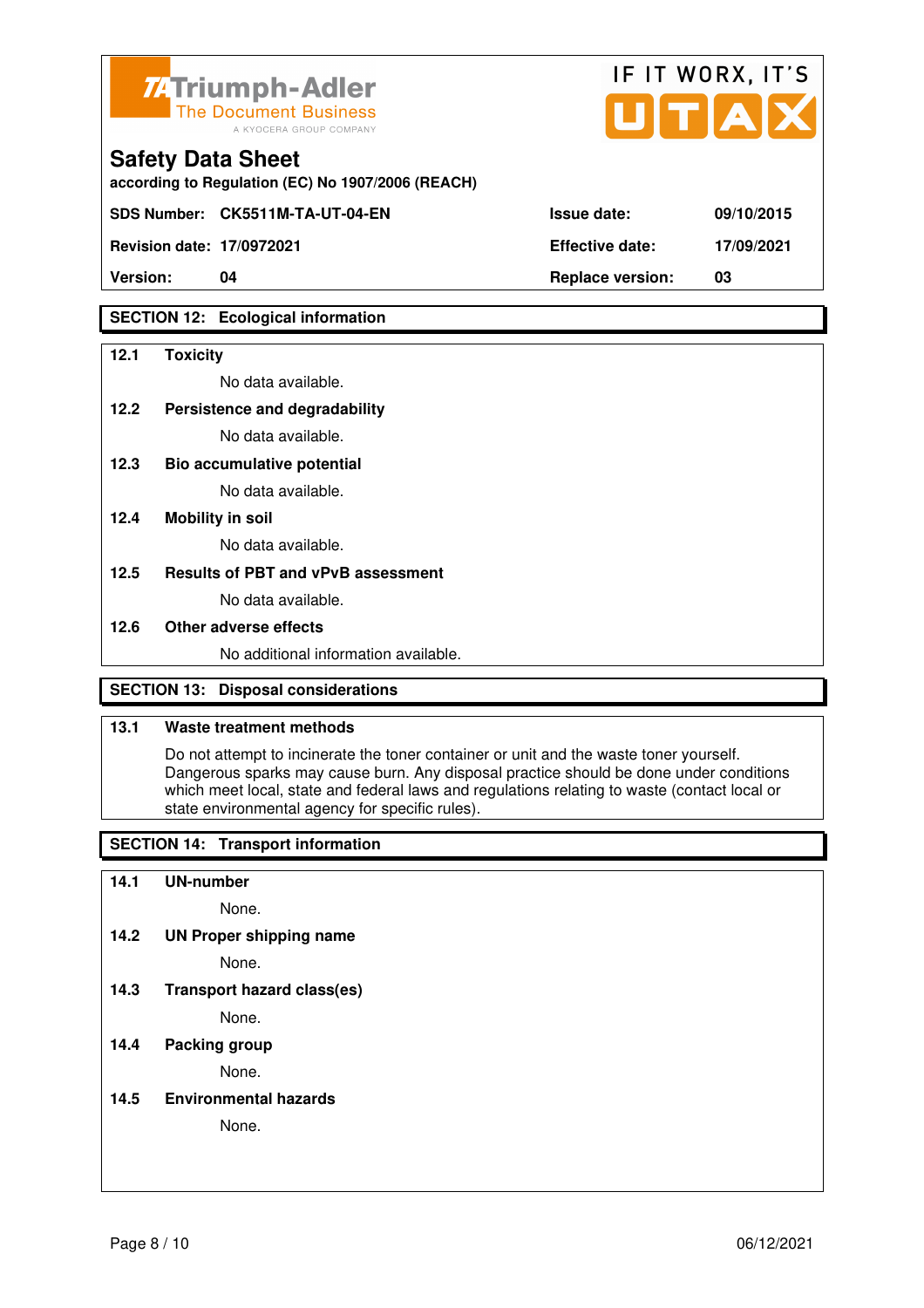



**according to Regulation (EC) No 1907/2006 (REACH)**

|                                  | SDS Number: CK5511M-TA-UT-04-EN | <b>Issue date:</b>      | 09/10/2015 |
|----------------------------------|---------------------------------|-------------------------|------------|
| <b>Revision date: 17/0972021</b> |                                 | <b>Effective date:</b>  | 17/09/2021 |
| <b>Version:</b>                  | 04                              | <b>Replace version:</b> | 03         |
|                                  |                                 |                         |            |

## **14.6 Special precautions for user**

No additional information available.

# **14.7 Transport in bulk according to Annex II of MARPOL73/78 and the IBC Code**

Not applicable.

## **SECTION 15: Regulatory information**

## **15.1 Safety, health and environmental regulations/legislation specific for the substance or mixture**

#### **EU-regulations**

Regulation (EC) No 1005/2009 (on substances that deplete the ozone layer, Annex I and II): Not listed.

Regulation (EU) 2019/1021 (on persistent organic pollutants, Annex I as amended):

Not listed.

 Regulation (EU) No 649 /2012 (concerning the export and import of dangerous chemicals, Annex I and V as amended):

Not listed.

 Regulation (EC) No 1907/2006 REACH Annex XVII as amended (Restrictions on use): Not listed.

Regulation (EC) No 1907/2006 REACH Annex XIV as amended (Authorizations):

Not listed.

## **US-regulations**

All ingredients in this product comply with order under TSCA.

#### **Canada regulations**

 This product is not a WHMIS-controlled product, since we consider it as a manufactured article.

### **15.2 Chemical Safety Assessment**

No data available.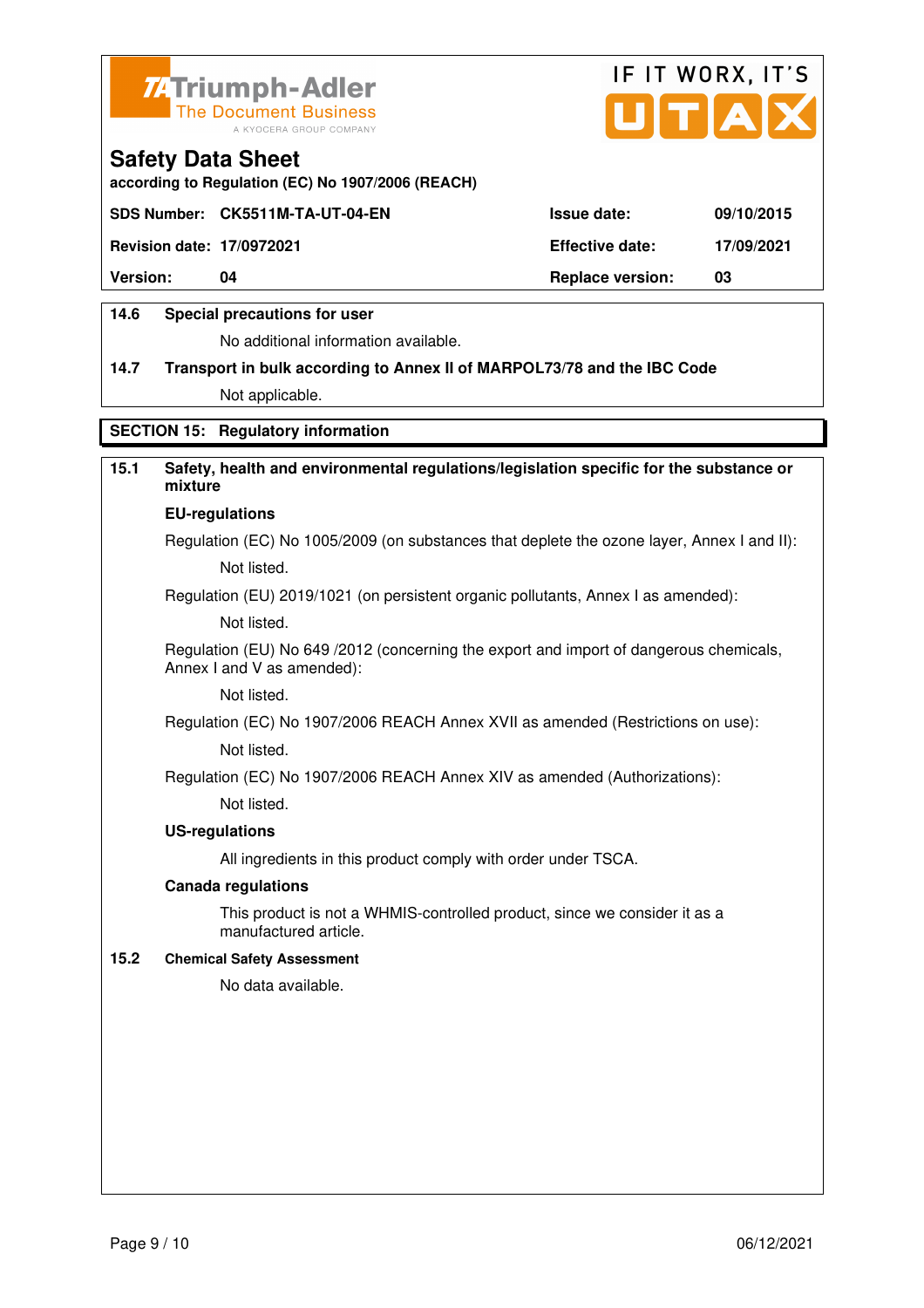| <b>74 Triumph-Adler</b><br><b>The Document Business</b><br>A KYOCERA GROUP COMPANY |                         | IF IT WORX, IT'S<br>UTAX |
|------------------------------------------------------------------------------------|-------------------------|--------------------------|
| <b>Safety Data Sheet</b><br>according to Regulation (EC) No 1907/2006 (REACH)      |                         |                          |
| SDS Number: CK5511M-TA-UT-04-EN                                                    | Issue date:             | 09/10/2015               |
| <b>Revision date: 17/0972021</b>                                                   | <b>Effective date:</b>  | 17/09/2021               |
| Version:<br>04                                                                     | <b>Replace version:</b> | 03                       |
| <b>SECTION 16: Other information</b>                                               |                         |                          |

 To the best of our knowledge, the information contained herein is accurate. However, we cannot assume any liability whatsoever for the accuracy or completeness of the information contained herein. The contents and format of this SDS are in accordance with Regulation (EC) No 1907/2006, Annex II as amended by Regulation (EU) 2015/830 with respect to SDSs.

Revision information: Section 3

Full text of H statements under sections 3: H351: Suspected of causing cancer (inhalation)

**Abbreviations and acronyms** 

| <b>ACGIH</b>    | American Conference of Governmental Industrial Hygienists                                                                  |
|-----------------|----------------------------------------------------------------------------------------------------------------------------|
|                 | 2016 TLVs and BEIs (Threshold Limit Values for Chemical Substances and Physical Agents and Biological<br>Exposure Indices) |
| <b>CAS</b>      | <b>Chemical Abstracts Service</b>                                                                                          |
| <b>CLP</b>      | Regulation (EC) No 1272/2008 on classification, labelling and packaging of substances and mixtures                         |
| <b>DFG</b>      | Deutsche Forschungsgemeinschaft                                                                                            |
| <b>EPA</b>      | Environmental Protection Agency (Integrated Risk Information System) (US)                                                  |
| <b>IARC</b>     | International Agency for Research on Cancer (IARC Monographs on the Evaluations of Carcinogenic Risks<br>to Humans)        |
| <b>MAK</b>      | Maximale Arbeitsplatzkonzentration der Deutschen Forschungsgesellschaft (2011)                                             |
| <b>NTP</b>      | National Toxicology Program (Report on Carcinogens) (US)                                                                   |
| <b>OSHA</b>     | Occupational Safety and Health Administration (29 CFR Part 1910 Subpart Z)                                                 |
| <b>PBT</b>      | Persistent, Bio accumulative and Toxic                                                                                     |
| <b>PEL</b>      | Permissible Exposure Limits                                                                                                |
| Proposition 65  | California, Safe Drinking Water and Toxic Enforcement Act of 1986                                                          |
| <b>REACH</b>    | Regulation (EC) No 1907/2006 concerning the Registration, Evaluation, Authorization and Restriction of                     |
|                 | Chemicals                                                                                                                  |
| <b>STOT</b>     | Specific target organ toxicity                                                                                             |
| <b>SVHC</b>     | Substances of Very High Concern                                                                                            |
| <b>TRGS 905</b> | Technische Regeln für Gefahrstoffe (Deutschland)                                                                           |
| <b>TSCA</b>     | Toxic Substances Control Act (US)                                                                                          |
| TWA             | <b>Time Weighted Average</b>                                                                                               |
| UN.             | <b>United Nations</b>                                                                                                      |
| vPvB            | very Persistent and very Bio accumulative                                                                                  |
| <b>WHMIS</b>    | Workplace Hazardous Materials Information System (Canada)                                                                  |

#### **Key literature references and sources for data**

(1) Pulmonary Response to Toner upon Chronic Inhalation Exposure in Rats, H. Muhle et al., Fundamental and Applied Toxicology 17.280-299 (1991) Lung Clearance and Retention of Toner, Utilizing a Tracer Technique, during Chronic Inhalation Exposure in Rats, B. Bellmann, Fundamental and Applied Toxicology 17.300-313 (1991)

(2) IARC Monograph on the Evaluation of the Carcinogenic Risk of Chemicals to Humans, Vol. 93

(3) NIOSH CURRENT INTELLIGENCE BULLETIN "Evaluation of Health Hazard and Recommendation for Occupational Exposure to Titanium Dioxide DRAFT"

(4) The contents are in accordance with Material Safety Data Sheet "CK5511M-TA-UT-04-EN"; 17/09/2021 of the KYOCERA Document Solutions Inc., 1-2-28 Tamatsukuri, Chuo-ku, Osaka 540-8585, Japan.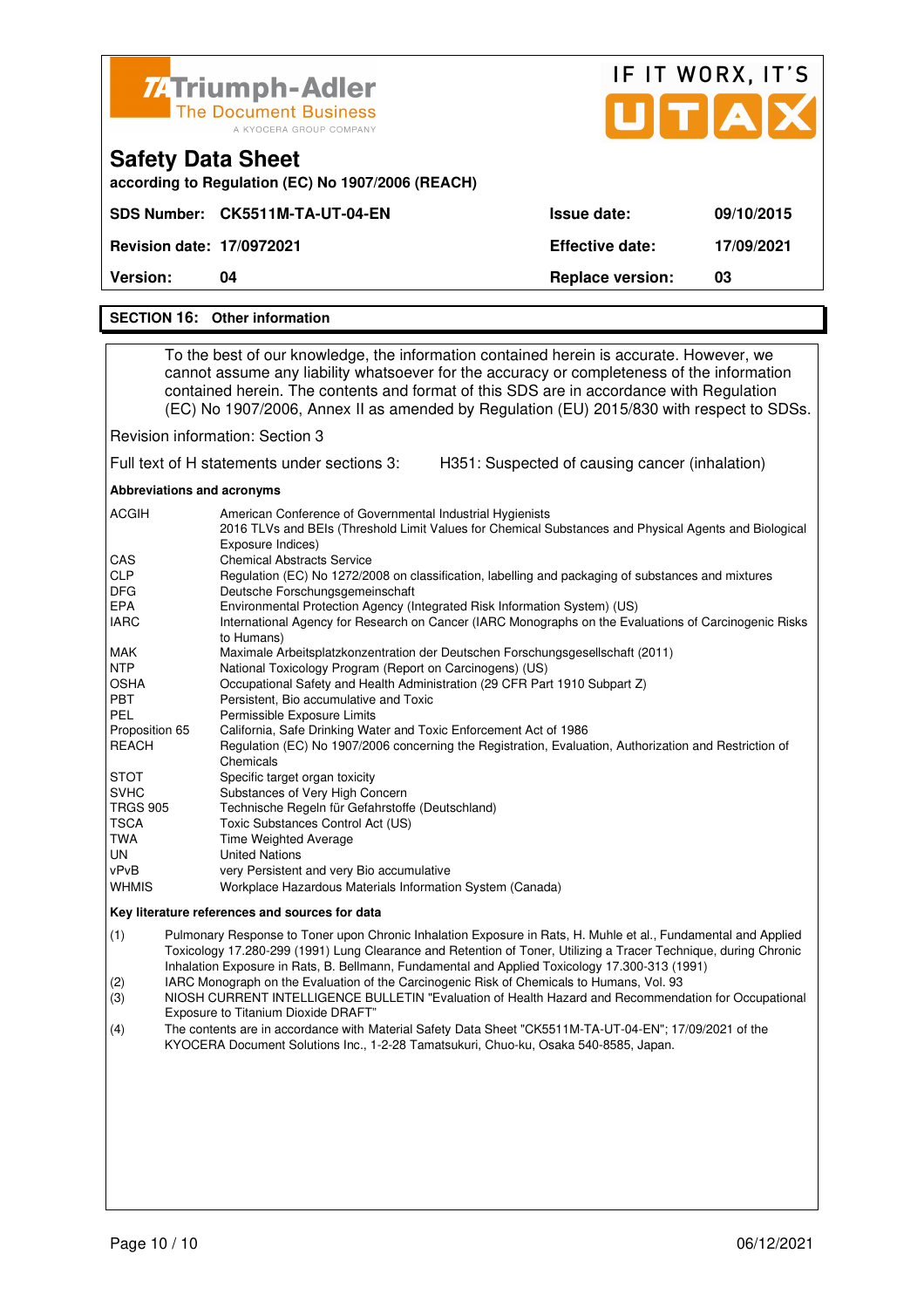

| <b>Issue date:</b>      | 09/10/2015 |
|-------------------------|------------|
| <b>Effective date:</b>  | 17/09/2021 |
| <b>Replace version:</b> | 03         |

IF IT WORX, IT'S

**according to Regulation (EC) No 1907/2006 (REACH)**

**SDS Number: CK5511Y-TA-UT-04-EN** 

**Revision date: 17/0972021** 

Version: 04

## **SECTION 1: Identification of the substance/mixture and of the company/undertaking**

| 1.1 | <b>Product identifier</b>         |                                                                                              |  |
|-----|-----------------------------------|----------------------------------------------------------------------------------------------|--|
|     | <b>Product name</b>               | <b>Yellow Toner for</b>                                                                      |  |
|     |                                   | 350ci, 352ci                                                                                 |  |
|     | Consumable name                   | CK-5511Y                                                                                     |  |
|     | <b>Product form</b>               | Mixture                                                                                      |  |
| 1.2 |                                   | Relevant identified uses of the substance or mixture and uses advised against                |  |
|     | <b>Identified uses</b>            | The image formation of our electrophotographic equipment.<br>Other uses are not recommended. |  |
| 1.3 |                                   | Details of the supplier of the safety data sheet                                             |  |
|     | <b>Manufacturer</b>               | <b>KYOCERA Document Solutions Inc.</b>                                                       |  |
|     | <b>Address</b>                    | 1-2-28 Tamatsukuri, Chuo-ku, Osaka 540-8585, Japan                                           |  |
|     | <b>Supplier</b>                   | TA Triumph-Adler GmbH                                                                        |  |
|     | <b>Address</b>                    | Deelbögenkamp 4c<br>22297 Hamburg<br>Germany                                                 |  |
| 1.4 | <b>Emergency telephone number</b> | $+49(0)$ 40 / 528490<br>(This number is available only during office hours)                  |  |

## **SECTION 2: Hazards identification**

| 2.1           | Classification of the substance or mixture                                                                            |
|---------------|-----------------------------------------------------------------------------------------------------------------------|
|               | Classification according to Regulation (EC) No 1272/2008 (CLP)                                                        |
|               | Not classified as hazardous mixture.                                                                                  |
| $2.2^{\circ}$ | Label elements                                                                                                        |
|               | Labelling according to Regulation (EC) No 1272/2008 (CLP)                                                             |
|               | Not applicable.                                                                                                       |
| 2.3           | Other hazards                                                                                                         |
|               | Assessment of PBT/vPvB                                                                                                |
|               | No data available.                                                                                                    |
|               | See section 4 and 11 for information on health effects and symptoms.<br>See section 9 for dust explosion information. |
|               |                                                                                                                       |
|               |                                                                                                                       |
|               |                                                                                                                       |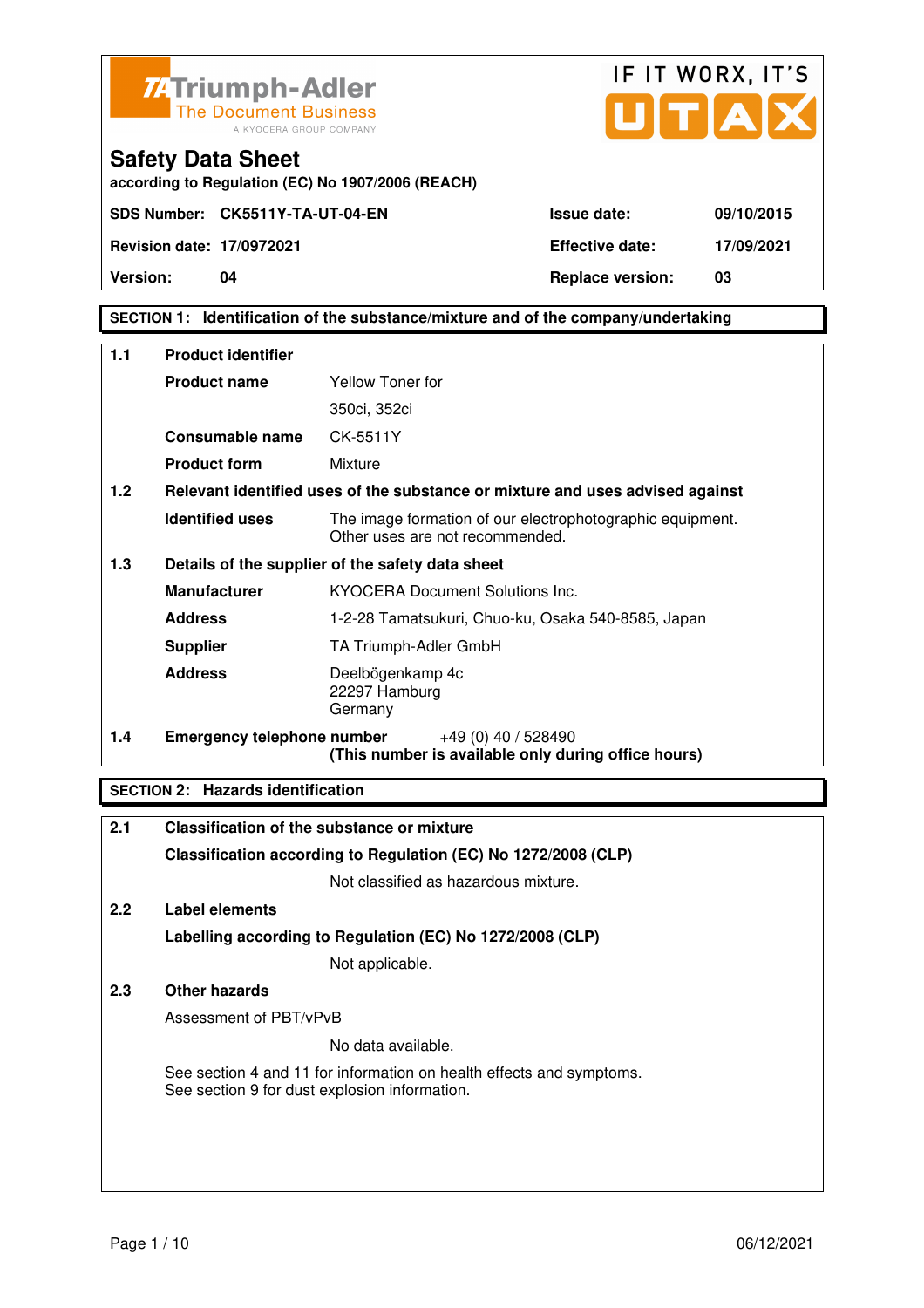|                 |                                                                                                                |                                                                                                                              |                           |                         | IF IT WORX, IT'S            |
|-----------------|----------------------------------------------------------------------------------------------------------------|------------------------------------------------------------------------------------------------------------------------------|---------------------------|-------------------------|-----------------------------|
|                 | <b>74 Triumph-Adler</b>                                                                                        | <b>The Document Business</b><br>A KYOCERA GROUP COMPANY                                                                      |                           |                         | JITIA                       |
|                 | <b>Safety Data Sheet</b>                                                                                       | according to Regulation (EC) No 1907/2006 (REACH)                                                                            |                           |                         |                             |
|                 |                                                                                                                | SDS Number: CK5511Y-TA-UT-04-EN                                                                                              |                           | Issue date:             | 09/10/2015                  |
|                 | Revision date: 17/0972021                                                                                      |                                                                                                                              |                           | <b>Effective date:</b>  | 17/09/2021                  |
| <b>Version:</b> | 04                                                                                                             |                                                                                                                              |                           | <b>Replace version:</b> | 03                          |
|                 |                                                                                                                | SECTION 3: Composition/information on ingredients                                                                            |                           |                         |                             |
| 3.2             | <b>Mixtures</b>                                                                                                |                                                                                                                              |                           |                         |                             |
|                 | Chemical name                                                                                                  |                                                                                                                              | CAS No                    | Weight%                 | <b>Classification (CLP)</b> |
|                 | Polyester resin (2 kinds)                                                                                      |                                                                                                                              | Confidential              | 75-85                   |                             |
|                 | Organic pigment<br>Amorphous silica                                                                            |                                                                                                                              | Confidential<br>7631-86-9 | $1-5$<br>$1 - 5$        |                             |
|                 | Titanium dioxide                                                                                               |                                                                                                                              | 13463-67-7                | < 1                     | Carc.2(H351)                |
|                 | Information of ingredients                                                                                     | (1) Substance, which present a health or environmental hazard within the meaning of CLP:                                     |                           |                         |                             |
|                 |                                                                                                                | Titanium dioxide.                                                                                                            |                           |                         |                             |
|                 |                                                                                                                | (2) Substance, which are assigned Community workplace exposure limits:                                                       |                           |                         |                             |
|                 |                                                                                                                | None.                                                                                                                        |                           |                         |                             |
|                 | REACH:                                                                                                         | (3) Substance, which are PBT or vPvB in accordance with the criteria set out in Annex XIII of                                |                           |                         |                             |
|                 | None.                                                                                                          |                                                                                                                              |                           |                         |                             |
|                 | (4) Substance, which are included in the list established in accordance with Article 59(1) of<br>REACH (SVHC): |                                                                                                                              |                           |                         |                             |
|                 |                                                                                                                | None.                                                                                                                        |                           |                         |                             |
|                 |                                                                                                                | See section 16 for the full text of the H statements declared above.                                                         |                           |                         |                             |
|                 | <b>SECTION 4: First aid measures</b>                                                                           |                                                                                                                              |                           |                         |                             |
| 4.1             |                                                                                                                | <b>Description of first aid measures</b>                                                                                     |                           |                         |                             |
|                 | Inhalation:                                                                                                    | Remove from exposure to fresh air and gargle with plenty of water.<br>Consult a doctor in case of such symptoms as coughing. |                           |                         |                             |
|                 |                                                                                                                | Skin contact: Wash with soap and water.                                                                                      |                           |                         |                             |
|                 | Eye contact:                                                                                                   | Flush with water immediately and see a doctor if irritating.                                                                 |                           |                         |                             |
|                 | Ingestion:                                                                                                     | Rinse out the mouth. Drink one or two glasses of water to dilute.<br>Seek medical treatment if necessary.                    |                           |                         |                             |
|                 |                                                                                                                |                                                                                                                              |                           |                         |                             |
|                 |                                                                                                                |                                                                                                                              |                           |                         |                             |
|                 |                                                                                                                |                                                                                                                              |                           |                         |                             |
|                 |                                                                                                                |                                                                                                                              |                           |                         |                             |
|                 |                                                                                                                |                                                                                                                              |                           |                         |                             |
|                 |                                                                                                                |                                                                                                                              |                           |                         |                             |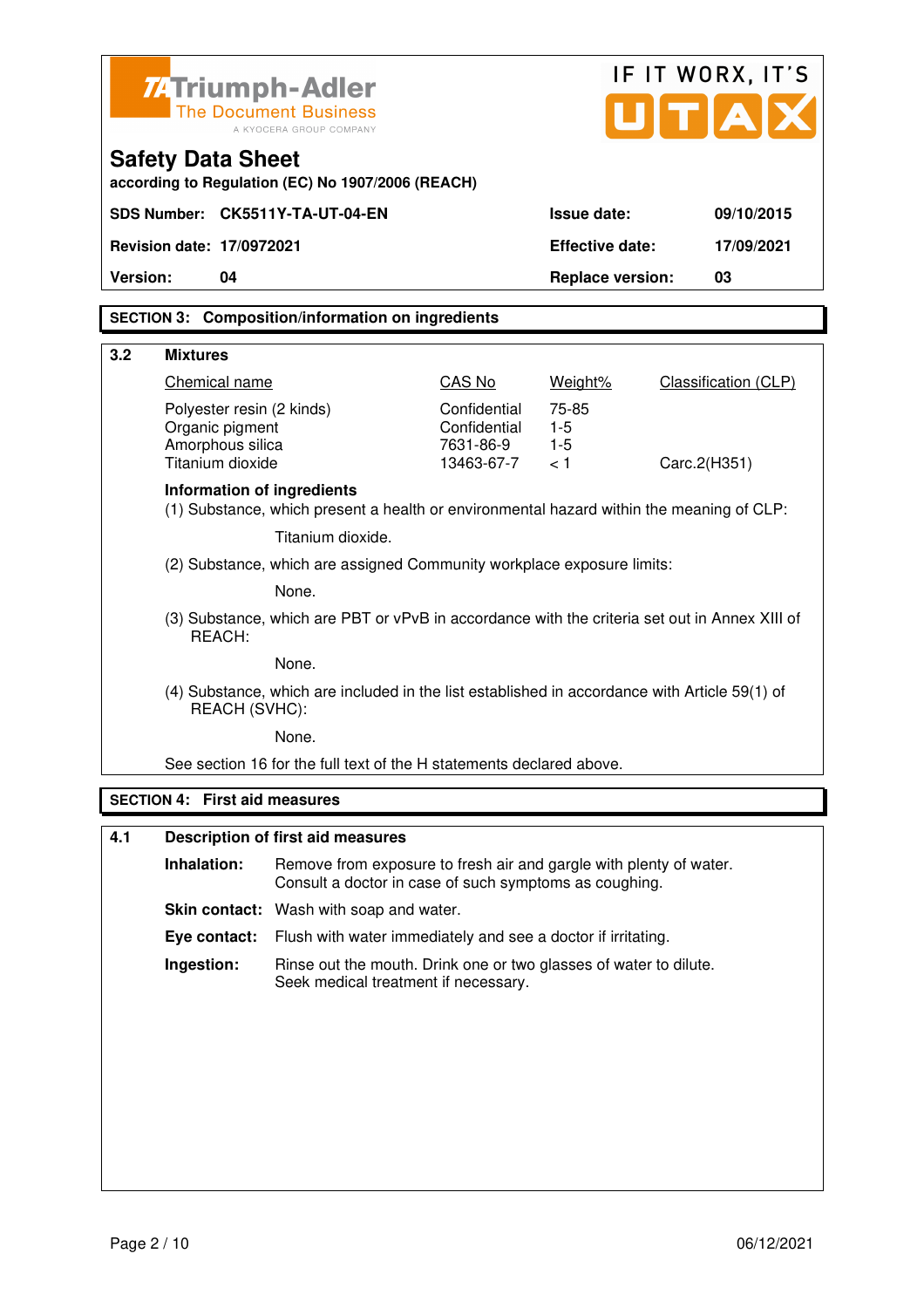



**according to Regulation (EC) No 1907/2006 (REACH)**

|                                  | SDS Number: CK5511Y-TA-UT-04-EN | <b>Issue date:</b>      | 09/10/2015 |
|----------------------------------|---------------------------------|-------------------------|------------|
| <b>Revision date: 17/0972021</b> |                                 | <b>Effective date:</b>  | 17/09/2021 |
| <b>Version:</b>                  | 04                              | <b>Replace version:</b> | 03         |

## **4.2 Most important symptoms and effects, both acute and delayed**  Potential health effects and symptoms **Inhalation:** Prolonged inhalation of excessive dusts may cause lung damage. Use of this product as intended does not result in prolonged inhalation of excessive toner dusts. **Skin contact:** Unlikely to cause skin irritation. **Eye contact:** May cause transient eye irritation. **Ingestion:** Use of this product as intended does not result in ingestion.

**4.3 Indication of any immediate medical attention and special treatment needed** 

No additional information available.

## **SECTION 5: Firefighting measures**

## **5.1 Extinguishing media**

Suitable extinguishing media

Water spray, foam, powder,  $CO<sub>2</sub>$  or dry chemical

Unsuitable extinguishing media

None specified.

## **5.2 Special hazards arising from the substance or mixture**

Hazardous combustion products: Carbon dioxide, Carbon monoxide

## **5.3 Advice for firefighters**

Fire-fighting procedures

 Pay attention not to blow away dust. Drain water off around and decrease the atmosphere temperature to extinguish the fire.

## **Protection equipment for firefighters**

None specified.

## **SECTION 6: Accidental release measures**

## **6.1 Personal precautions, protective equipment and emergency procedures**

 Avoid inhalation, ingestion, eye and skin contact in case of accidental release. Avoid formation of dust. Provide adequate ventilation.

## **6.2 Environmental precautions**

Do not allow to enter into surface water or drains.

#### **6.3 Methods and material for containment and cleaning up**

Gather the released powder not to blow away and wipe up with a wet cloth.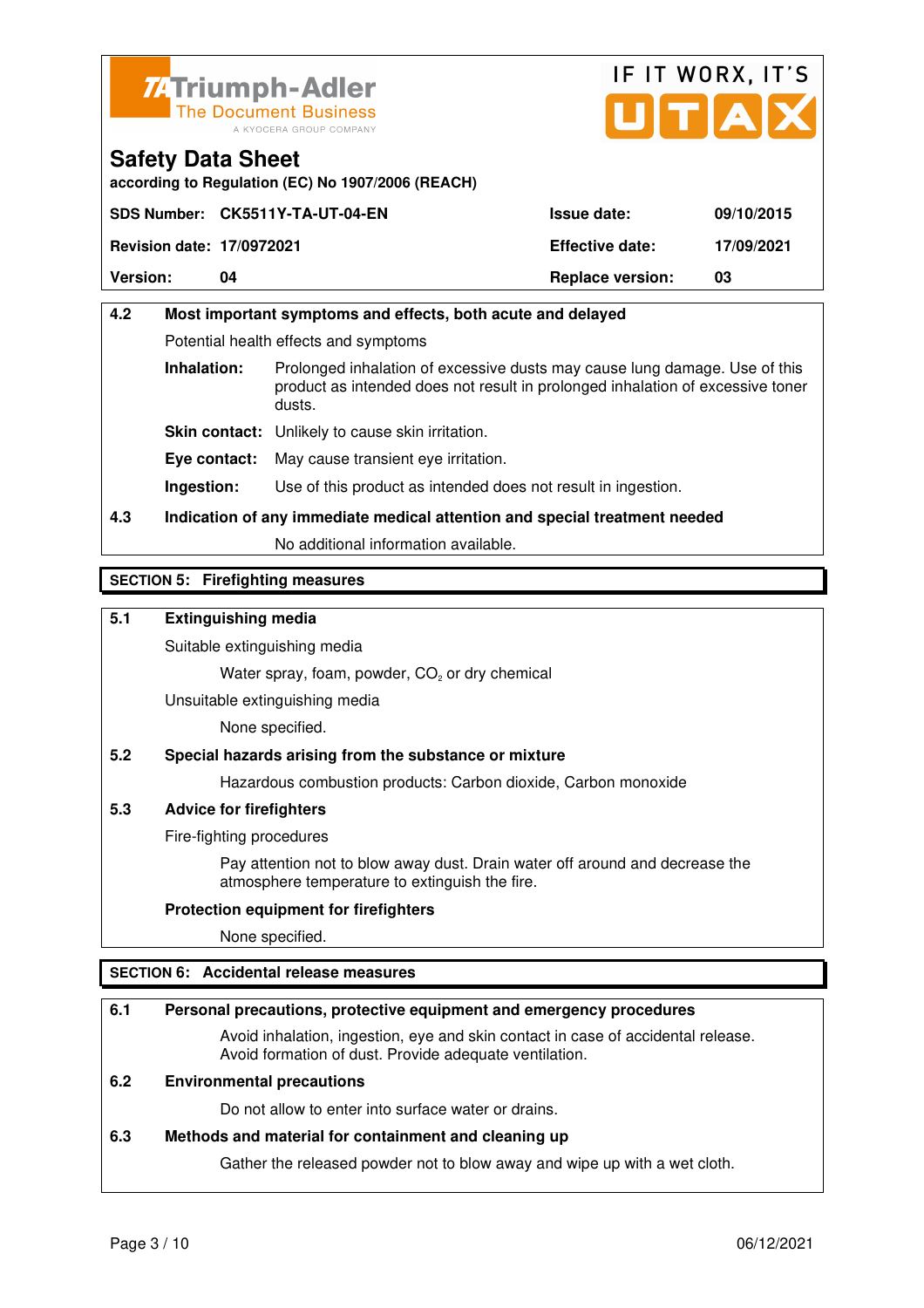



**according to Regulation (EC) No 1907/2006 (REACH)**

## **SDS Number: CK5511Y-TA-UT-04-EN Issue date: 09/10/2015**

**Revision date: 17/0972021 Effective date: 17/09/2021** 

**Version: 04 Replace version: 03** 

## **6.4 Reference to other sections**

See section 13 for disposal information.

## **SECTION 7: Handling and storage**

#### **7.1 Precautions for safe handling**

 Do not attempt to force open or destroy the toner container or unit. See installation guide of this product.

#### **7.2 Conditions for safe storage, including any incompatibilities**

Keep the toner container or unit tightly closed and store in a cool, dry and dark place. Keep away from fire. Keep out of the reach of children.

#### **7.3 Specific end use(s)**

No additional information available.

#### **SECTION 8: Exposure controls/personal protection**

## **8.1 Control parameters**

(Reference data)

#### **US ACGIH Threshold Limit Values (TWA)**

**Particles: 10 mg/m<sup>3</sup> (Inhalable particles) 3 mg/m<sup>3</sup> (Respirable particles)** Titanium dioxide:10 mg/m³

#### **US OSHA PEL (TWA)**

Particles: 15 mg/m<sup>3</sup> (Total dust) 5 mg/m<sup>3</sup> (Respirable fraction) Amorphous silica:  $80 \text{ mg/m}^3/\% \text{SiO}_2$ Titanium dioxide: 15 mg/m<sup>3</sup> (Total dust)

#### **EU-Occupational exposure limits: Directive (EC) 2000/39, (EC) 2006/15 and (EU) 2009/161**

Not listed.

### **8.2 Exposure controls**

#### **Appropriate engineering controls**

 Special ventilator is not required under normal intended use. Use in a well-ventilated area.

#### **Personal protective equipment**

 Respiratory protection, eye protection, hand protection, skin and body protection are not required under normal intended use.

#### **Environmental exposure controls**

No additional information available.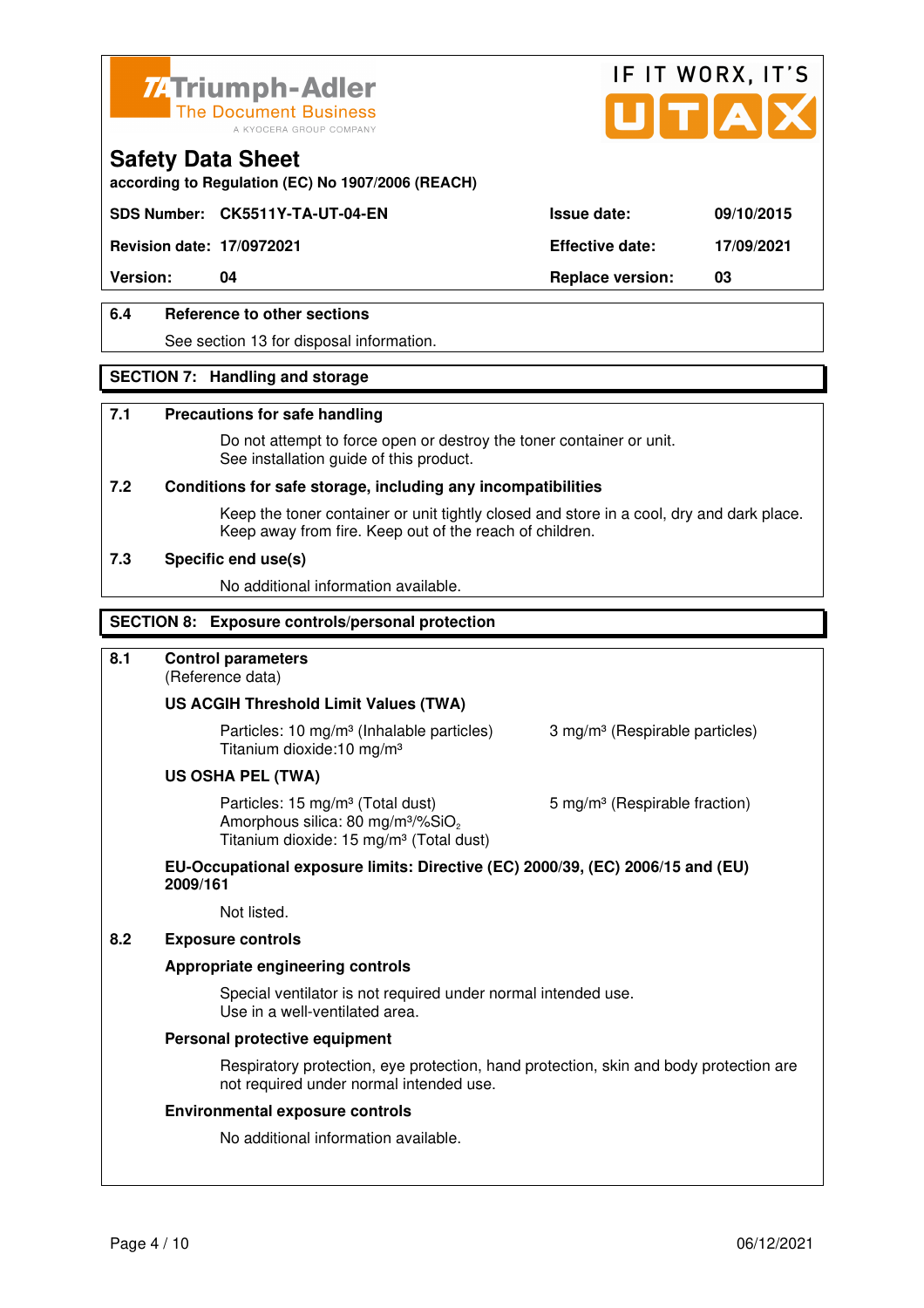



**according to Regulation (EC) No 1907/2006 (REACH)**

## **SECTION 9: Physical and chemical properties**

| 9.1 | Information on basic physical and chemical properties |                            |
|-----|-------------------------------------------------------|----------------------------|
|     | Appearance                                            |                            |
|     | Physical state                                        | Solid (fine powder)        |
|     | Colour                                                | Yellow                     |
|     | Odour                                                 | Odourless                  |
|     | Odour threshold                                       | No data available.         |
|     | pH                                                    | No data available.         |
|     | Melting point [°C]                                    | 100-120 (Toner)            |
|     | Boiling point                                         | No data available.         |
|     | Flash point                                           | No data available.         |
|     | Evaporation rate                                      | No data available.         |
|     | Flammability (solid, gas)                             | No data available.         |
|     | Upper flammability or explosive limit                 | No data available.         |
|     | Lower flammability or explosive limit                 | No data available.         |
|     | Vapour pressure                                       | No data available.         |
|     | Vapour density                                        | No data available.         |
|     | Relative density [g/cm <sup>3</sup> ]                 | 1.2-1.4 (Toner)            |
|     | Solubility (ies)                                      | Almost insoluble in water. |
|     | Partition coefficient: n-octanol/water                | No data available.         |
|     | Auto-ignition temperature                             | No data available.         |
|     | Decomposition temperature                             | No data available.         |
|     | Viscosity                                             | No data available.         |
|     | Explosive properties                                  | No data available.         |
|     | Oxidizing properties                                  | No data available.         |

## **9.2 Other information**

Dust explosion properties

 Dust explosion is improbable under normal intended use. Experimental explosiveness of toner is classified into the same rank such kind of powder as flour, dry milk and resin powder according to the pressure rising speed.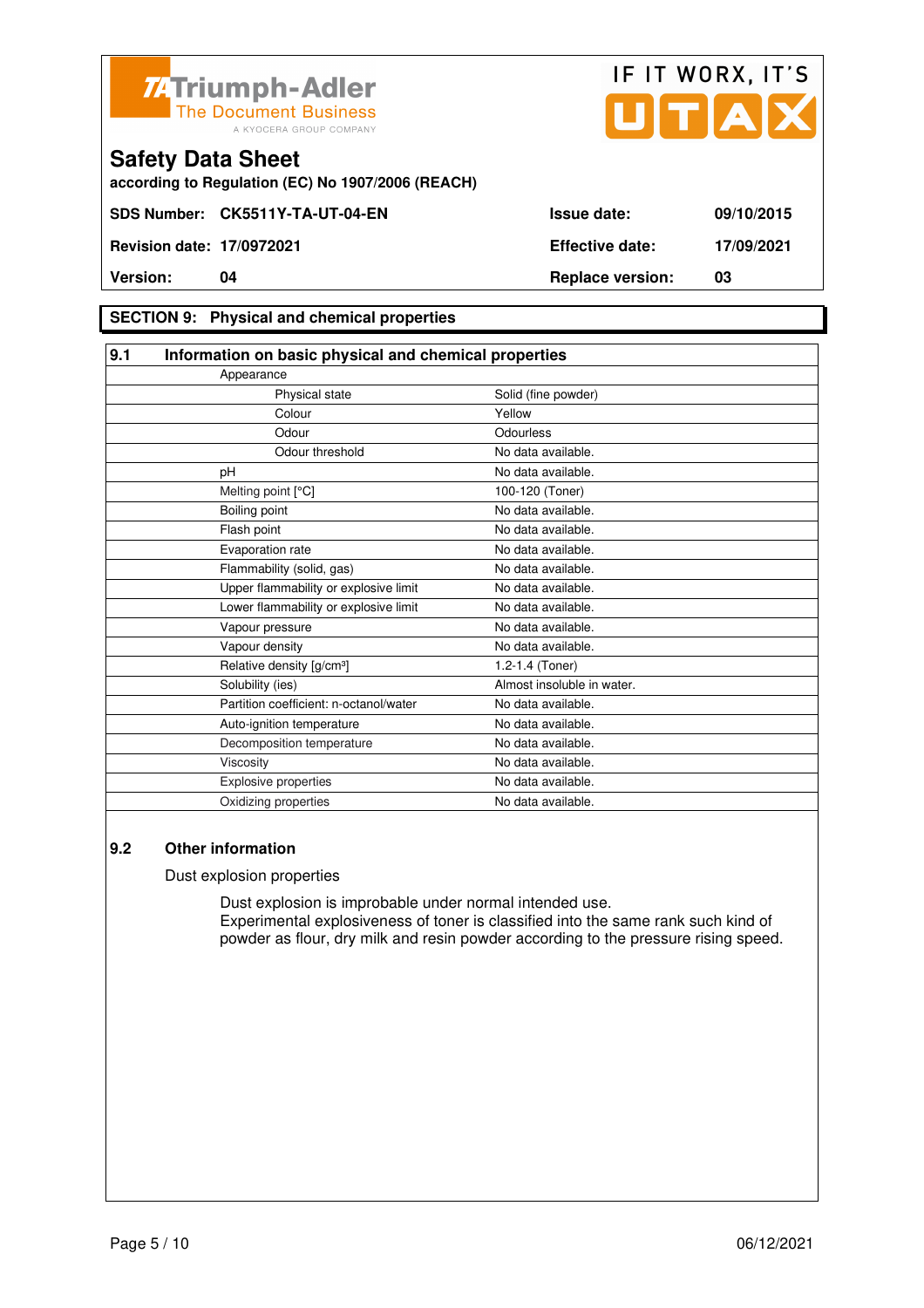



**Revision date: 17/0972021 Effective date: 17/09/2021** 

**Safety Data Sheet** 

| $100101011$ agion $111001$ agents | $-100$                  | .  |
|-----------------------------------|-------------------------|----|
| <b>Version:</b>                   | <b>Replace version:</b> | 03 |

## **SECTION 10: Stability and reactivity**

## **10.1 Reactivity**

No data available.

**according to Regulation (EC) No 1907/2006 (REACH)**

## **10.2 Chemical stability**

This product is stable under normal conditions of use and storage.

## **10.3 Possibility of hazardous reactions**

Hazardous reactions will not occur.

## **10.4 Conditions to avoid**

None specified.

## **10.5 Incompatible materials**

None specified.

## **10.6 Hazardous decomposition products**

Hazardous decomposition products are not to be produced.

## **SECTION 11: Toxicological information**

## **11.1 Information on toxicological effects**  Based on available data, the classification criteria listed below are not met. **Acute toxicity**  Oral  $(LD_{50})$   $>$  2000 mg/kg (rat)<sup>\*</sup> (Toner) Dermal  $(LD_{50})$  No data available (Toner). Inhalation  $(LC_{50}(4hr))$  > 5.0 mg/l (rat)\* (Toner)  **Skin corrosion/irritation** Acute skin irritation Non-irritant (rabbit)\* (Toner)  **Serious eye damage/irritation** Acute eye irritation Minimal irritant (rabbit)\* (Toner)  **Respiratory or skin sensitization**  Skin sensitization Mon-sensitising (mouse)\* (Toner)  **Germ cell mutagenicity** Ames test is negative (Toner) \*(based on test result of similar product) **Information of ingredients:**  No mutagen according to MAK, TRGS905 und (EC) No 1272/2008 Annex VI.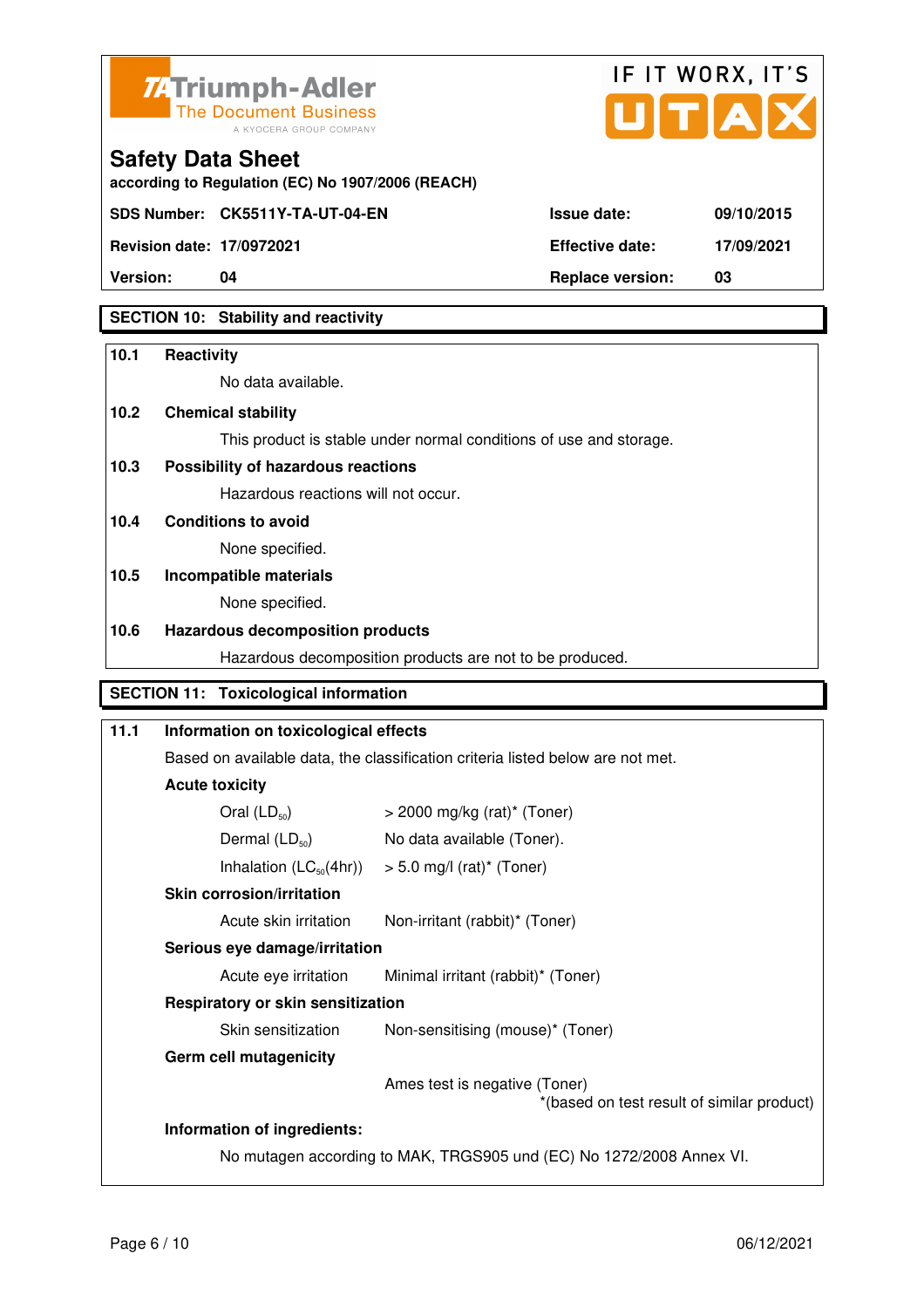



| according to Regulation (EC) No 1907/2006 (REACH) |  |  |
|---------------------------------------------------|--|--|
|                                                   |  |  |

| <b>Version:</b>                  | 04                              | <b>Replace version:</b> | 03         |
|----------------------------------|---------------------------------|-------------------------|------------|
| <b>Revision date: 17/0972021</b> |                                 | <b>Effective date:</b>  | 17/09/2021 |
|                                  | SDS Number: CK5511Y-TA-UT-04-EN | <b>Issue date:</b>      | 09/10/2015 |

## **11.1 Carcinogenicity**

**Safety Data Sheet** 

#### **Information of ingredients:**

 No carcinogen or potential carcinogen (except Titanium dioxide) according to IARC, Japan Association on Industrial Health, ACGIH, EPA, OSHA, NTP, MAK, California Proposition 65, TRGS 905 and (EC) No 1272/2008 Annex VI.

 The IARC re-evaluated Titanium dioxide as a Group 2B carcinogen (possibly carcinogenic to humans) as the result of inhalation exposure test in rats. But, oral/skin test does not show carcinogenicity (2). In the animal chronic inhalation studies for Titanium dioxide, the lung tumour was observed only in rats. It is estimated that this is attributed to the overload of rat´s lung clearance mechanism (overload phenomenon) (3). The inhalation of excessive Titanium dioxide does not occur in normal use of this product. Also, epidemiological studies to date have not revealed any evidence of the relation between occupational exposure to Titanium dioxide and respiratory tract diseases.

## **Reproductive toxicity**

#### **Information of ingredients:**

 No reproductive toxicant according to MAK, California Proposition 65, TRGS 905 und (EC) No 1272/2008 Annex VI.

| <b>STOT-single exposure</b>   | No data available. |
|-------------------------------|--------------------|
| <b>STOT-repeated exposure</b> | No data available. |
| <b>Aspiration hazard</b>      | No data available. |

#### **Chronic effects**

 In a study in rats by chronic inhalation exposure to a typical toner, a mild to moderate degree of lung fibrosis was observed in 92% of the rats in the high concentration (16 mg/m<sup>3</sup>) exposure group, and a minimal to mild degree of fibrosis was noted in 22% of the animal in the middle (4mg/m<sup>3</sup>) exposure group (1). But no pulmonary change was reported in the lowest  $(1 \text{mg/m}^3)$  exposure group, the most relevant level to potential human exposures.

**Other information** No data available.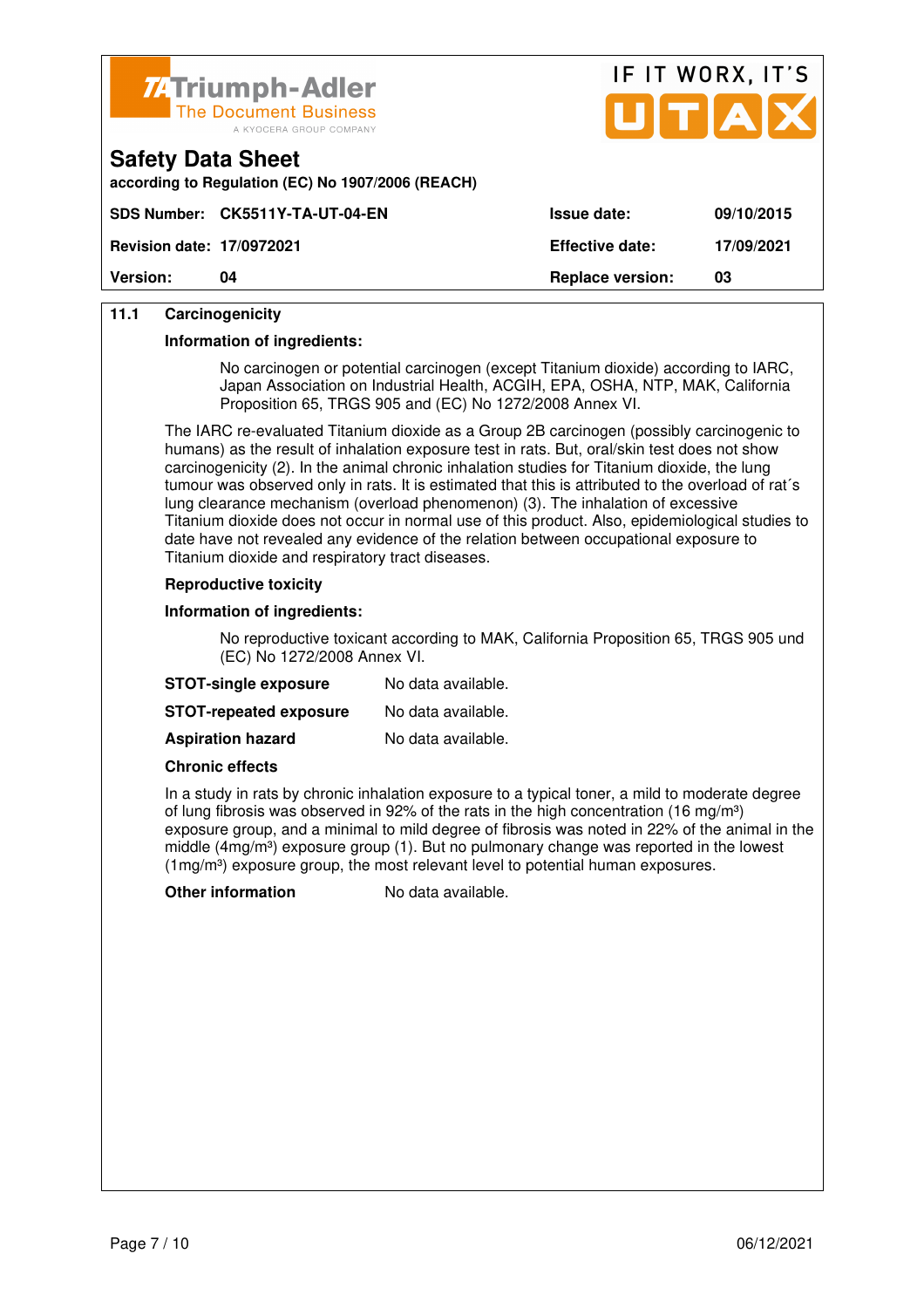

| <b>74Triumph-Adler</b><br>The Document Business<br>A KYOCERA GROUP COMPANY    |                        | IF II WURA, II J<br>UTAX |
|-------------------------------------------------------------------------------|------------------------|--------------------------|
| <b>Safety Data Sheet</b><br>according to Regulation (EC) No 1907/2006 (REACH) |                        |                          |
| SDS Number: CK5511Y-TA-UT-04-EN                                               | <b>Issue date:</b>     | 09/10/2015               |
| <b>Revision date: 17/0972021</b>                                              | <b>Effective date:</b> | 17/09/2021               |

 $ITIT$  WODY  $IT'C$ 

**Version: 04 Replace version: 03** 

## **SECTION 12: Ecological information**

### **12.1 Toxicity**

No data available.

#### **12.2 Persistence and degradability**

No data available.

**12.3 Bio accumulative potential** 

No data available.

### **12.4 Mobility in soil**

No data available.

## **12.5 Results of PBT and vPvB assessment**

No data available.

#### **12.6 Other adverse effects**

No additional information available.

## **SECTION 13: Disposal considerations**

## **13.1 Waste treatment methods**

 Do not attempt to incinerate the toner container or unit and the waste toner yourself. Dangerous sparks may cause burn. Any disposal practice should be done under conditions which meet local, state and federal laws and regulations relating to waste (contact local or state environmental agency for specific rules).

## **SECTION 14: Transport information**

#### **14.1 UN-number**

None.

**14.2 UN Proper shipping name** 

None.

**14.3 Transport hazard class(es)** 

None.

## **14.4 Packing group**

None.

#### **14.5 Environmental hazards**

None.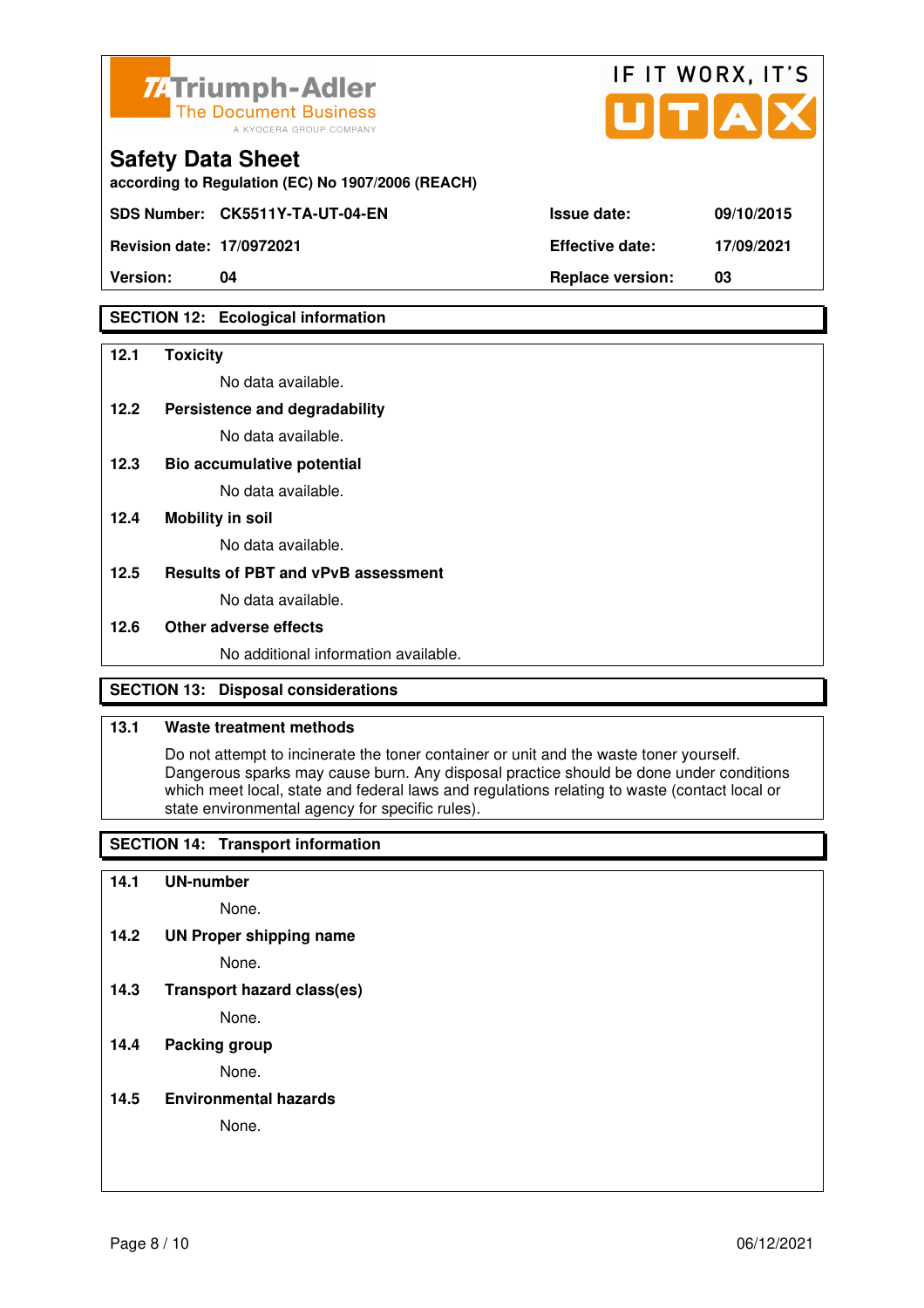



**according to Regulation (EC) No 1907/2006 (REACH)**

|                                  | SDS Number: CK5511Y-TA-UT-04-EN | <b>Issue date:</b>      | 09/10/2015 |
|----------------------------------|---------------------------------|-------------------------|------------|
| <b>Revision date: 17/0972021</b> |                                 | <b>Effective date:</b>  | 17/09/2021 |
| <b>Version:</b>                  | 04                              | <b>Replace version:</b> | 03         |
|                                  |                                 |                         |            |

## **14.6 Special precautions for user**

No additional information available.

## **14.7 Transport in bulk according to Annex II of MARPOL73/78 and the IBC Code** Not applicable.

**SECTION 15: Regulatory information** 

## **15.1 Safety, health and environmental regulations/legislation specific for the substance or mixture**

#### **EU-regulations**

Regulation (EC) No 1005/2009 (on substances that deplete the ozone layer, Annex I and II): Not listed.

Regulation (EU) 2019/1021 (on persistent organic pollutants, Annex I as amended):

Not listed.

 Regulation (EU) No 649 /2012 (concerning the export and import of dangerous chemicals, Annex I and V as amended):

Not listed.

 Regulation (EC) No 1907/2006 REACH Annex XVII as amended (Restrictions on use): Not listed.

Regulation (EC) No 1907/2006 REACH Annex XIV as amended (Authorizations):

Not listed.

#### **US-regulations**

All ingredients in this product comply with order under TSCA.

#### **Canada regulations**

 This product is not a WHMIS-controlled product, since we consider it as a manufactured article.

### **15.2 Chemical Safety Assessment**

No data available.